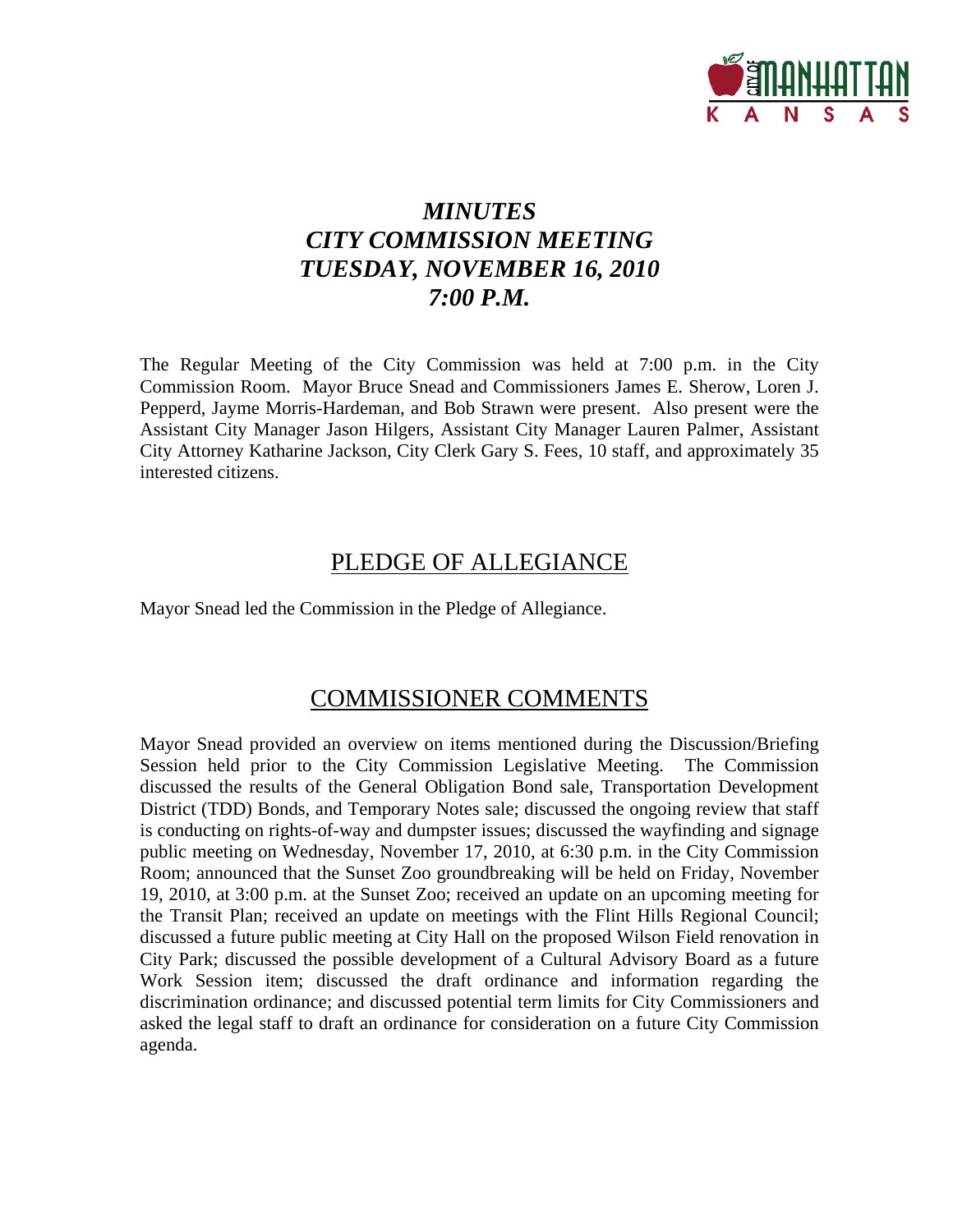Minutes City Commission Meeting November 16, 2010 Page 2

# CONSENT AGENDA

(\* denotes those items discussed)

### **MINUTES**

The Commission approved the minutes of the Regular City Commission Meeting held Tuesday, November 2, 2010.

### **CLAIMS REGISTER NO. 2654**

The Commission approved Claims Register No. 2654 authorizing and approving the payment of claims from October 27, 2010, to November 09, 2010, in the amount of \$5,086,689.33.

### **LICENSES**

The Commission approved a *Tree Maintenance License* for calendar year 2011 for Blueville Nursery, Inc., 4539 Anderson Avenue; Eager Beavers Landscaping, Inc., 7020 Cedar Creek Road; Mugler Tree Care, 2400 West 60<sup>th</sup> Avenue; S S Tree Service, LLC, 820 Lyndon Avenue, Alma; and Tree Design, dba Three Men Tree Service, 255 Ridge Drive; an annual *Cereal Malt Beverage On-Premises License* for Bushwackers, 531 North Manhattan Avenue; and So Long Saloon, Inc., 1130 Moro Street; and an annual *Cereal Malt Beverage Off-Premises License* for Ampride, 215 E. Poyntz Avenue; Dara's Fast Lane #1, 1816 Claflin Road; Dara's Fast Lane #2, 3270 Kimball Avenue; Dara's Fast Lane #3, 473 East Poyntz Avenue; Dara's Fast Lane #5, 1102 Laramie Street; Dara's Fast Lane #6, 2707 Anderson Avenue; Dara's Fast Lane #7, 1709 Fort Riley Boulevard; Dara's Fast Lane #10, 2323 Tuttle Creek Boulevard; Dara's Fast Lane #12, 1701 Anderson Avenue; and Kwik Shop #733, 1337 Anderson Avenue.

### **\* FINAL PLAT – LEE MILL HEIGHTS ADDITION, UNIT SEVEN**

The Commission accepted the easements and rights-of-way, as shown on the Final Plat of Lee Mill Heights Addition, Unit Seven, generally located west of the deadend of Miller Parkway and Laussac Drive, based on conformance with the Manhattan Urban Area Subdivision Regulations**.**

#### **ORDINANCE NO. 6860 – REZONE – WEST LOOP SHOPPING CENTER**

The Commission approved Ordinance No. 6860 rezoning the West Loop Shopping Center from C-2, Neighborhood Shopping District, to PUD, Commercial Planned Unit Development District, based on the findings in the Staff Report *(See Attachment No. 1)*, with the 15 Conditions of Approval as recommended by the Manhattan Urban Area Planning Board.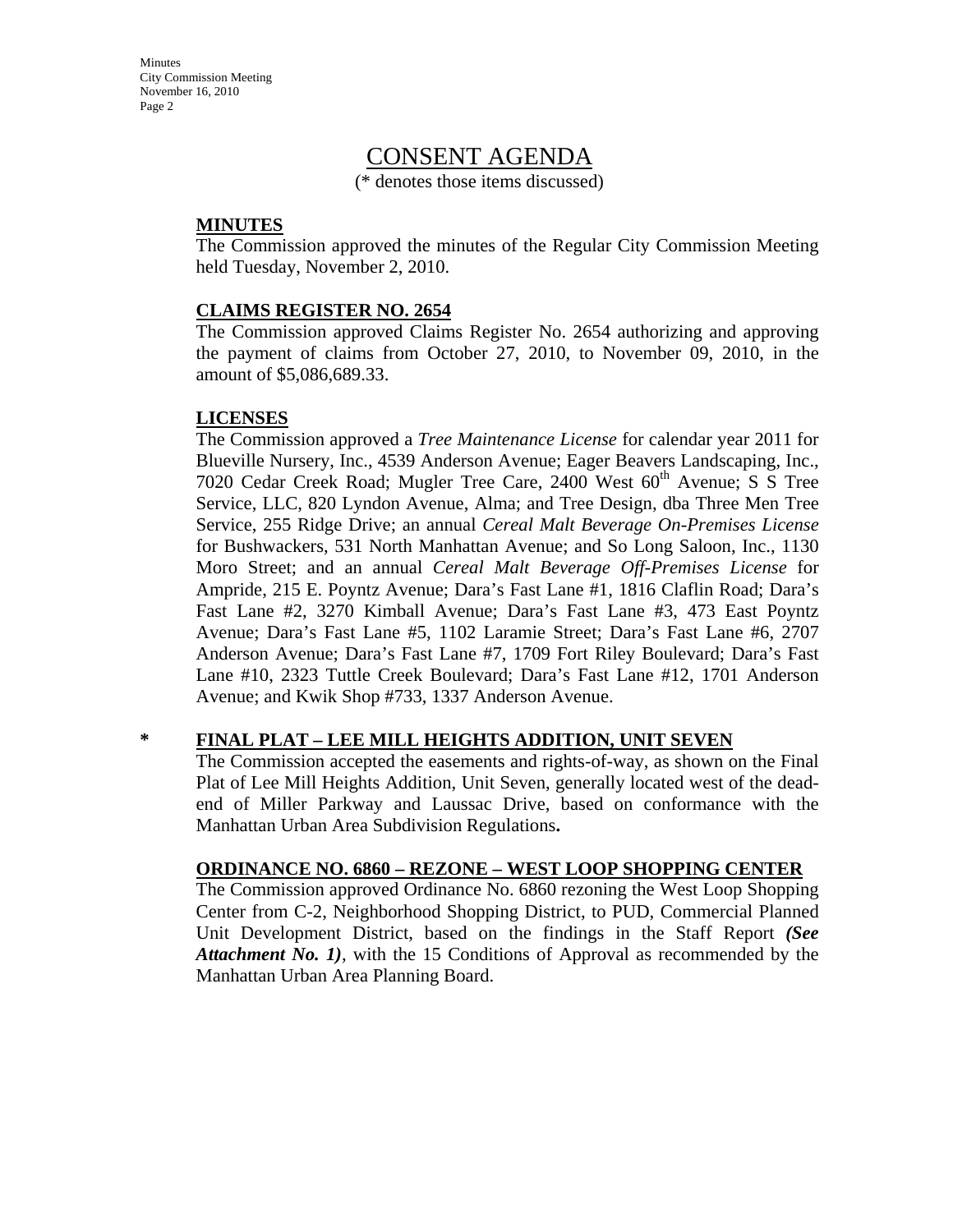### **ORDINANCE NO. 6861 – ISSUE – GENERAL OBLIGATION BONDS (SERIES 2010-B)**

The Commission approved Ordinance No. 6861 issuing \$11,720,000.00 in general obligation bonds (Series 2010-B) to finance the following five (5) capital improvement projects: *City Park Pool (CP0901), US 24 and Marlatt Avenue (ST0612), Runways 3/31 and 13/31 design (AIP 35), relocation of navigational aid equipment (AIP 36), and shift of Runway 3/21 (AIP 37/38)*; and approved Resolution No. 111610-A authorizing delivery of the Series 2010-B bonds to the low bidder.

### **ORDINANCE NO. 6862 – ANNEX – STONE TRACT NO. 1 ADDITION**

The Commission approved Ordinance No. 6862 annexing the proposed Stone Tract No. 1 Addition, generally located east of North Scenic Drive, based on conformance with the Comprehensive Plan, the Growth Vision, and the Capital Improvements Program.

#### **ORDINANCE NO. 6863 – REZONE – STONE TRACT NO. 1 ADDITION**

The Commission approved Ordinance No. 6863 rezoning the proposed development from County G-1, General Agricultural District, to R, Single-Family Residential District with AO, Airport Overlay District, based on the findings in the Staff Report *(See Attachment No. 2)* and the recommendation of the Planning Board.

### **FINAL PLAT – STONE TRACT NO. 1 ADDITION**

The Commission accepted the easements and rights-of-way, as shown on the Final Plat of Stone Tract No. 1 Addition, generally located east of North Scenic Drive and approximately 350 feet southeast of the southern intersection of North Scenic Drive and Highland Ridge Drive, based on conformance with the Manhattan Urban Area Subdivision Regulations.

#### **ORDINANCE NO. 6864 – ISSUE – TDD BONDS**

The Commission approved Ordinance No. 6864 issuing Transportation Development District Sales Tax Revenue Bonds for the North Redevelopment Project and approved Resolution No. 111610-B authorizing delivery of the bonds.

#### **PUBLIC HEARING – RECOVERY ZONE FACILITY BONDS – GTM SPORTSWEAR, INC.**

Mayor Snead opened the public hearing.

Hearing no comments, Mayor Snead closed the public hearing.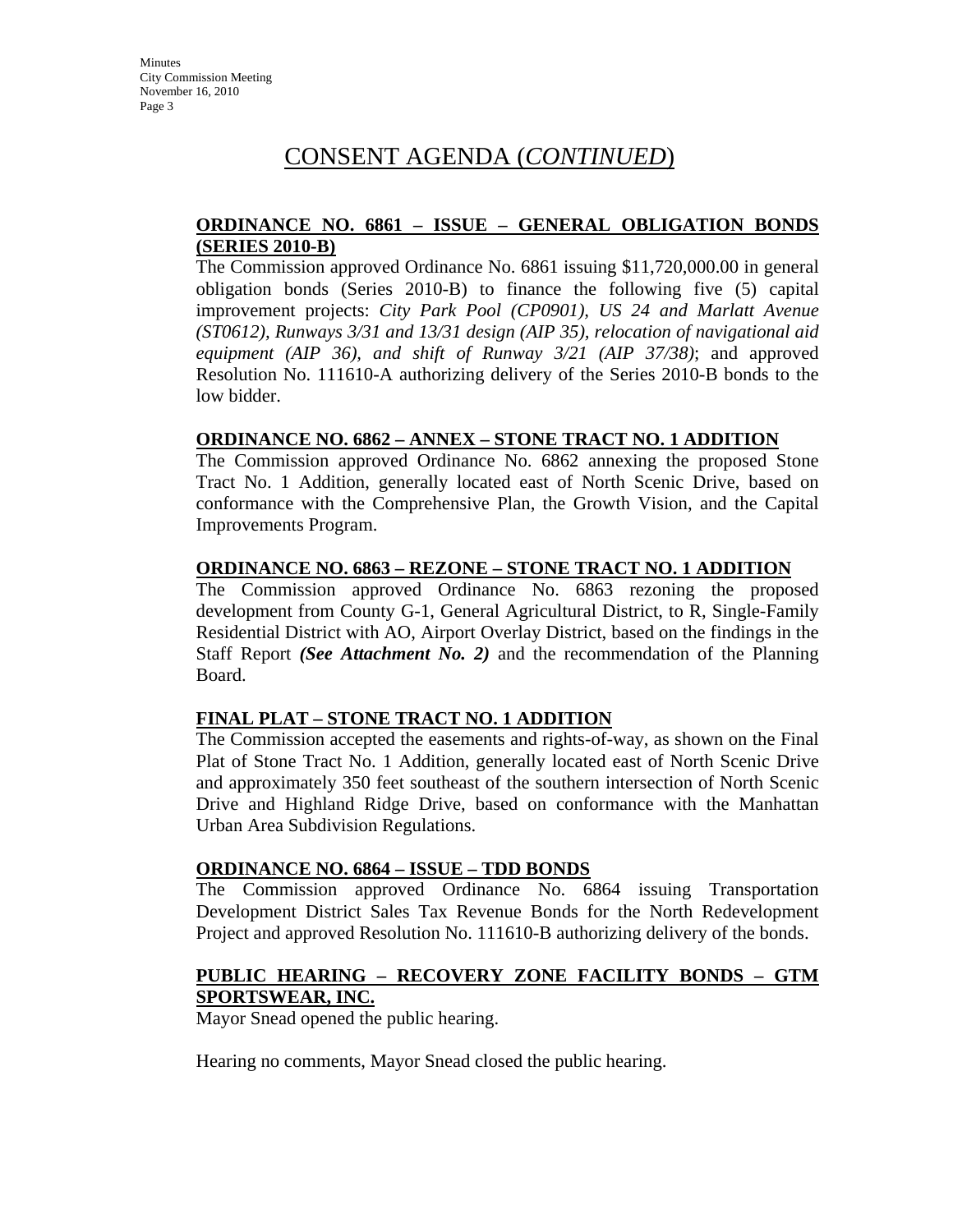### **\* ORDINANCE NO. 6865 – RECOVERY ZONE FACILITY BONDS – GTM SPORTSWEAR, INC.**

The Commission approved Ordinance No. 6865 amending Ordinance No. 6850 authorizing the issuance of Recovery Zone Facility Bonds and Industrial Revenue Bonds for GTM Sportswear, Inc., located at 520 McCall Road.

### **ORDINANCE NO. 6866 – FINAL DEVELOPMENT PLAN – MANHATTAN MARKETPLACE SHOPS, UNIT THREE, PUD**

The Commission approve Ordinance No. 6866 amending the Final Development Plan of Lot 1, Manhattan Marketplace Shops, Unit One, and Ordinance No. 6682; and, amending the Preliminary Development Plan of Lot 14, Manhattan Marketplace, Unit Two, and Ordinance No. 6544, to be known as Manhattan Marketplace Shops, Unit Three, Planned Unit Development, generally located north of Osage Street, east of N.  $4<sup>th</sup>$  Street, west of North  $3<sup>rd</sup>$  Place, and south of Bed, Bath & Beyond, based on the findings in the Staff Report *(See Attachment No. 3)*, with the six conditions of approval as modified and recommended by the Manhattan Urban Area Planning Board.

### **RESOLUTION NO. 111610-C – ISSUE – TEMPORARY NOTE SERIES NO. 2010-04**

The Commission approved accepting the best bid for selling the notes from UMB Bank, n.a., Kansas City, Missouri; and approved Resolution No. 111610-C issuing Temporary Note Series No. 2010-04 in the amount of \$9,210,000.00 to finance the following 12 special assessment and capital projects to be debt financed: *Barton Place, Unit 2, Phase 2, Street Improvements (ST0620); Grande Bluffs at Mill*  Pointe, Unit 1, Sanitary Sewer (SS1008), Street (ST1008), and Water (WA1007) *Improvements; Lee Mill Heights Addition, Unit 4, Phase 2, Sanitary Sewer (SS1009), Street (ST1012), and Water (WA1008) Improvements; McCall Road – Street and Storm Water Improvements (ST0821); CiCo Pool Renovation (CP0902); Northview Pool Replacement (CP0903); Zoo Education Building (SZ0901); and McCall Road 24-inch Water Lines (WA1018).*

### **RESOLUTION NO. 111610-D – AMENDED PETITION – GRANDE BLUFFS AT MILL POINTE, UNIT ONE – SANITARY SEWER IMPROVEMENTS (SS1008)**

The Commission approved Resolution No. 111610-D amending Resolution No. 061510-B, finding the project advisable, and authorizing construction of sanitary sewer (SS1008) in Grande Bluffs at Mill Pointe, Unit One.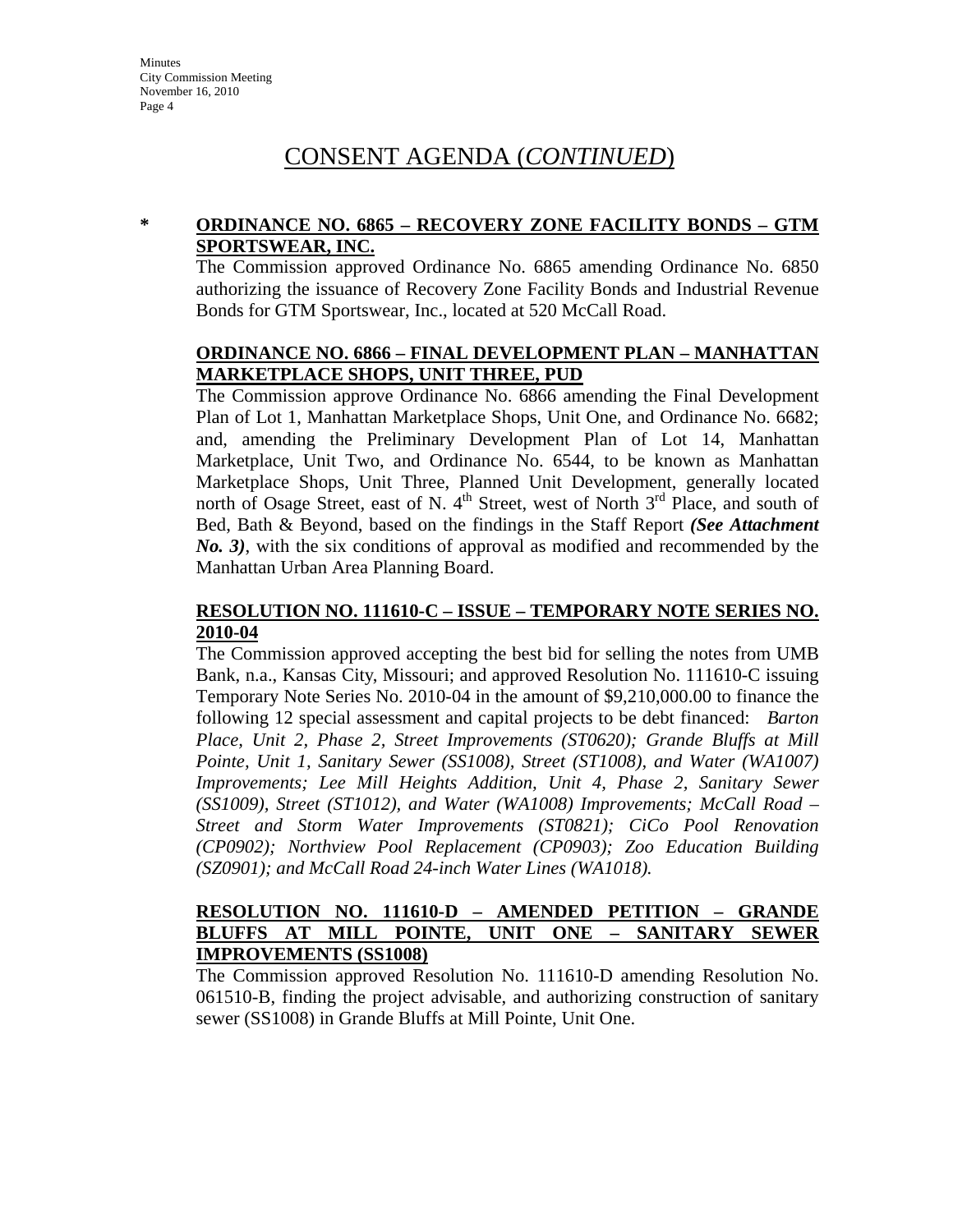### **AWARD CONTRACT – SMITH AND MANFAX RELIEF SANITARY SEWER (SS0901)**

The Commission accepted the Engineer's Estimate in the amount of \$573,541.25 and awarded a construction contract to J and K Contracting, Inc., of Junction City, Kansas, in the amount of \$479,408.21 for the Smith and Manfax Relief Sanitary Sewer Project (SS0901).

### **FIRST READING – ISSUE GENERAL OBLIGATION BONDS – SMITH AND MANFAX RELIEF SANITARY SEWER (SS0901)**

The City Commission approved first reading of an ordinance authorizing the issuance of General Obligation Bonds to finance the Smith and Manfax Relief Sanitary Sewer project (SS0901).

### **CANCELLATION OF KDOT AGREEMENT – RIGHT TURN LANES FROM CLAFLIN ROAD ONTO SETH CHILD ROAD (ST0704)**

The Commission authorized the Mayor and City Clerk to execute a Cancellation Agreement with KDOT for the current state-aid agreement (Agreement No. 54- 07).

### **KDOT GRANT OFFER – CLAFLIN ROAD CORRIDOR (BEECHWOOD TERRACT TO SETH CHILD ROAD) (ST1015)**

The Commission authorized the Mayor and City Clerk to execute a new grant offer (Agreement No. 190-10) from KDOT for the Claflin Road Corridor, from Beechwood Terrace to Seth Child Road (K-113), and directed City Administration to proceed toward this project in a manner that will facilitate construction in summer 2011.

### **CHANGE ORDER NO. 2-FINAL – PROJECT 15 (SM0806)**

The Commission approved Change Order No. 2 - Final for Project 15 (SM0806), resulting in a net decrease in the amount of \$79,854.50 (-2.3%) to the contract with Dondlinger and Sons Construction, of Wichita, Kansas.

### **CHANGE ORDER NO. 1-FINAL – 2010 STREET MAINTENANCE PROJECT-PART A, ASPHALT MILL AND OVERLAY (ST1007)**

The Commission approved Change Order No. 1 – Final for the 2010 Street Maintenance Project – Part A, Asphalt Mill and Overlay project, resulting in a net decrease in the amount of \$53,869.41 (-11.2.%) to the contract with Shilling Construction Company Inc., of Manhattan, Kansas.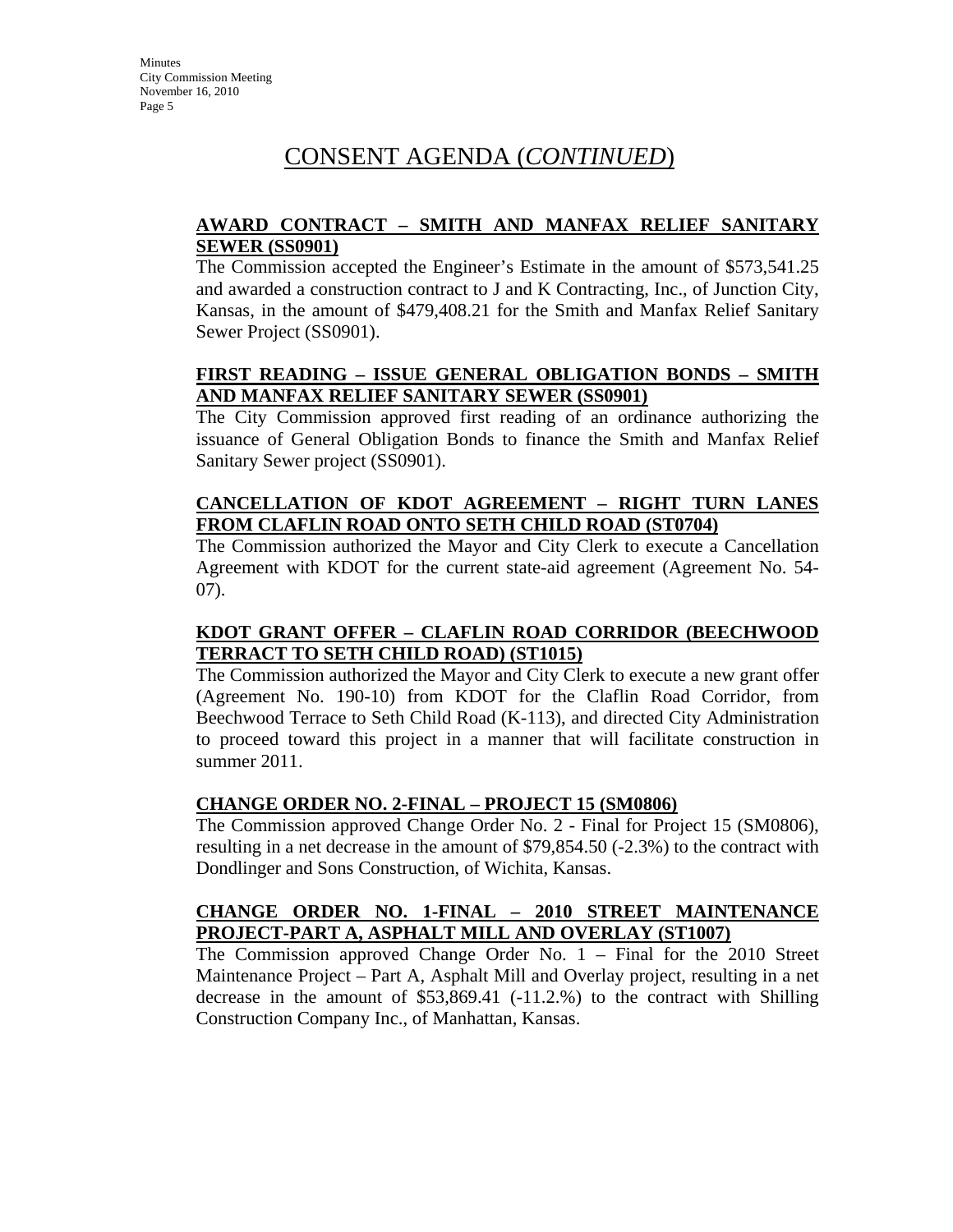### **CHANGE ORDER NO. 1-FINAL – 2010 STREET MAINTENANCE-PART C, AIRPORT PARKING LOT (ST1010)**

The Commission approved Change Order No. 1 - Final for the 2010 Street Maintenance Project – Part C, Airport Parking project (ST1010), resulting in net decrease in the amount of \$27,426.50 (-34.5%) to the contract with Shilling Construction Company Inc., of Manhattan, Kansas.

### **\* AGREEMENT – PROFESSIONAL SERVICES – AFRICAN-AMERICAN CULTURAL RESOURCES PROJECT**

Karen Davis, Director of Community Development, provided an overview on the item and responded to questions from the Commission.

The Commission authorized City Administration to finalize and the Mayor and City Clerk to execute an agreement for professional services with Deon Wolfenbarger, Three Gables Preservation, of Nederland, Colorado, for the African-American Cultural Resources Project.

### **AGREEMENT – PROFESSIONAL SERVICES – FIXED-ROUTE TRANSIT IMPLEMENTATION PLAN**

The Commission authorized the Mayor and City Clerk to execute a professional services agreement with HDR Engineering, of Kansas City, Missouri, to prepare the Fixed-Route Transit Implementation Plan.

### **\* AMEND – MINIMUM ASSESSMENT AGREEMENT – LOT 9, NORTH REDEVELOPMENT DISTRICT**

Jason Hilgers, Assistant City Manager, provided additional information on the item and responded to questions from the Commission.

Rich Seidler, representing McCullough Development, provided clarification on the item and responded to questions from the Commission.

The Commission authorized City Administration to finalize and the Mayor and City Clerk to execute the extension of the existing Minimum Assessment Agreement for Lot 9 until 2013.

### **BOARD APPOINTMENTS**

The Commission approved appointments by Mayor Snead to various boards and committees of the City.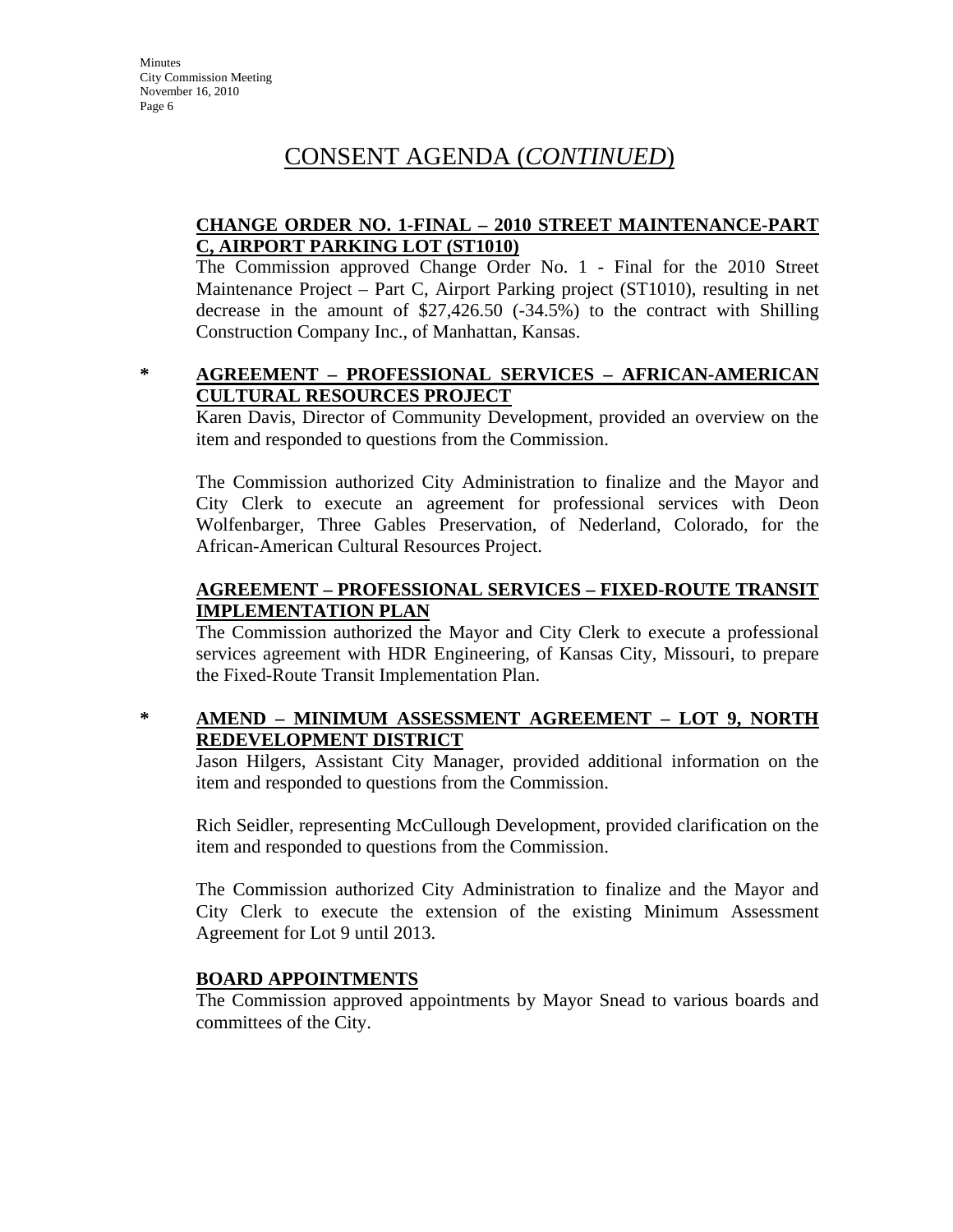### **BOARD APPOINTMENTS** *(CONTINUED)*

#### *Historic Resources Board*

Appointment of Derek Richards, 321 North  $14<sup>th</sup>$  Street, to fill the unexpired Real Estate term of Brooke Norman-Tapp. Mr. Richards' term begins immediately and will expire April 30, 2011.

### *Riley County-Manhattan Health Board*

Appointment of Barb Sollner, 3414 Stonehenge Drive, to fill the unexpired Nurse's term of Sandra Tabor and a two-year Nurse's term. Ms. Sollner's term begins immediately and will expire January 31, 2013.

### **FINAL PLAT – MANHATTAN MARKETPLACE SHOPS ADDITION, UNIT THREE, PUD**

The Commission accepted the easements and rights-of-way, as shown on the Final Plat of Manhattan Marketplace Shops Addition, Unit Three, Planned Unit Development, generally located north of Osage Street, east of N.  $4<sup>th</sup>$  Street and west of 3<sup>rd</sup> Place, based on conformance with the Manhattan Urban Area Subdivision Regulations.

### **RESTRICTIVE COVENANT-TRAVEL – MANHATTAN MARKETPLACE SHOPS ADDITION, UNIT THREE**

The Commission authorized the Mayor and City Clerk to execute the Restrictive Covenant-Travel regarding construction and maintenance of the travel easements at Manhattan Marketplace Shops Addition, Unit Three.

After discussion, Commissioner Sherow moved to approve the consent agenda, as read. Commissioner Morris-Hardeman seconded the motion.

After additional discussion on a roll call vote, motion carried 5-0, with the exception of Item D, FINAL PLAT – LEE MILL HEIGHTS ADDITION, UNIT SEVEN, which carried 4 to 1, with Commissioner Pepperd voting against the item; with the exception of Item J, ORDINANCE NO. 6865 – RECOVERY ZONE FACILITY BONDS – GTM SPORTSWEAR, INC., which carried 4-0, with Commissioner Strawn abstaining from the item; and, with the exception of Item T, AMEND – MINIMUM ASSESSMENT AGREEMENT – LOT 9, NORTH REDEVELOPMENT DISTRICT, which carried 4-1, with Commissioner Strawn voting against the item.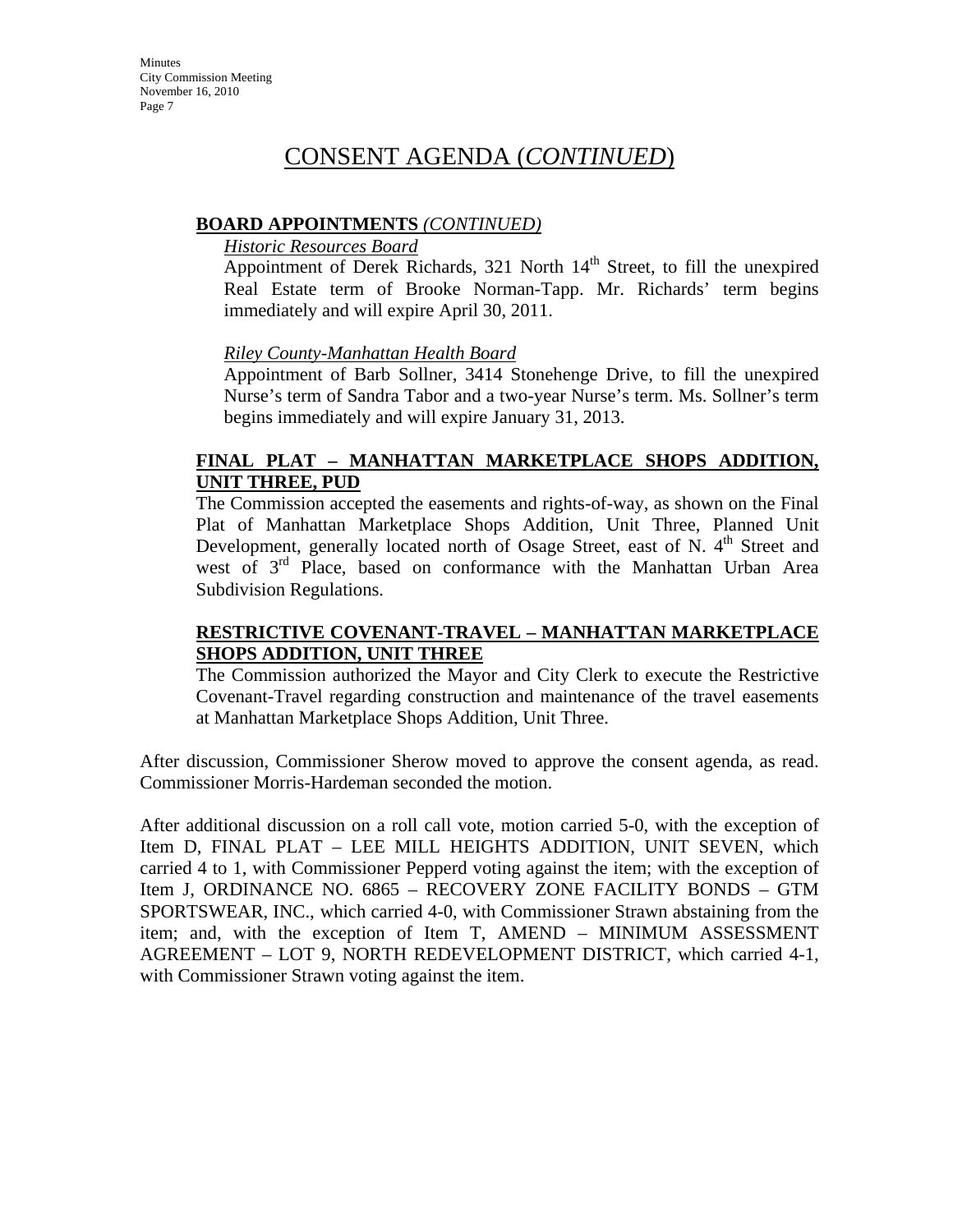**Minutes** City Commission Meeting November 16, 2010 Page 8

# GENERAL AGENDA

### **LOAN WAIVER REQUEST - MANHATTAN EMERGENCY SHELTER, INC.**

Karen Davis, Director of Community Development, presented background information on the item and the request from the Manhattan Emergency Shelter, Inc.

Emily Wagner, Interim Executive Director, Manhattan Emergency Shelter, Inc., provided additional information on the item and requested that the remaining balance of the loan the City of Manhattan holds with the Manhattan Emergency Shelter, Inc. be forgiven. She then responded to questions from the Commission regarding the outstanding balance of the loan, number of individuals and families currently being served, fundraising efforts, and stated that the desire would be to use these funds for match money for two federal supportive housing grants.

Therese Miller, President, Board of Directors, Manhattan Emergency Shelter, Inc., requested that the Commission consider their proposal and stated that this is also an economic development issue, as they have created jobs and provided permanent housing. She then responded to questions from the Commission regarding the consideration of an extension on the no-interest loan for two years.

After discussion of the Commission, Commissioner Strawn moved to extend the nointerest loan of approximately \$81,000 for a period of two years to the Manhattan Emergency Shelter, Inc., and authorize the Mayor and City Clerk to execute formal documents as prepared by the Legal staff. Commissioner Pepperd seconded the motion.

After additional discussion of the Commission, on a roll call vote, motion carried 5-0.

### **FIRST READING – REZONE - INDEPENDENCE PLACE PLANNED UNIT DEVELOPMENT**

Eric Cattell, Assistant Director for Planning, presented the item. He then responded to questions from the Commission.

David Spearman, representing the applicant Place Properties, 3445 Peachtree Road NE, Suite 1400, Atlanta, Georgia, presented information about his company and the project. He informed the Commission that his company is excited about coming to Manhattan and stated that Place Properties builds, develops, and manages all their properties for the long term. He responded to questions from the Commission regarding the proposed trash compactor and location, geological analysis, preservation and maintenance of the open space, and provided additional information on the proposed Planned Unit Development. He then indicated that based on a geological analysis, one building might need to be eliminated due to the amount of necessary fill and asked to be given the ability to add some or all of those dwelling units to one or more of the remaining buildings.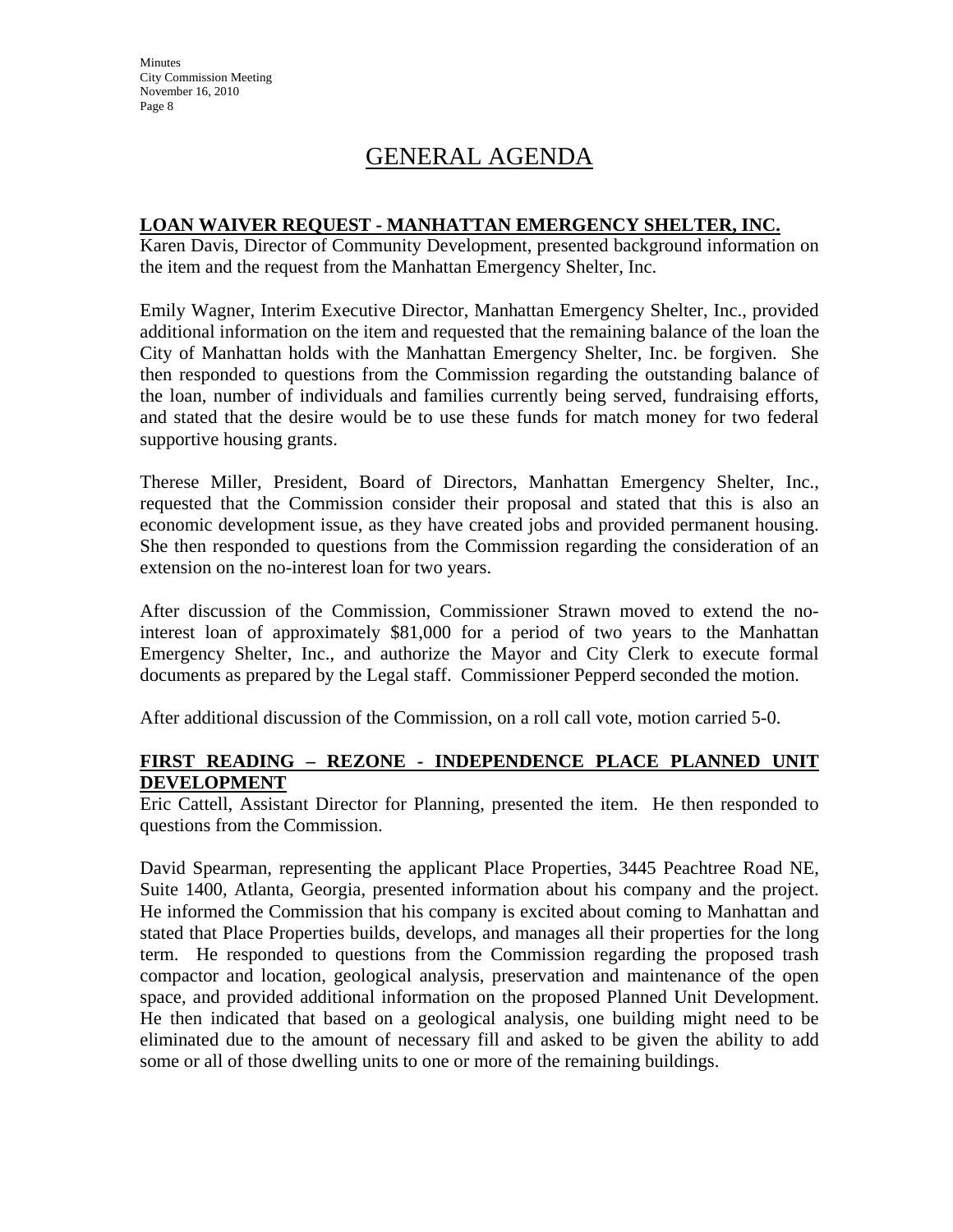### **FIRST READING – REZONE - INDEPENDENCE PLACE PLANNED UNIT DEVELOPMENT** *(CONTINUED)*

Mark Bachamp, Schultz Construction, provided additional information on the proposed Planned Unit Development and the detention basins. He informed the Commission that he was working on a draft petition with City Staff.

Eric Cattell, Assistant Director for Planning, provided clarification on the item and then responded to questions from the Commission on the available options and if an additional condition was added by the Commission.

David Spearman, representing the applicant Place Properties, 3445 Peachtree Road NE, Suite 1400, Atlanta, Georgia, responded to questions from the Commission regarding a potential tenth amendment that would provide additional flexibility without the need to amend the PUD.

Eric Cattell, Assistant Director for Planning, provided clarification on the proposed motion and responded to questions from the Commission regarding suggested wording if the Commission wanted to add a tenth condition to allow flexibility. He stated that the tenth condition would need to include that if removal of an apartment building becomes necessary, the square footage may be distributed to one or more of the other apartment buildings.

After discussion, Commissioner Sherow moved to override the Manhattan Urban Area Planning Board's recommendation and approved first reading of an ordinance rezoning the proposed Independence Place PUD, generally located 600 feet east of the intersection of Scenic Drive and Powercat Place, from R-3, Multiple-Family Residential District with AO, Airport Overlay District, to PUD, Residential Planned Unit Development District with AO, Airport Overlay District, based on the findings in the Staff Report *(See Attachment No. 4)* with the nine conditions recommended by the Planning Board, and adding Condition 10, as follows, and recommended by the City Commission:

10. If removal of an apartment building becomes necessary, that square footage may be distributed to one or more of the other apartment buildings.

Commissioner Pepperd seconded the motion.

After additional discussion of the Commission, on a roll call vote, motion carried 5-0.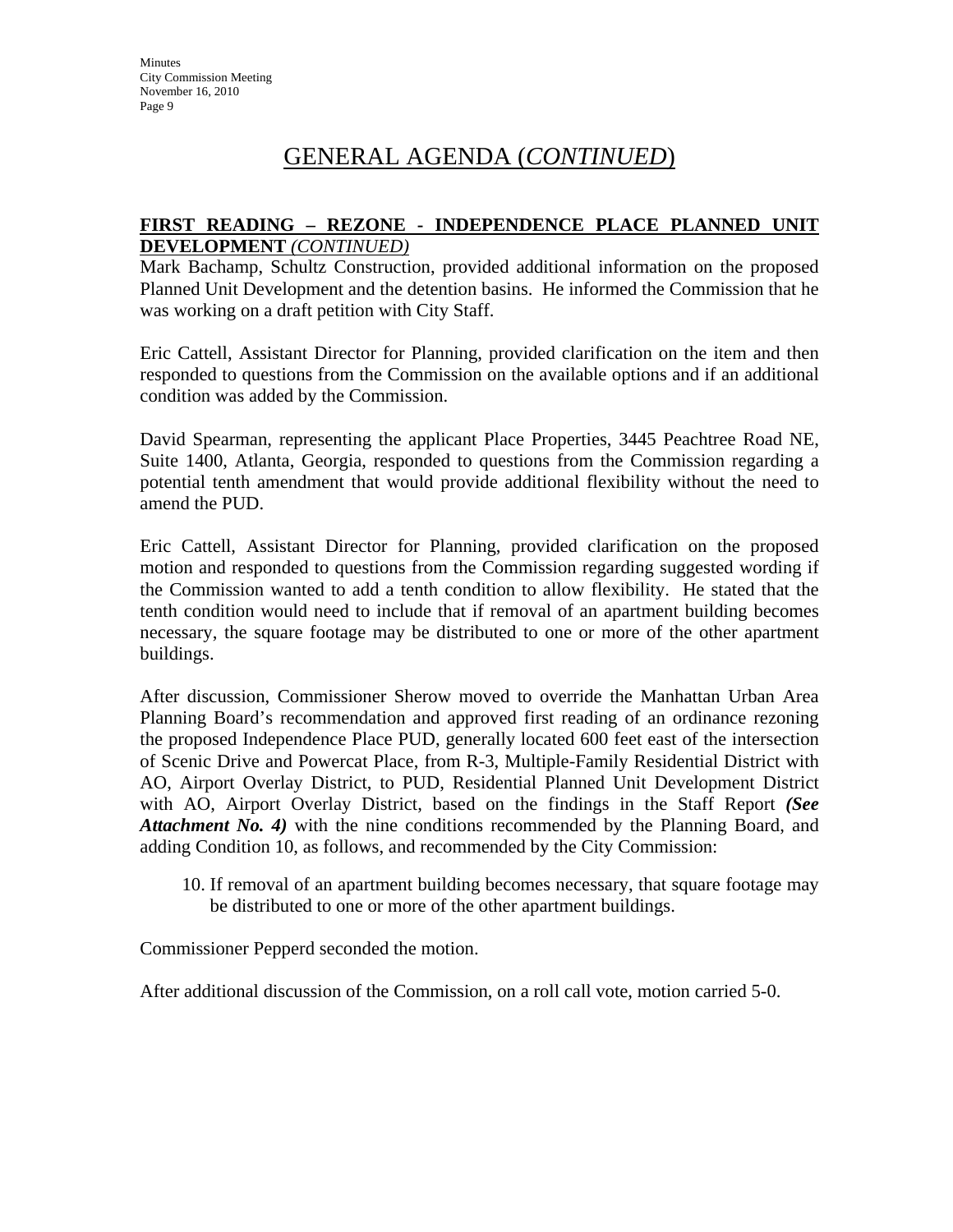### **ORDINANCE NOS. 6841-6849 – ADOPT - 2009 INTERNATIONAL CODES, 2008 NATIONAL ELECTRICAL CODE**

Brad Claussen, Building Official, presented an overview on the item and provided additional information on the proposed language for reinspection fees and on safe rooms and storm shelters. He then responded to questions from the Commission on the reinspection fee, safe rooms, and storm shelters.

Ryan McDonald, McDonald Construction and representing the Flint Hills Area Builder's Association Board of Directors, provided additional information on the item and read a prepared letter from the Flint Hills Area Builder's Association voicing concerns with the proposed ordinance requiring safe rooms. He stated that a safe room could add up to \$5,000.00 for the cost of a home, which could be enough to put it out of the price range for buyers and could push them into less safe housing such as mobile homes, old homes, or apartments.

Eileen Meyer, President, Manhattan Association of Realtors, voiced opposition to the proposed ordinance requiring safe rooms and stated that adding costs to construct a safe room will not add to the price of the home. She stated that the market should decide and for the City Commission to consider the professional experience of Realtors and oppose the mandate of storm shelters in new construction in the proposed ordinance.

Tim Schultz, Schultz Construction, stated that it was unfair to single out slab homes and to consider the added costs in considerations to provide affordable housing. He encouraged the Commission to support the position of the Flint Hills Area Home Builder's Association.

Brice Ebert, Alliance Property Management, Inc., stated that he supported the position of the Flint Hills Area Home Builder's Association and was opposed to mandating storm shelters in Manhattan, given the already high costs associated with housing.

Sara Blair, Realtor, President Elect, Manhattan Association of Realtors, informed the Commission that she works with both buyers and sellers from other communities and that many have sticker shock when they get here and emphasized the importance of housing affordability in the community.

Neil Horton, Chairman, Manhattan Area Chamber of Commerce Board of Directors, informed the Commission that this item was presented earlier today to the Board of Directors at the Chamber and voiced support for the Flint Hills Area Home Builder's Association and their position, opposing the requirement for storm shelters to be built for slab grade home construction.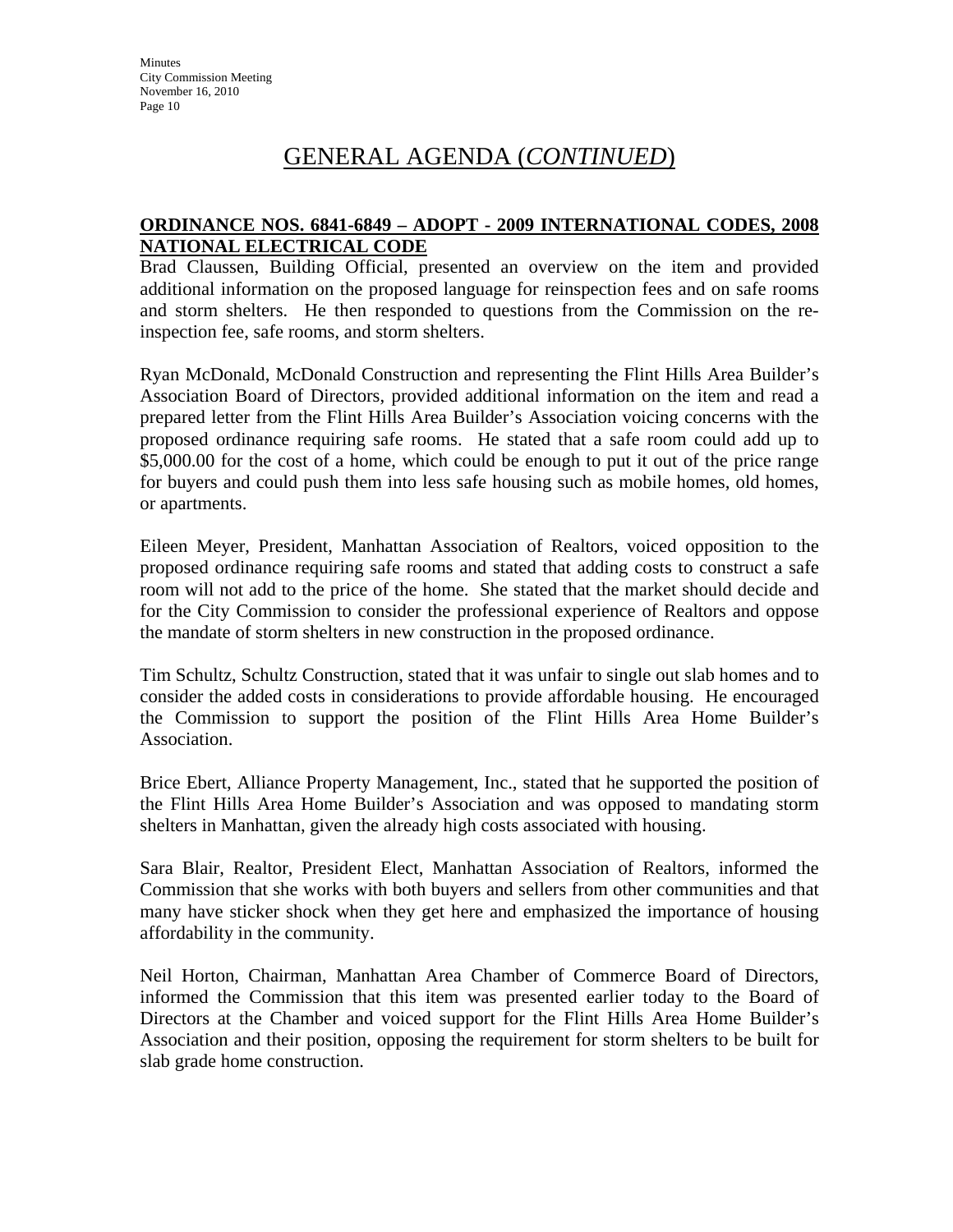### **ORDINANCE NOS. 6841-6849 – ADOPT - 2009 INTERNATIONAL CODES, 2008 NATIONAL ELECTRICAL CODE** *(CONTINUED)*

Luther Pennell, Board of Directors, Manhattan Area Habitat for Humanity, requested that the Commission not make storm shelters a requirement and stated that the additional costs for construction will only make it more difficult for us to provide homes for clients. He then responded to questions from the Commission and said that he and others would be willing to discuss possible alternatives for safety.

Ron Hageman, President, Flint Hills Area Home Builder's Association, and Past President, Kansas Building Industry Association, informed the Commission that safe rooms are a great idea, but affordability was a concern and may force builders and buyers to move outside the city where safe rooms are not required. He stated that if people can afford to add a safe room they will, and as the demand for safe rooms increase, the ratio of homes built with safe rooms will increase accordingly, making it a market driven process rather than a mandate. He requested that the Commission delete the safe room mandate from the proposed Code.

After discussion of the Commission, Commissioner Strawn moved to remove the item from table and approve Ordinance Nos. 6841-6849 adopting the 2009 editions of the International Code package and 2008 National Electrical Code, excluding the storm shelter requirement, and amending sections of the Code of Ordinances, City of Manhattan, Kansas, relating to Buildings, Building Regulations and Fire Prevention. Commissioner Morris-Hardeman seconded the motion.

After additional discussion of the Commission, on a roll call vote, motion carried 5-0.

At 9:15 p.m., the Commission took a brief recess

### **PUBLIC HEARING - 2011 WAGES - LOCAL 2275 OF THE INTERNATIONAL ASSOCIATION OF FIREFIGHTERS (IAFF)**

Lauren Palmer, Assistant City Manager, presented an overview on the item and the recommendation of one percent to resolve the impasse, with the caveat to maintain equity between Union and Non-Union personnel. She then provided additional information on the item and responded to questions from the Commission about the Fact Finder Report, step programs within the Fire Department, and the Fire Department Budget for 2011.

Bernie Hayen, Director of Finance, responded to questions from the Commission on the General Fund Budget and the ability for the Budget to handle a one percent recommendation.

Mayor Snead opened the public hearing.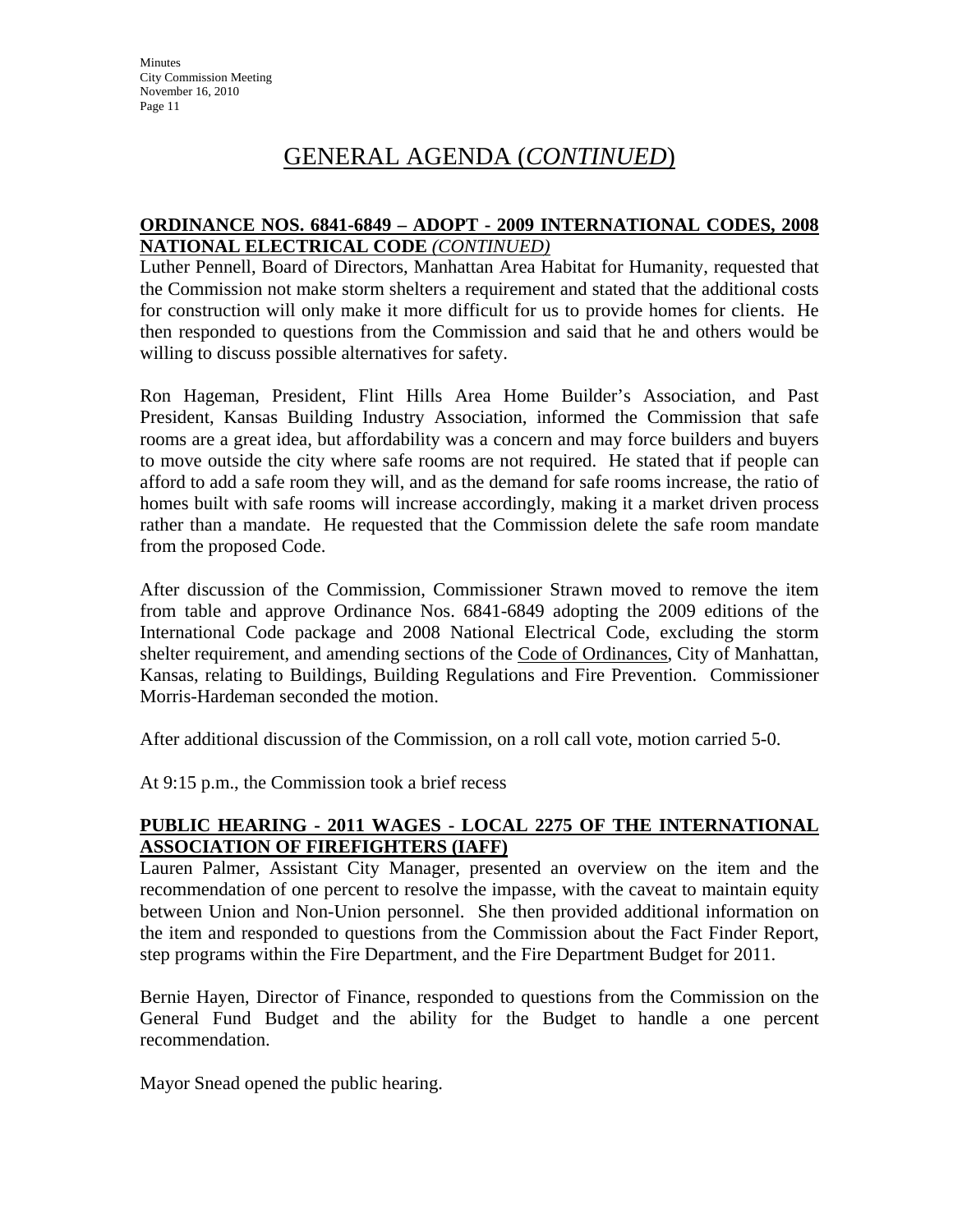### **PUBLIC HEARING - 2011 WAGES - LOCAL 2275 OF THE INTERNATIONAL ASSOCIATION OF FIREFIGHTERS (IAFF)** *(CONTINUED)*

Tim Davenport, President, International Association of Fire Fighters (IAFF) Local 2275, provided the Commission with additional information in the Fact Finding Report and stated that Manhattan is about 3.5 percent below the average wage for 2010 and was about 2.5 percent below in 2009. He said the Union lost two firefighters in 2010 due to a combination of wages and the high cost of living. He stated that one firefighter hired from Garden City left almost immediately because he could not afford to live here. He then answered questions from the Commission regarding the negotiation process and provided additional information on peer firefighters.

Jason Hilgers, Assistant City Manager, and Lauren Palmer, Assistant City Manager, provided additional information regarding employee wages.

Cathy Harmes, Director of Human Resources, responded to questions from the Commission on salaries compared to other peers and on year-to-date turnover rates.

Lauren Palmer, Assistant City Manager, provided clarification on the percentage increase in the staff memorandum.

Hearing no other comments, Mayor Snead closed the public hearing.

### **RESOLUTION NO. 111610-E - 2011 WAGES - LOCAL 2275 OF THE INTERNATIONAL ASSOCIATION OF FIREFIGHTERS (IAFF)**

After discussion of the Commission, Commissioner Sherow moved to approve Resolution No. 111610-E stating that all provisions of Article 7, Section 2 of the Memorandum of Agreement with Local 2275 of the International Association of Firefighters shall be adjusted upwards by 1% for each wage figure set forth therein, for a one-year period commencing December 26, 2010, through December 24, 2011; and direct City Administration to prepare a 2011 salary ordinance that reflects a comparable wage adjustment for Non-Union employees. Commissioner Morris-Hardeman seconded the motion.

Tim Davenport, President, International Association of Fire Fighters (IAFF) Local 2275, voiced concern in discrepancies with other government units in the area related to market adjustments and cost of living adjustments.

After additional discussion of the Commission, on a roll call vote, motion failed 3-2, with Mayor Snead and Commissioners Pepperd and Strawn voting against the motion.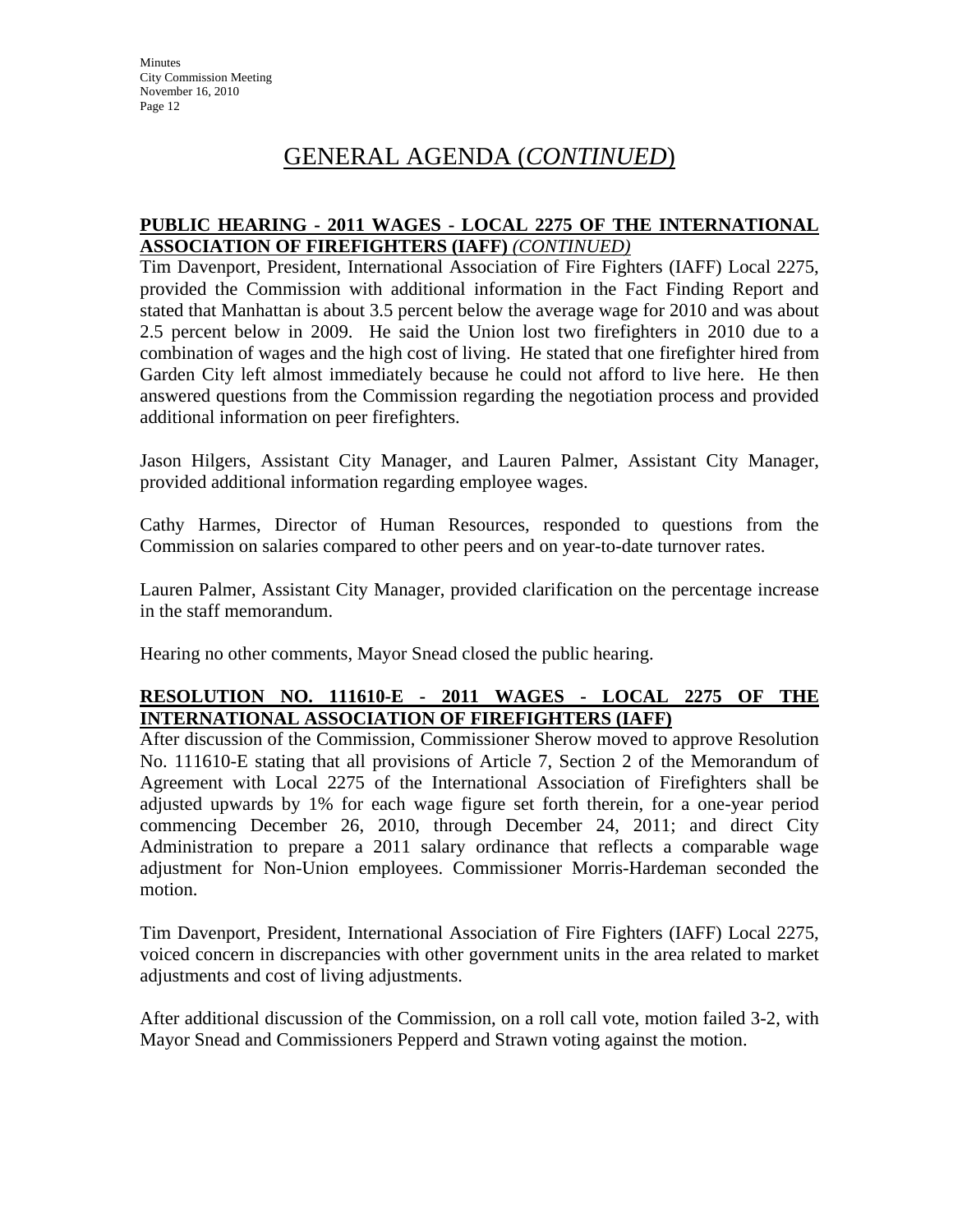### **RESOLUTION NO. 111610-E - 2011 WAGES - LOCAL 2275 OF THE INTERNATIONAL ASSOCIATION OF FIREFIGHTERS (IAFF)** *(CONTINUED)*

After additional discussion, Commissioner Strawn moved to approve Resolution No. 111610-E stating that all provisions of Article 7, Section 2 of the Memorandum of Agreement with Local 2275 of the International Association of Firefighters shall remain the same as they presently exist for a one-year period commencing December 26, 2010, through December 24, 2011.

Jason Hilgers, Assistant City Manager, provided clarification on the motion.

Commissioner Pepperd seconded the motion. After additional discussion, on a roll call vote, motion carried 3-2, with Commissioners Sherow and Morris-Hardeman voting against the motion.

### **DISCUSSION - NONCONFORMING USE ISSUES**

Karen Davis, Director of Community Development, introduced and provided background information on the zoning districts, nonconforming uses, and legally nonconforming uses.

Eric Cattell, Assistant Director for Planning, presented conflicting purposes of nonconforming use issues, altering nonconforming uses, determining legality, scope of the issue, and potential alternatives, including: change definition of legally conforming, grandfather code-compliant properties, hearing process, and combined alternatives for consideration.

Karen Davis, Director of Community Development, and Katie Jackson, Assistant Attorney, responded to questions from the Commission and provided additional information on the options presented and the potential process.

Brice Ebert, Alliance Property Management, Inc., informed the Commission that this issue has the ability to provide repercussions.

Dixie West, 1014 Houston Street, informed the Commission that the problem is not the Rental Inspection Program; the problem is abuse of residential buildings over the years and people doing illegal things to buildings. She asked that this be done on a case-by-case basis and to not provide a blanket grandfather on everything.

Karen Davis, Director of Community Development, and Eric Cattell, Assistant Director for Planning, responded to questions from the Commission and provided additional information on options and tools to consider.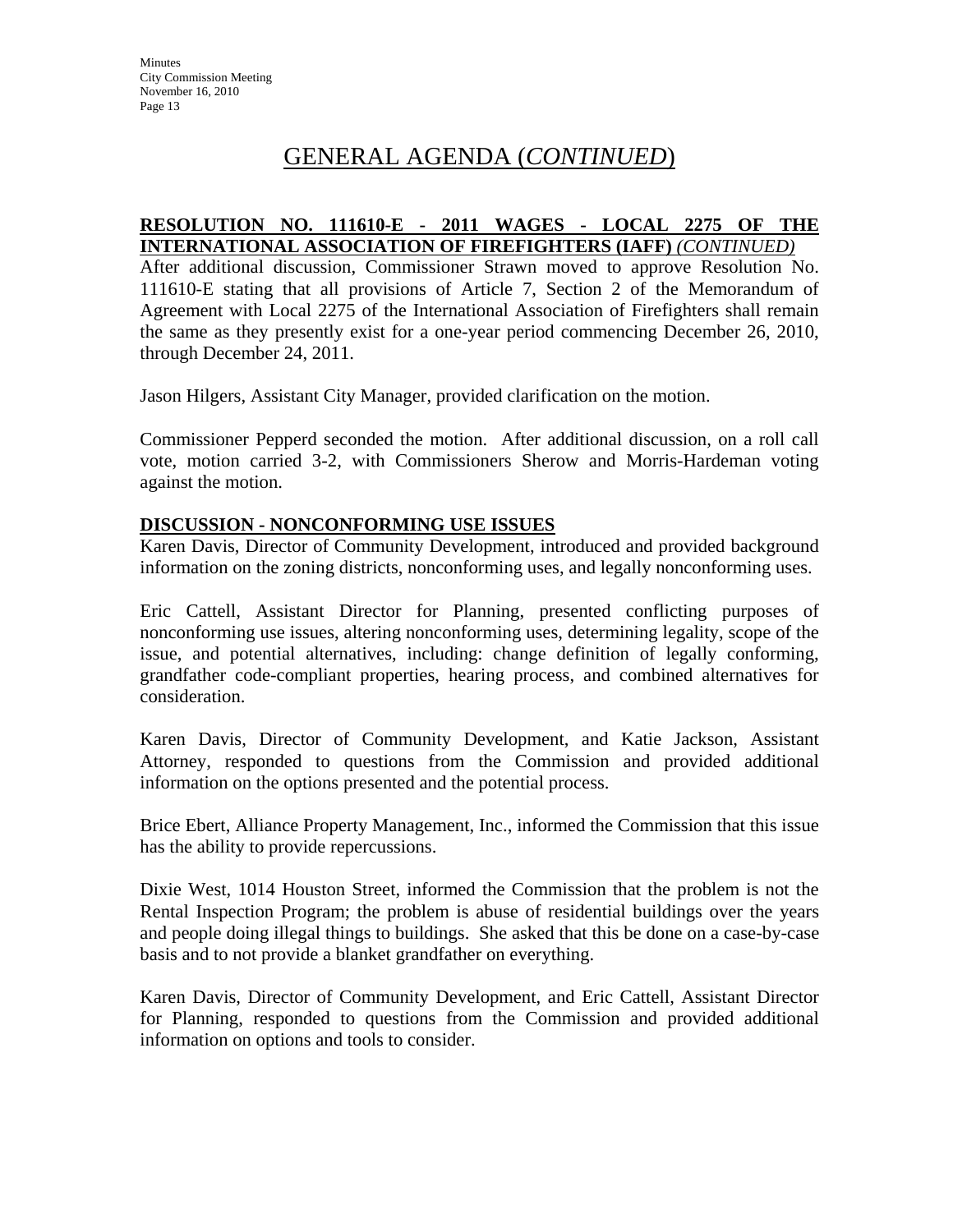Minutes **City Commission Meeting** November 16, 2010 Page 14

# **GENERAL AGENDA (CONTINUED)**

#### DISCUSSION - NONCONFORMING USE ISSUES (CONTINUED)

Jason Hilgers, Assistant City Manager; Brad Claussen, Building Official; and Katie Jackson, Assistant City Attorney, provided additional information on the item and on the Rental Inspection Program.

Regina Schroeder, Emerald Property Management, asked the Commission to put themselves in the shoes of an investor when a property goes from one owner to another owner without a Realtor. She stated that this item needs involvement from the bankers, tenants, and appraisers, and encompasses a lot of individuals and groups that would be affected.

The Commission discussed a consensus to change the definition of legally conforming, to review the data that the new Rental Inspection Program will provide, to evaluate the process in determining nonconforming use, and to gather additional information from community stakeholders.

Karen Davis, Director of Community Development, and Eric Cattell, Assistant Director for Planning, answered questions from the Commission.

Jason Hilgers, Assistant City Manager, informed the Commission that City Staff will continue to review and develop the definitions and provide scenarios to work through next time. He stated that this is a complex issue and responded to questions from the Commission on the Rental Inspection Program.

#### **ADJOURNMENT**

At 11:24 p.m., the Commission adjourned.

MMC, City Clerk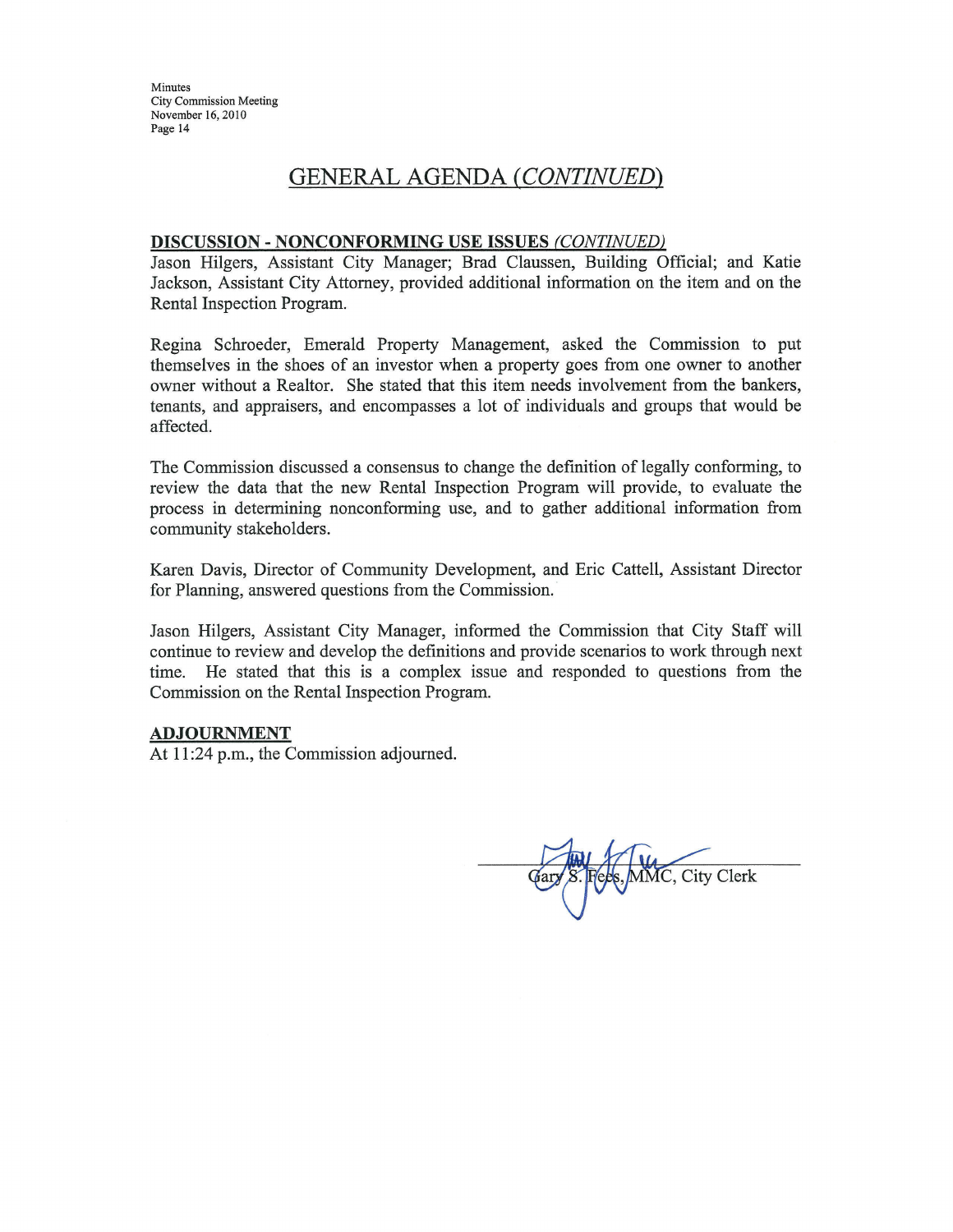#### **STAFF REPORT**

### **APPLICATION TO REZONE PROPERTY TO PLANNED UNIT DEVELOPMENT DISTRICT**

#### **BACKGROUND**

**FROM:** C-2, Neighborhood Shopping District

**TO:** PUD, Commercial Planned Unit Development District

**OWNER:** Centro Bradley SPE 3 LLC **ADDRESS:** 1 Fayette Street, Suite 100, Conshohocken, PA 19428

**APPLICANT:** Anne F. McBride, FAICP **ADDRESS:** 5725 Dragon Way, Suite 220, Cincinnati, OH 45227

#### **DATE OF PUBLIC NOTICE PUBLICATION:** Monday, July 12, 2010

### **DATE OF PUBLIC HEARING: PLANNING BOARD:** Monday, August 2, 2010 **CITY COMMISSION:** Tuesday, August 17, 2010

**LOCATION:** West Loop Shopping Center. Generally located east of Seth Child Road, north of Anderson Avenue and south of Claflin Road.

#### **AREA:** 21.64 acres

**PROPOSED USES:** Permitted uses as proposed will consist of all of the Permitted and Conditional Uses of the C-2, Neighborhood Shopping District, except schools and public utilities, such as electrical or telephone substations that are not owned or operated by a municipality; where employees are generally not present; and that are in or near the area they are designed to serve. The Conditional Uses that are proposed to be permitted uses include: Bus terminals, not including service and repair of vehicles; car washes; drive-in establishments associated with permitted or other conditional uses; hotels and motels; kennels; and taverns. (*C-2 District regulations attached*). The applicant has also proposed the following additional permitted uses in the application documents:

- Bakery and baked goods store, provided products are sold on premises.
- Candy and ice cream stores.
- Craft and art supply stores.
- Delicatessens, meat, seafood, fruit and vegetable markets
- Dry cleaning stores.
- Framing stores
- Group Day Care Center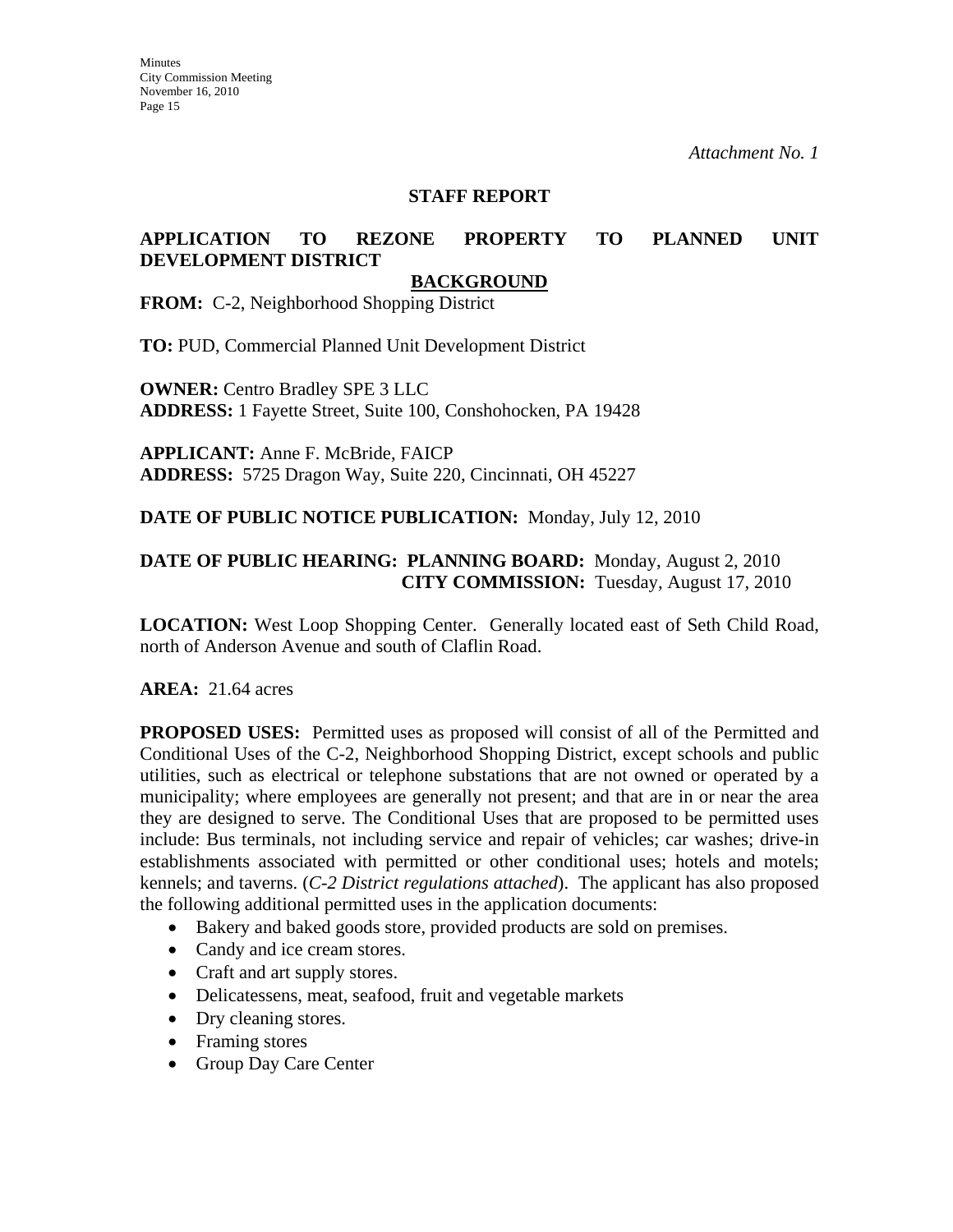- Home improvement stores
- Indoor recreation facilities
- Kennels. Kennels provided that all kennels are completely enclosed within the building and that sound attenuation is provided on common tenant walls.
- Medical service facilities such as lab testing facilities, dialysis clinics, etc.
- Office appliance and supplies
- Outdoor temporary sales of seasonal merchandise as provided in the "C-2" District except as provided for elsewhere in the West Loop PUD with regards to Dillons and Dillons fuel center. The ability to conduct retail promotional sales as provided for in Section 5-201(E) is being included in the "PUD"
- Post office
- Printing services
- Rental stores
- Studios for art, dance, music or gymnastics
- Thrift and consignment shops

Item number 60 "Outdoor temporary sales of seasonal merchandise. . . " of the proposed permitted uses in the PUD application documents combines a Use Limitation of the C-2 District and permitted temporary promotional activities of West Loop Shopping Center retail merchants found in Section VI, Accessory Uses, Temporary Uses, Home Occupations. City Administration recommends eliminating the proposed permitted use and to allow the open display and sales of goods and merchandise shall be permitted in an area equivalent to not more than five (5) percent of the total floor area of the primary enclosed building. The open display and sales of goods merchandise shall be conducted in front of the building and in a manner so as to remain ADA compliant and shall not restrict pedestrian movement. The use of the parking lot or off-street parking spaces for the open display and sales goods and services shall be prohibited. The service and consumption of food may be allowed outdoors as an accessory activity to a restaurant, tavern, or fraternal or service club in the same manner as the open display of and sales of goods.

Furthermore, City Administration recommends that promotional activities of West Loop Shopping Center retail merchants involving the display of goods and merchandise to be conducted outside of enclosed buildings be permitted for a period of not more than a total of two weeks in any three-month period subject to the following conditions: (1) No portion of the display shall be on publicly owned property unless the applicant shall first have obtained approval for such use from the City, (2) No more than ten (10) percent of the required off-street parking or loading area will be utilized for such display, storage or dispensing.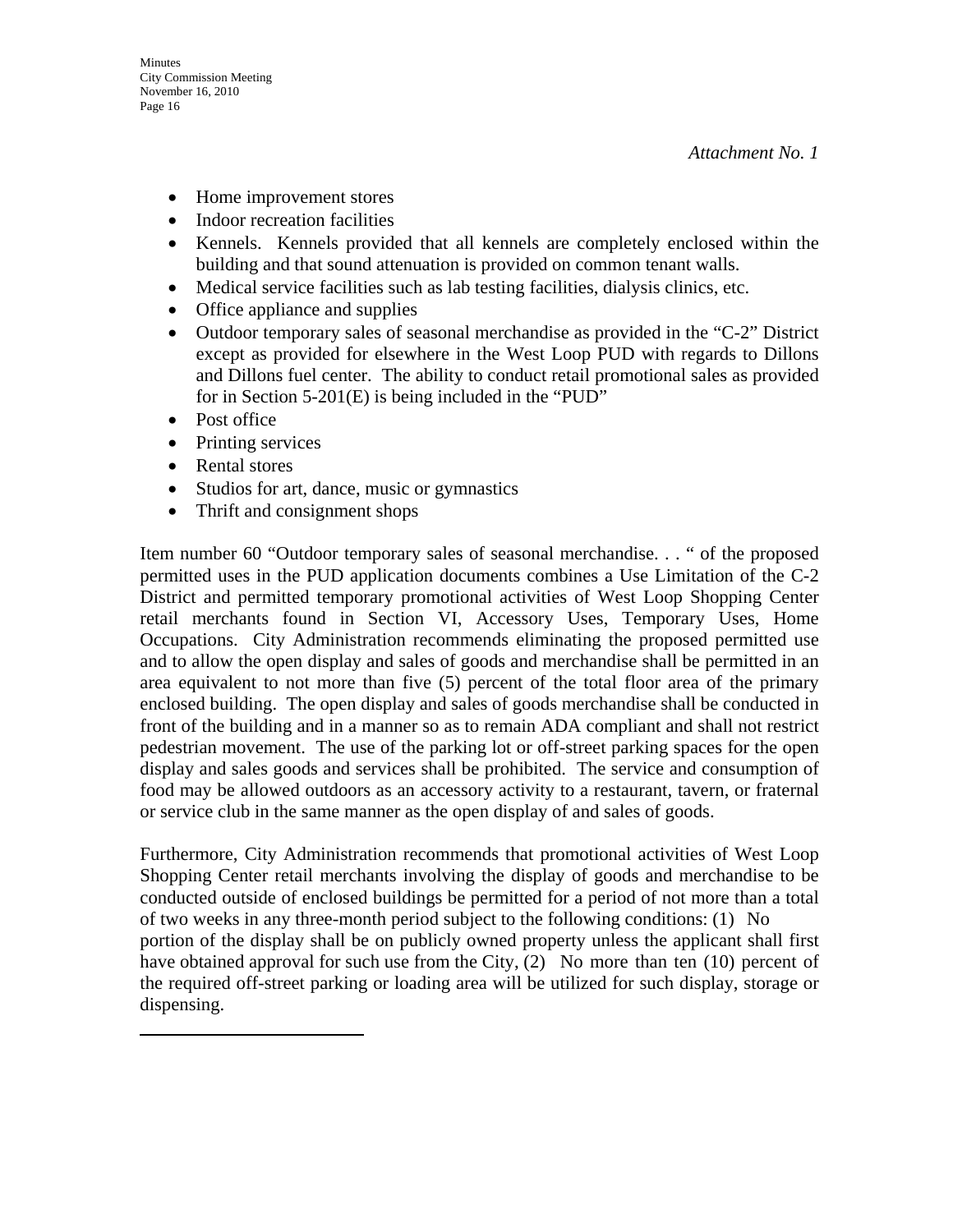Proposed uses such as bus terminals, car washes, future drive-in establishments, hotels and motels and home improvement stores, which are not shown on the proposed site plan and may alter the site plan, traffic flow or parking demands, will require a future PUD amendment.

### **PROPOSED BUILDINGS AND STRUCTURES:**

#### *New Construction*

The site is the Westloop Shopping Center. The existing buildings on the east and north sides of the site and of the Commerce Bank building, the Family and Implant Dentistry building and the Pizza Hut building are to remain. The existing buildings on the west side of the site, which total approximately 61,201 square feet of building space, are to be removed and replaced with a 77,100 square foot Dillons' store. The shopping center currently has approximately 210,214 square feet of total building area. Following the redevelopment of the site, the shopping center will have a total building area of approximately 230,009 square feet. The new Dillons store will include groceries and dry good items, as well as an in-store bank, such as Core First Bank & Trust, a Starbucks Coffee, and a pharmacy with drive-thru window. The new building will be approximately 43 feet measured at the peak of the main entrance. The height of the building measured at the top of the parapet is 27 feet, 4 inches. The building will be constructed of split face concrete masonry unit (CMU), standard CMU and with accents of cast stone, EFIS, scored CMU and textured CMU. The existing Dillons store will become leasable tenant space.

The existing vacant automobile service station, a 2,630 square foot building located on the north side of the site along Claflin Road, is to be removed and be replaced with a Dillons' fuel center. The fuel center will include a 176 square foot prefabricated kiosk building and five (5) fuel island with a 50 foot by 105 foot fuel island canopy. The height of the fuel island canopy will be a minimum of nineteen (19) feet. A total of ten (10) fuel pumps will be located in the proposed islands. The kiosk will be approximately eleven (11) feet in height.

The area north of the new Dillon store, which totals approximately 6,900 square feet in area with dimensions of 60 feet by 115 feet, will be dedicated for outdoor seasonal display and sales area from March  $1<sup>st</sup>$  through June  $30<sup>th</sup>$ . The area immediately in front of the new Dillons store will be used throughout the year for display of seasonal items and vending machines (soda, candy and video exchange machines) as well as propane exchange storage. An approximate area five (5) feet around the fuel center kiosk has been designated for outdoor product display areas associated with the fuel center.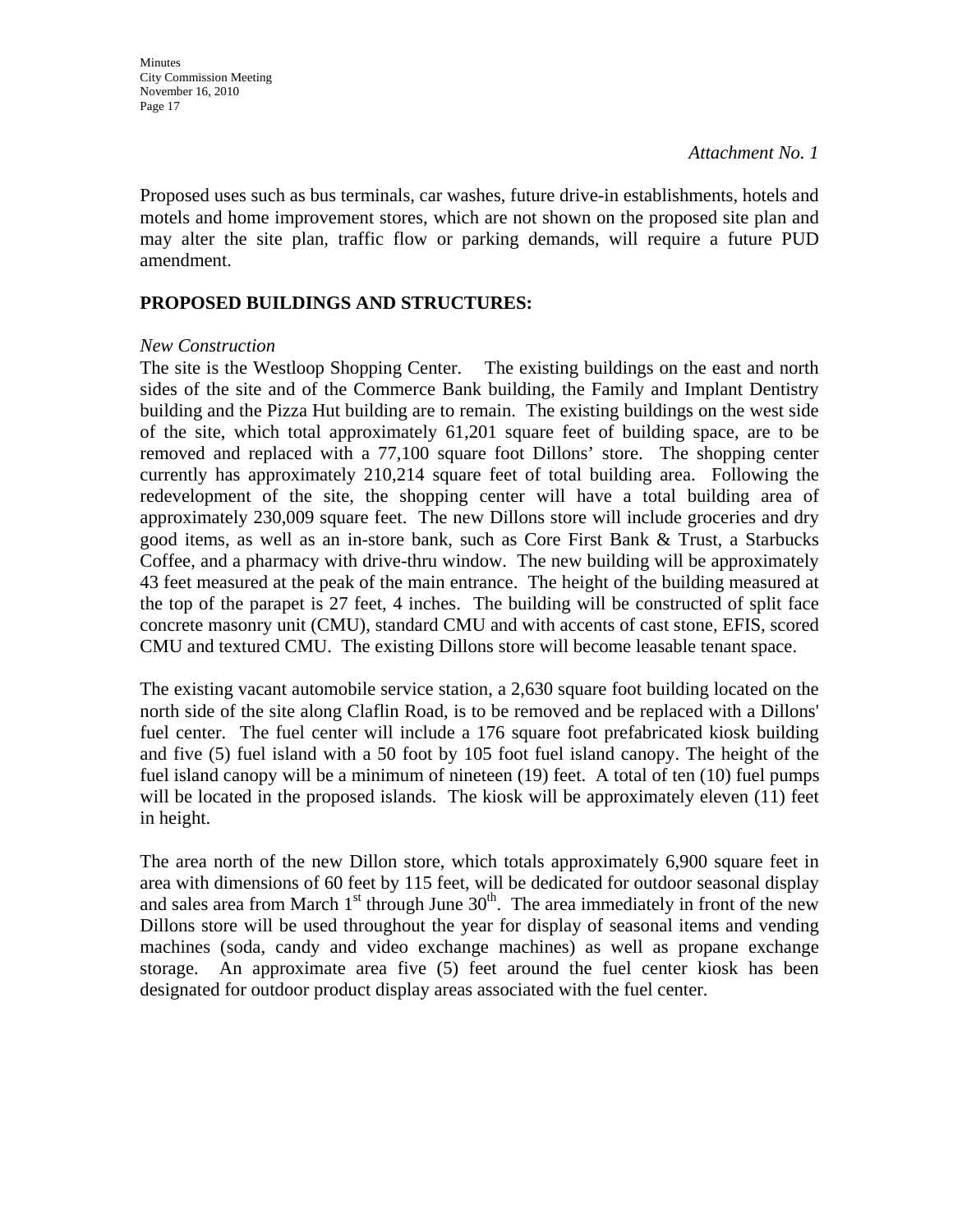#### *Existing Building Renovations*

The buildings on the east and north sides of the site are proposed to have the front façades renovated. According to the application documents, "While Centro wants to preserve the character of the neighborhood shopping center, they want to give West Loop an updated, more coordinated look that will complement the new Dillons' building." Conceptual drawings have been provided to illustrate the façade renovations. The design of the renovations will be done to break up the existing facades and create more architectural elements of interest, to include awnings, raised parapets and other design features. Corporate or national chain architectural features will be permitted and accommodated within the shopping center. The building materials for renovation to the existing facades will be brick, stone, EFIS, wood, shingles, Hardy Plank siding, masonry block and metal framing with architectural panels. The applicant has stated that the color palette for the existing façade renovations will consist of earth tones that will compliment the natural building materials currently on the building. Accent colors will be used to provide interest. No specific architectural plans have been submitted. No maximum height requirement has been provided for the proposed renovations of the existing buildings. The maximum height of the existing buildings shall follow the C-2 District regulations of a maximum height of forty (40) feet.

#### *Future Expansion*

Two areas are designated for on the site plan reserved for future building expansion areas. An area of 3,849 square feet in area is proposed for future expansion of the existing building north of the existing Dillons store. A 2,500 square foot expansion area is proposed to be added to the existing dental office. The site plan notes that the location of this expansion has not been determined yet. These two (2) areas of building expansion will require a PUD amendment prior to the expansion.

| PROPOSED LOT COVERAGE     |                               |                   |  |
|---------------------------|-------------------------------|-------------------|--|
| <b>USE</b>                | <b>Acres/Square Feet</b>      | <b>Percentage</b> |  |
| <b>Buildings</b>          | 5.28 ac $/$ 230,009 sq. ft.   | 24.4%             |  |
| Parking and Driving Lanes | 13.60 ac $/$ 592,676 sq. ft.  | 62.9%             |  |
| Landscape/Open Space      | $2.75$ ac $/ 119,954$ sq. ft. | 12.7%             |  |

#### **PROPOSED SIGNS**

The signage for the West Loop Shopping Center is proposed in two separate parts, signs for the proposed Dillons' store and fuel center and signage for the existing buildings.

Dillons' store signs are as follows: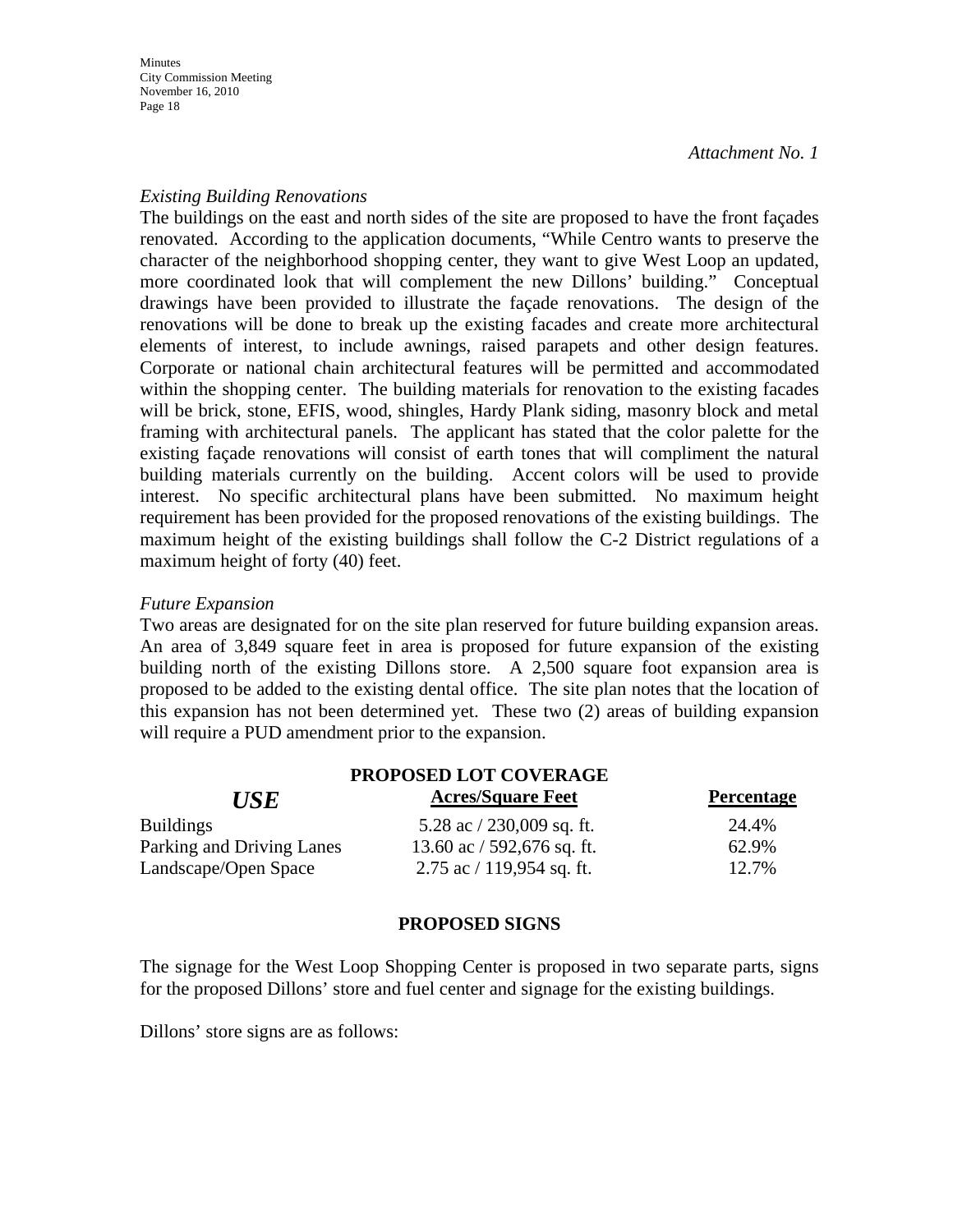| <b>Type</b>                                           | <b>Dimension</b>         | <b>Lighting</b>               |
|-------------------------------------------------------|--------------------------|-------------------------------|
| Front (East) Facade:                                  | 76.8 square feet         | <b>Internally Illuminated</b> |
| "Core First Bank & Trust"                             |                          |                               |
| Individual channel letters                            |                          |                               |
| "Starbucks Coffee"                                    | 50.5 square feet         | <b>Internally Illuminated</b> |
| Individual channel letters                            |                          |                               |
| "Dillons"                                             | 252.5 square feet        | <b>Internally Illuminated</b> |
| Individual channel letters                            |                          |                               |
| "Rx Drive-Thru"                                       | 57.6 square feet         | <b>Internally Illuminated</b> |
| Individual channel letters                            |                          |                               |
| "Dillons Pharmacy"                                    | 164.0 square feet        | <b>Internally Illuminated</b> |
| Individual channel letters                            |                          |                               |
| "Exit"                                                | 3.6 square feet          | <b>Internally Illuminated</b> |
| Individual channel letters                            |                          |                               |
|                                                       | Total: 605.0 square feet |                               |
| Rear (West) Facade:                                   |                          |                               |
| "Enter"                                               | 5.1 square feet          | <b>Internally Illuminated</b> |
| Individual channel letters                            |                          |                               |
|                                                       | Total: 5.1 square feet   |                               |
| Side (North) Facade:                                  |                          |                               |
| "Dillons"                                             | 124.8 square feet        | <b>Internally Illuminated</b> |
| Individual channel letters                            |                          |                               |
| Total Sign Area for Dillong' Store: 734.0 square feet |                          |                               |

#### **Total Sign Area for Dillons' Store: 734.9 square feet**

Details of the Dillons' building signage are attached in the application documents.

Dillons' Fuel Center: The new fuel center will have the following signage:

| <b>Type</b>             | <b>Dimension</b>      | <b>Lighting</b>             |
|-------------------------|-----------------------|-----------------------------|
| Canopy Signage:         |                       |                             |
| North (Claflin) Facade: |                       |                             |
| Logo: channel sign      | 13.13 square feet     | Internally illuminated      |
| Dillons: individual     | 11.11 square feet     | Internally illuminated      |
| channel letters         |                       |                             |
| Pricing: electronic     | 45.5 square feet      | <b>Light Emitting Diode</b> |
| changeable copy         |                       |                             |
|                         | Total sign area 69.74 |                             |
|                         | square feet           |                             |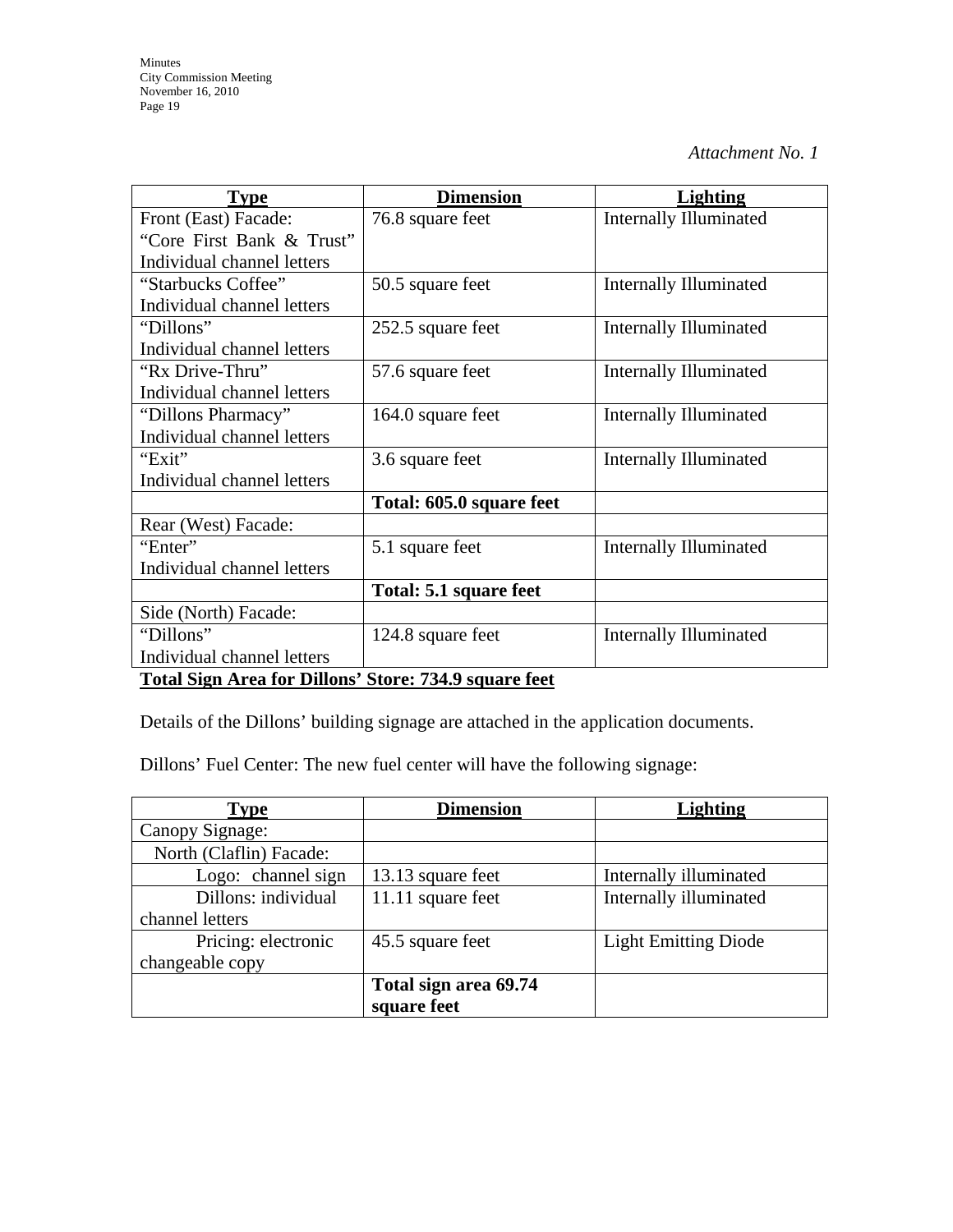| <b>Type</b>             | <b>Dimension</b>               | <b>Lighting</b>             |
|-------------------------|--------------------------------|-----------------------------|
| South Facade:           |                                |                             |
| Logo: channel sign      | 13.13 square feet              | Internally illuminated      |
| Dillons: individual     | 11.11 square feet              | Internally illuminated      |
| channel letters         |                                |                             |
| Pricing: electronic     | 45.5 square feet               | <b>Light Emitting Diode</b> |
| changeable copy         |                                |                             |
|                         | Total sign area 69.74          |                             |
|                         | square feet                    |                             |
| <b>West Facade:</b>     |                                |                             |
| Logo: channel sign      | 10.00 square feet              | Internally illuminated      |
| <b>Right Facade:</b>    |                                |                             |
| Logo: channel sign      | 10.00 square feet              | Internally illuminated      |
| Kiosk Signage:          |                                |                             |
| North Facade:           |                                |                             |
| Logo: channel sign      | 8.1 square feet                | Non-illuminated             |
| South Facade:           |                                |                             |
| channel sign<br>Logo:   | 8.1 square feet                | Non-illuminated             |
| Pump Dispenser/Per Side |                                |                             |
| with 10 pump/faces:     |                                |                             |
| "Dillons" & Logo:       | 2 SF each / 20 SF Total        | Non-illuminated             |
|                         | <b>Total Sign Area for the</b> |                             |
|                         | fuel center: 195.68 square     |                             |
|                         | feet                           |                             |
|                         |                                |                             |

Details of the Dillons' fuel center signage are attached in the application documents...

### **West Loop Shopping Center pole signs**

The applicant has also proposed to modify the existing shopping center pole sign on Anderson Avenue and construct a similar shopping center pole sign on Claflin Road. Both signs are approximately thirty (30) feet tall. The Anderson Avenue sign is a double sided sign and will have approximately 390 square feet of sign area. The modified sign will prominently list the Dillons store and have space for names of tenants within the shopping center. The modified sign is skirted and located within a landscaped bed. The proposed pole sign on Claflin Road will be double sided and have approximately 390 square feet of sign area. The pole will be skirted similar to the existing sign on Anderson Avenue. The sign will prominently list the Dillons' store, have LED changeable copy sign space for the fuel center prices and have space for names of tenants within the shopping center. The Preliminary Landscape Plan does not show a landscape bed at the base of the proposed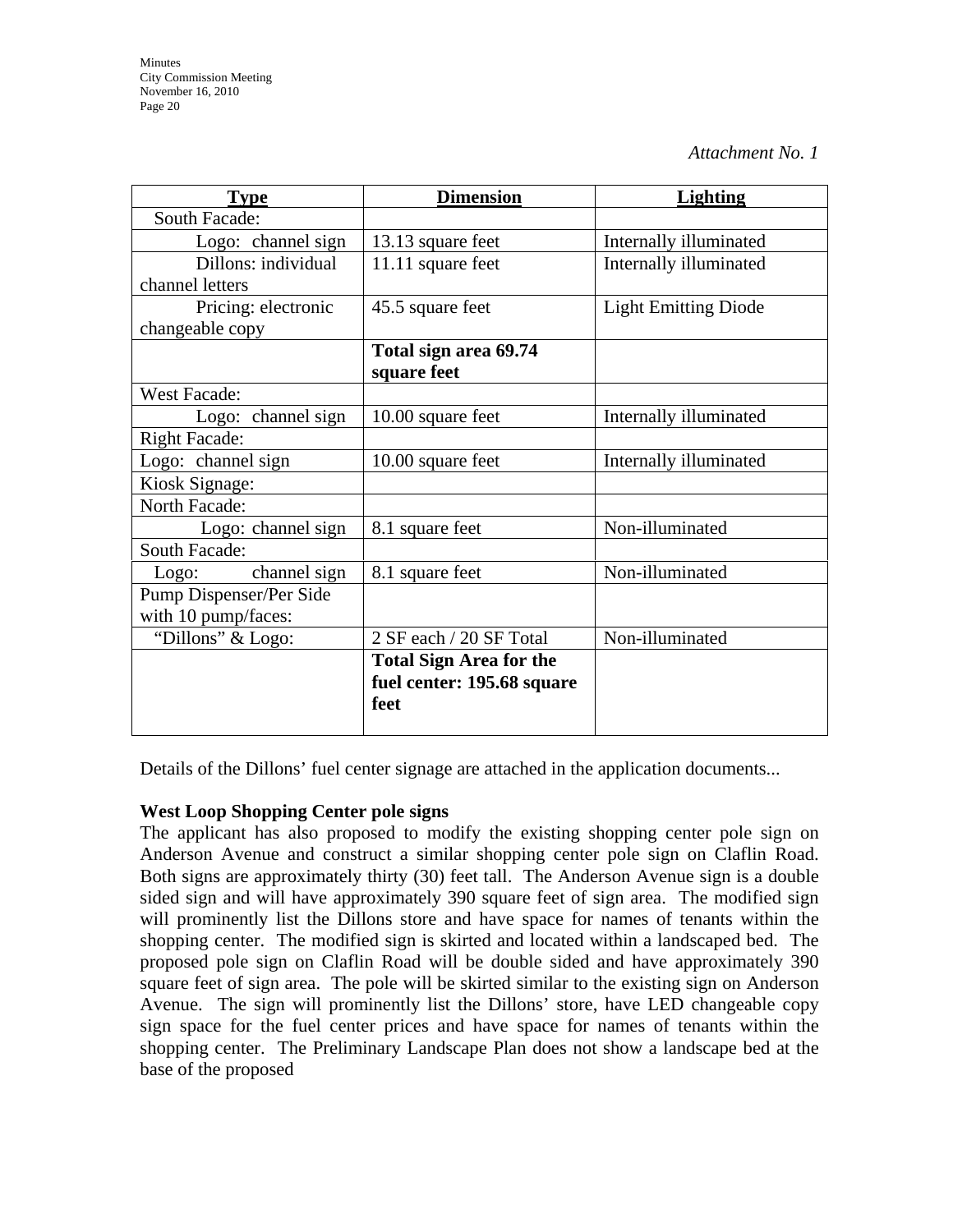pole sign. A landscape bed at the base of the new shopping center pole sign shall be proposed with the Final Development plan to provide a consistent appearance with the existing sign. Details of the West Loop Shopping Center poles signs are attached in the application documents.

### **Other Existing and Proposed Building Signs**

The applicant has proposed a separate set of sign regulations for the existing tenant spaces on the east and north side of the development, the Pizza Hut building, Family and Implant Dentistry building, the Commerce Bank building and the Kansas State Bank building. The sign regulations are based on the type of tenant space where the sign is to be located (inline, end cap or stand alone spaces or buildings) and the size of the tenant space. The proposed sign regulations for the existing tenant spaces also take into account the five (5) existing "free standing signs" located on the site. The "free standing signs" are as follows

- The Kansas State Bank pole sign approximately twenty (20) feet tall with onehundred (100) square feet of sign area.
- The Pizza Hut pole sign approximately twenty-four  $(24)$  feet tall with 80 square feet of sign area.
- The Commerce Bank ground sign approximately 10 feet, 6 inches tall with sixtyeight (68) square feet of sign area.
- The Family and Implant Dentistry ground signs two signs that are approximately eight (8) feet tall with approximately sixty (60) square feet of sign area for each sign.

Details of the proposed signs standards for tenant spaces are described in the West Loop PUD Signage in the application submittal package, pages 12 through 36 (*attached).* 

Future modification or alterations to the existing pole signs should include skirting to the pole and the base of the pole sign should be located in a landscape bed. The skirting for the pole sign should include architectural elements and colors that are similar to the associated building.

**PROPOSED LIGHTING:** There are currently five (5) different types of light pole fixtures throughout the site. The applicant is proposing to remove the majority of these light poles and replace them with thirty-nine (39) foot tall light poles with down directional high pressure sodium flat lens shoebox fixtures. The Dillons building will also have wall mounted lighting. The application documents state that "cut-off type luminaries will be used to direct light on site and reduce light spillage." A site lighting plan sheet has been submitted that shows the distribution of light towards the adjacent properties.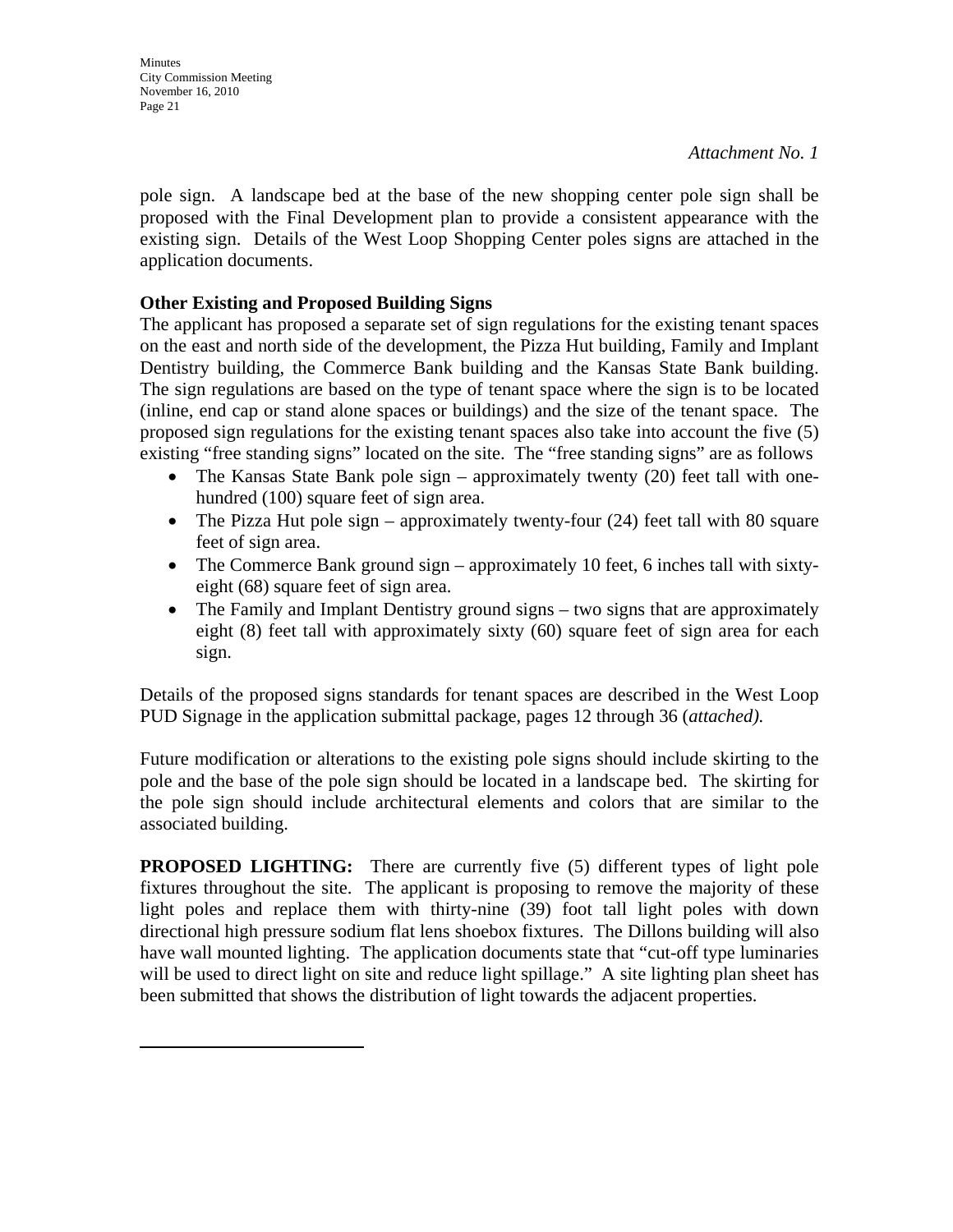**Minutes** City Commission Meeting November 16, 2010 Page 22

*Attachment No. 1*

### **REVIEW CRITERIA FOR PLANNED UNIT DEVELOPMENTS**

**1. LANDSCAPING:** The site is fully developed with established landscape areas and mature trees throughout the site. The proposed redevelopment of the site shows several landscape islands in between parking spaces to be removed with the realignment of the off-street parking lot and central drive. Approximately fifty-three (53) deciduous trees are to be removed with the redevelopment of the site.

The Preliminary Landscape Plan is functional to the nature of the neighborhood shopping center. The proposed plan shows that new landscape islands at the end of most parking aisles will be installed along the east and west sides of the realigned parking lot. These landscape islands will include ground cover that has yet to be determined and deciduous ornamental trees, including Ash, Autumn Purple Cherry, Canada Red Crabapple, Prairifire Crabapple, Snowdrift Pear and Chanticleer trees. Existing, larger landscape beds in the north and southern part of the parking lot are to be redesigned and re-established with ornamental trees, shrubs and turf grasses. Other landscape beds adjacent to the existing buildings are to remain in their current state. The minimum landscape space is 5% for parking and drive areas for a typical C-2 District development. The amount of landscape space that is internal to the off-street parking lot is 58,566 square feet or 11% of the total parking lot area, which exceeds the minimum landscape requirement. One-hundred and five (105) trees would be required; a total of 108 existing and new trees are shown on the Preliminary Landscape Plan.

The minimum distance a parking space can be from a landscaped open space is seventy (70) feet. Because of the proposed realignment of the off-street parking spaces and the removal of the existing landscape islands; approximately fifteen (15) parking spaces in front of the existing Dillons' store and three (3) parking spaces in front of the new Dillons' store exceeds the maximum distance to the nearest landscaped open space. The greatest distance is 110 feet from a parking space to the nearest landscape bed. The applicant has stated "Centro and Dillons have worked diligently to try to comply with the requirement of all spaces being within 70' of landscaping. We have been successful in realigning the access drive and creating landscape islands at the end of each parking row abutting the north/south drive to create a prominent landscape presence. We have also created/maintained a number of very large islands within the parking field and have made an attempt to preserve as many of the existing trees as possible. Unfortunately, to do all of this within the confines of an existing development, not all spaces will be within 70' of landscaping." Considering the amount of landscape space proposed with the Preliminary Landscape Plan and the small number of parking spaces that does not meet this landscape requirement; the proposed condition should not detract from the overall character of the redevelopment.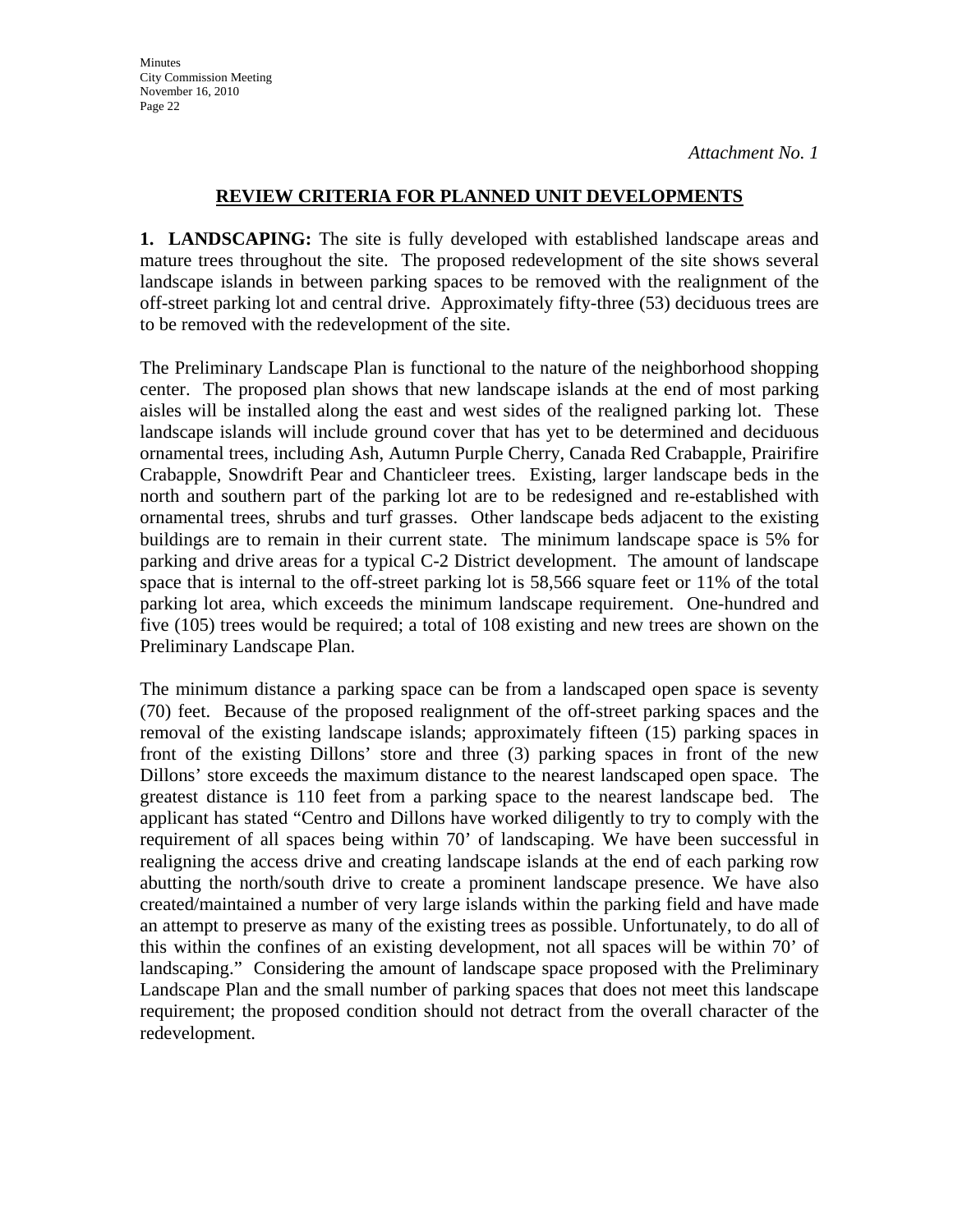The proposed landscaping areas are to be owned and maintained by the property owner. A note on the Preliminary Landscape Plan states that "all landscaping will be unirrigated." The existing and proposed landscape should be irrigated with a permanent irrigation system or a detailed landscape maintenance and irrigation plan shall be submitted with the Final Development Plan to describe how the proposed landscape will be established and maintained to ensure plant stocks survival.

**2. SCREENING:** There are currently several trash dumpsters located throughout the development. Five (5) of the dumpsters are located at the rear of the existing western building along Seth Child Road. These dumpsters are to be removed with the construction of the new Dillons' store and will be replaced by a large trash compactor which will be located in a truck dock. The trash compactor will be behind a four (4) foot tall concrete retaining wall of the truck dock. A four (4) foot tall chain-link fence would be located on top of the wall. The proposed retaining wall and chain-link fence will not provide adequate screening to meet the minimum screening requirement for a trash dumpster. The trash compactor will be approximately fourteen (14) feet below the elevation of Seth Child Road. Considering that the area the trash compacter is to be screened from is the view from Seth Child Road and that the change in grade from the Dillons' store site to the road way is fourteen (14) feet; the screening of the trash compactor appears to be adequate.

The Pizza Hut building has two (2) dumpsters. These dumpsters will be relocated and screened by a six (6) foot tall wood fence with enforced access gates. The Family and Implant Dentistry has one (1) dumpster which will also be relocated to a six (6) foot tall wooden fence enclosure with reinforced access gates.

There is a dumpster located within a white wooden fence enclosure in the northern section of the development's parking lot. The Kansas State Bank has a dumpster to the west of the building that is enclosed by a fence. These two (2) screening enclosures will remain unchanged.

There are several dumpsters located at the rear of the eastern buildings that are currently not screened. The applicant has requested that these dumpsters not be screened. They are currently in service areas at the rear of the buildings and not seen by the public. The dumpsters are screened by the steep grades to the north and east and are separated by distance from the Anderson Avenue right of way. In their present location, the trash dumpsters appear to be adequate. However, if the trash dumpsters are relocated, they will be required to be screened by at least six (6) foot tall, sight obscuring screening.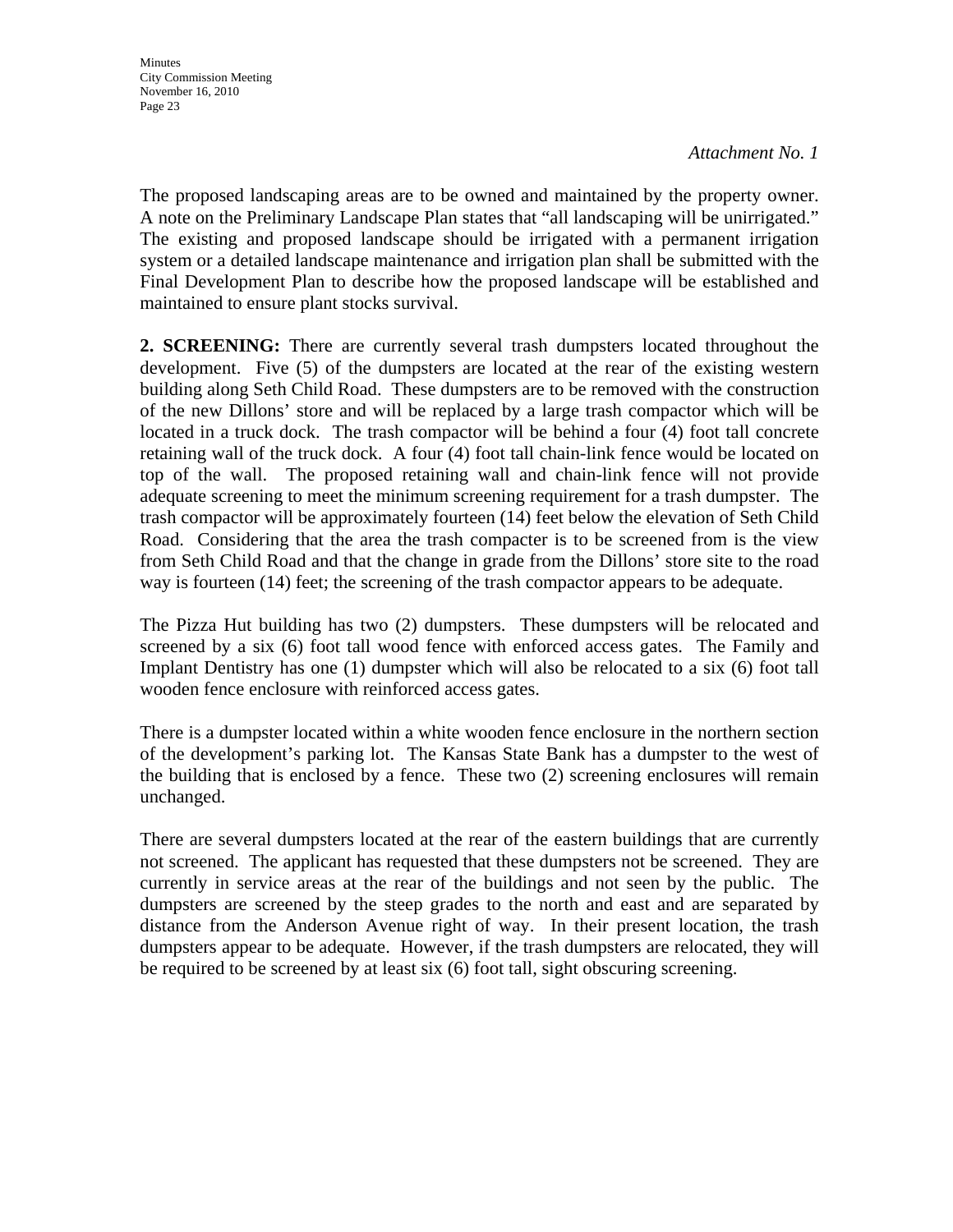That applicant has proposed to use individual screening units to conceal the rooftop heating and air conditioning units and other roof top utility units, rather than construct a continuous fence or a parapet. The screening units will conceal the equipment from vehicles on Seth Child Road.

**3. DRAINAGE:** The site is fully developed. An eight (8) foot by ten (10) foot reinforced concrete box drainage channel is located underground that runs from north to south in approximately the middle of the site. This drainage channel carries storm water runoff from the Virginia-Nevada Tributary, which is north of the site, in a southerly direction under Anderson Avenue to a detention basin in Garden Way. This basin then drains into Wildcat Creek. The 1% Annual Chance Flood Plain (most commonly referred to as the 100 Year Flood Plain) and the 0.2% Annual Chance Flood Plain (most commonly referred to as the 500 Year Flood Plain) generally follows the underground drainage channel. The FEMA Flood Insurance Study (FIS) and Flood Insurance Rate Map (FIRM) shows a headwater condition along Claflin Road, where the stormwater from the north would back up at the culverts, overtop the roadway and create a wall of water to the south were it would then dissipates across the subject site. The Base Flood Elevations (BFE) shown on the site depicts this condition. To the knowledge of current and former City employees, this condition has not occurred since the FIRM was first adopted in 1984 and updated in 2005.

The majority of the site is unaffected by the location of the flood plains, as it is the location of off-street parking spaces, driving aisles and landscape spaces. The existing Commerce Bank building on the north side of the site is completely in the 1% Annual Chance Flood Plain. It is a "Pre-FIRM" structure, meaning it was built prior to the adoption of Article X, Flood Plain Regulations, the Flood Insurance Study and FIRMS within the City, and is nonconforming to the current Flood Plain Regulations. If the structure were to become damaged beyond 50% of its fair market value, the structure would need to comply with the current Flood Plain Regulations.

The proposed Dillons fuel center is partially located in the 1% Annual Chance Flood Plain. The BFE at this location is 1065 feet. A note on the Grading Plan Sheet states that the fuel center will be flood proofed to 1066, or one (1) foot above the BFE. Nonresidential structures are allowed to be flood proofed to the minimum required elevation above the BFE if certified by a professional engineer or licensed architect.

The drainage system is designed in conformance with the adopted Stormwater Management Master Plan. Adequate provisions of stormwater drainage are provided. A Drainage Report was prepared by Pickering Firm, Inc. (*attached)*. The City Engineer has reviewed the Report (*memo attached)* without exception. The proposed drainage plan is to maintain the existing stormwater drain inlets that connect to the existing underground drainage box and install new drain inlets where needed with the construction of the new buildings.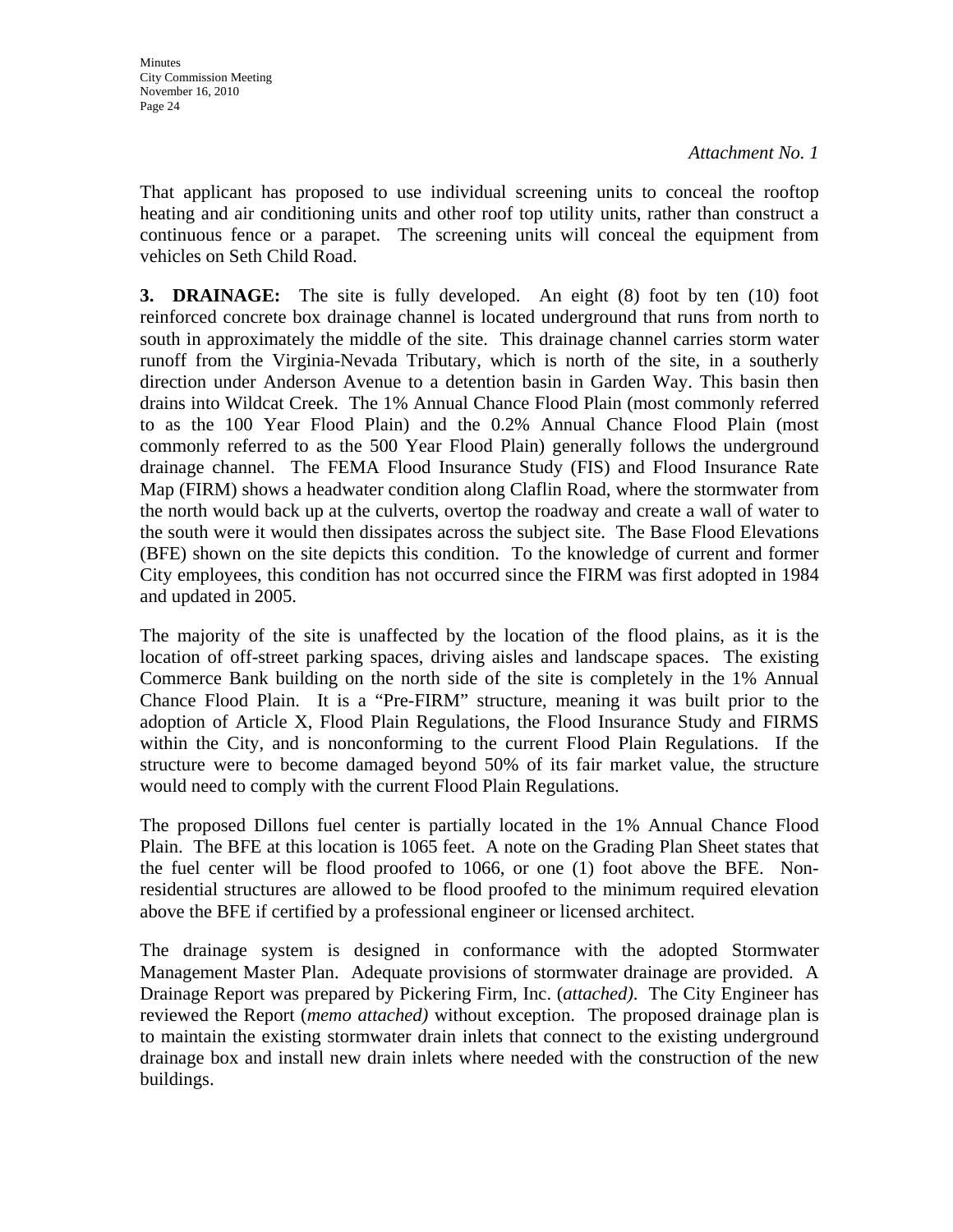### **4. CIRCULATION:**

#### **Access**

**Minutes** 

To the south of the site is Anderson Avenue which is a five-lane urban arterial street. The site has four (4) access points onto Anderson Avenue: a full access driveway at the east side of the development to the Dillons' pharmacy drive-thru and service area, a right in/right out driveway in front of the existing Dillons' store, the main southern entrance into the site, which is controlled by a traffic signal, and a full access driveway on the west side of the site between Kansas State Bank and the McDonalds restaurant. No changes or alterations are proposed to the access points along Anderson Avenue.

To the north of the site is Claflin Road, a four-lane collector street. The site currently has four (4) access points onto Claflin Road: the main northern entrance of the site, which is controlled by a traffic signal, two full access driveways into the vacant service station, and a full access driveway into the Pizza Hut site. The proposed site plan removes the two existing access driveways leading into vacant service station. The main entrance and the full access driveway into Pizza is proposed to be unchanged. Access into the fuel center will be from the main entrance into the fuel center and the Pizza Hut driveway.

The Pizza Hut driveway is approximately 130 feet from the westbound stop bar of the intersection of Claflin Road and Seth Child Road. This existing configuration does not meet the minimum distance of 300 feet from a driveway along a collector street and an intersecting arterial street. Rob Ott, the City Engineer, has provided a memo address the concern of the existing driveway and the effects on the traffic on Claflin Road (*attached).*  The memo states:

The City understands that closing this driveway could be detrimental to the businesses (Pizza Hut) in the northwestern corner of the development, but that the safety of the public should also be addressed be limiting this to a Right-In/Right-Out access. Allowing this driveway to be one of the main access points for the truck traffic of the development will be a safety issue when exiting trucks try to make the left-turn on to Claflin Rd. to access Seth Childs Rd. The City feels that there are plenty of safer alternative routes that can be taken for trucks departing the development. We understand that the applicant and existing businesses are not in favor of this recommendation. However Public Works Administration is trying to bring this driveway into compliance not only at this location but at other locations on other projects into compliance with Manhattan Area Transportation Strategy Report. This topic will need to be discussed during the planning board meeting and final determination and guidance will be required.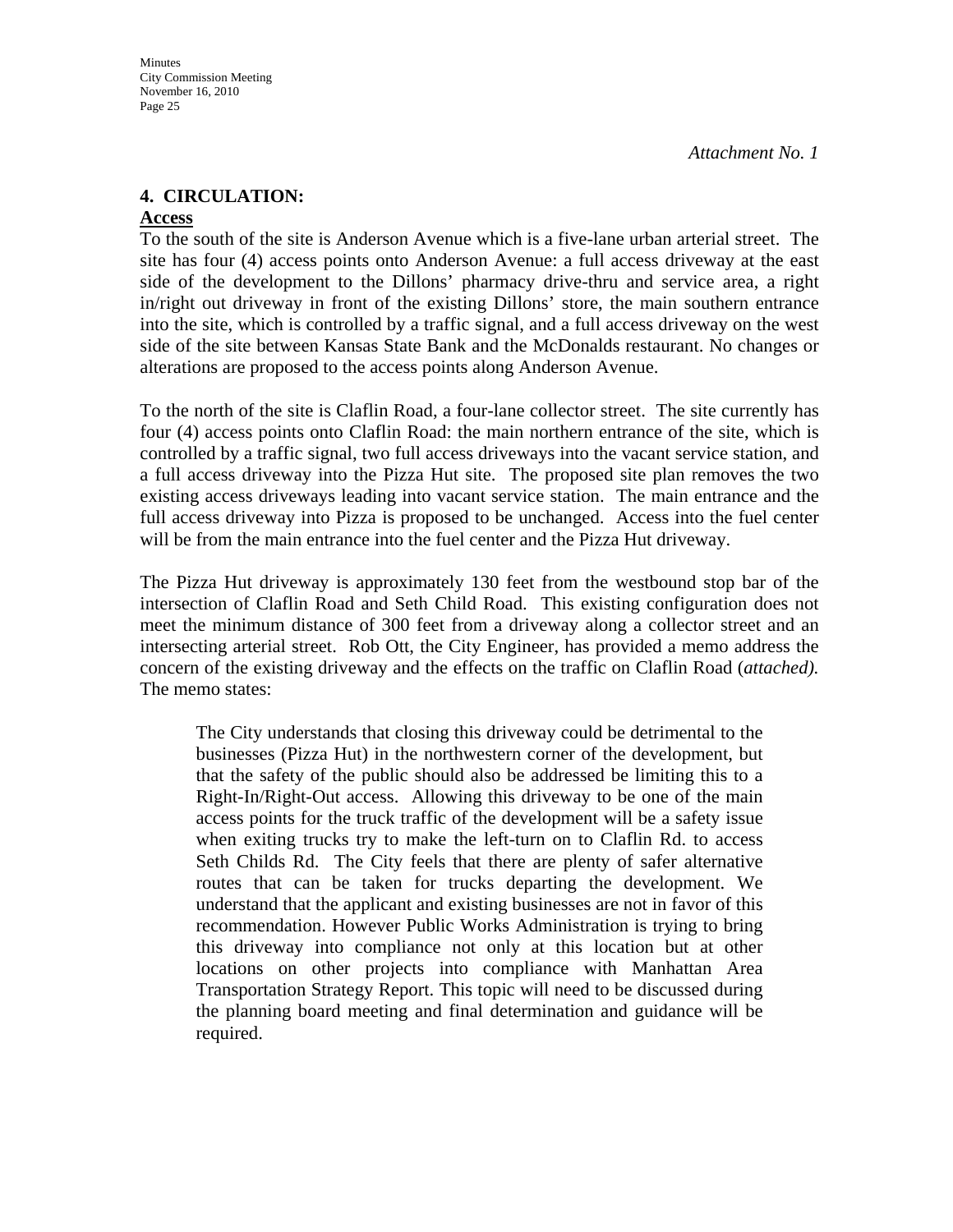### **Internal Circulation**

The site plan for the proposed PUD eliminates a portion of the existing landscape island to the south of the main Claflin Road entrance to create a driving aisle in front of the new Dillons' store and the associated parking lot. A three-way controlled intersection will be created at the new interior intersection with the installation of stop signs. The existing curvature of the driving aisle from west to east will remain the same as it is today. The realigned parking lot driving aisles will access the driving aisle in front of the new Dillons' store, the main driving aisle down the center of the site and in front of the existing stores. Traffic calming measures, such as roadway striping, signage, stamped concrete, concrete pavers, lane narrowing, or similar measures, are proposed at the pedestrian crosswalks throughout the main driving aisle down the center of the development. These traffic calming measures will be designed to slow traffic down through the development and provide for safer pedestrian crossing between the two (2) sides of the development. These traffic calming measures will be evaluated for their effectiveness and finalized with the Final Development Plan.

### **Pedestrian**

Sidewalks are located on both sides of the Anderson Avenue right-of-way (ROW) and on the north side of the Claflin Road ROW. The applicant has proposed an internal series of sidewalks in front of the buildings and across the parking lot to provide for pedestrian access. A six (6) foot wide crosswalk is proposed from the entrance of the new Dillons' store to the east to provide a direct pedestrian pathway between the two sides of the site. The crosswalk is at the grade of the parking lot and striped. Wheel stops will be installed in the parking spaces along the crosswalk to help ensure that the crosswalk is passable and meets ADA requirements. A pedestrian crosswalk is proposed at the intersection of Claflin Road and Beechwood Terrace to connect the proposed sidewalks within the site to the existing sidewalk along the north side of Claflin Road. The proposed sidewalks will also connect to the existing sidewalks in the Anderson Avenue ROW to the south. A pedestrian crosswalk currently exists at the traffic signal at the main entrance to the site along Anderson Avenue.

#### **Bicycle**

Bicycle racks are proposed in front of the new Dillons' store and the existing buildings to the east. The Bicycle Advisory Committee reviewed the proposed development at their monthly meeting on July 28, 2010. No major comments regarding the development were expressed. They did like the location of the bicycle racks near the entrances of the stores and appreciated the addition of the sidewalks and pedestrian crossing throughout the development.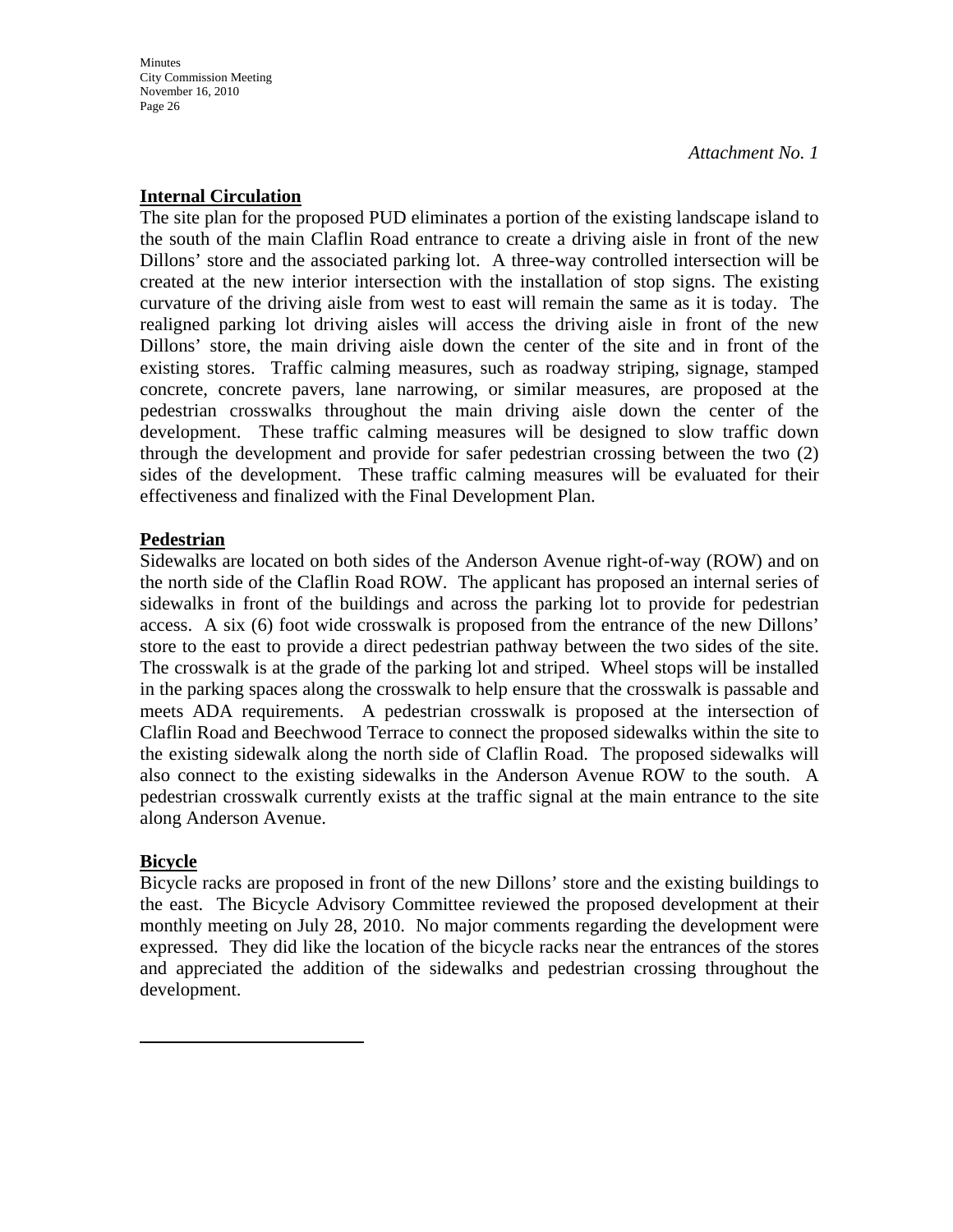### **Off-street Parking**

The proposed redevelopment of the West Loop Shopping Center removes the existing 60 degree angled off-street parking spaces throughout most of the interior parking lot and will replace the spaces with 90 degree off-street parking spaces. The existing development has 893 parking spaces. The proposed redevelopment will have 934 parking spaces, which includes the 24 parking spaces that will be used by the seasonal outdoor storage area proposed with the new Dillons' store. The existing and proposed buildings will have a net area of 175,407 square feet. Based on the Parking Regulations, the minimum number of off-street parking spaces would be 964 square feet (5.5 parking spaces per 1,000 square feet – Section 7-103(B)(D)). The proposed parking count is the equivalent 5.32 parking spaces per 1,000 square feet. The applicant has provided the following justification to support reducing the total number of off-street parking spaces:

- 1. Experience: Centro Properties Group operates hundreds of neighborhood shopping centers across the U.S., the majority of which are anchored by grocery stores. Centro's experience in operating such centers coupled with Dillons' experience as a grocer provides them with the experience to know that the parking ratio of 5.3 will work for this site. Neither Centro nor Dillons would make the investment in the redevelopment of West Loop only to be short on parking.
- 2. Green: Although standard parking ratios are designed to park the maximum cars on the busiest shopping day of the year, in reality that day never occurs and a sea of asphalt is created for no reason. The redevelopment of West Loop increases the green area from 10% to 12.7% while still providing sufficient parking. Current trends in zoning codes reduce the amount of parking required and establish minimum/maximum parking standards to reduce the amount of impervious surface area on site.
- 3. Additional Factors: A number of the tenants in West Loop offer the convenience of drive-thru services such as the Dillons' Pharmacy, Commerce Bank/Kansas State Bank teller and ATM drive-thrus. Such services eliminate the need for customers to park and go into the store for their goods/services. As requested by the City, strong pedestrian linkages are provided to the north and south and across the center to encourage pedestrian traffic to the center. Bicycle racks have also been included on site to facilitate those cycling to the center.
- 4. Best Planning Principles: There are 18 sources of parking standards under the "Shopping Center" category of the publication Parking Standards published by the American Planning Association (PAS #510/511). The parking requirements for a center this size range from a ratio of 3.3 to 5 spaces per 1,000 SF with the average of those sources requiring a ratio of 4 parking spaces per 1,000 SF of floor area.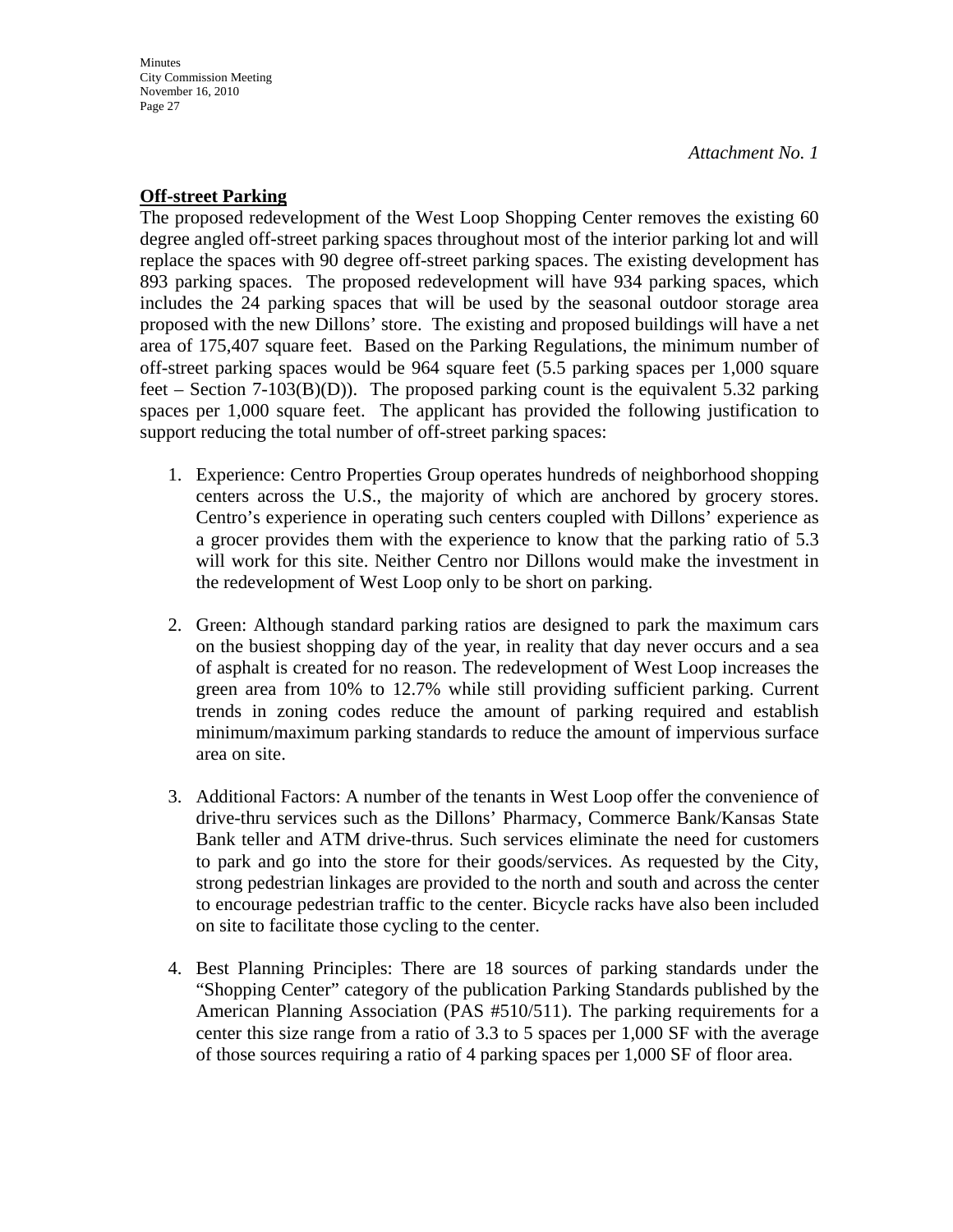The proposed amount of off-street parking should not impact the development or affect adjacent properties by not providing enough parking spaces.

## **Claflin Road and Beechwood Intersection**

City Administration is aware of existing traffic congestion problems at the intersection of Claflin Road and Beechwood Terrace, including the traffic entering and exiting the West Loop Shopping Center. The Public Works department conducted a more detailed traffic impact study of the intersection. The summary of the traffic study of the intersection is outlined in the memo the City Engineer (*attached)* and states:

- a) Attached are four diagrams with this memorandum:
	- i) Figure No.  $1 \sim$  Contains the existing turning movement counts during the PM peak hour which is the largest hour and is the design hour that should be used for this corridor. Please note that the left turn volumes for west bound Claflin at Beechwood is actually higher than some of the left turning volumes at K-113.
	- ii) Figure No. 2 ~Level of Service and  $95<sup>th</sup>$  Percentile Queue Length with existing conditions and existing volumes.
	- iii) Figure No. 3 ~Level of Service and  $95<sup>th</sup>$  Percentile Oueue Length with a modified traffic signal timing plan to split phase the intersection with no new left turn lanes on Claflin Road.
	- iv) Figure No.  $4 \sim$  Level of Service and 95<sup>th</sup> Percentile Oueue Length with a new 100 foot storage left turn lane on Claflin Road.
- b) *Summary ~* The construction of east and westbound left-turn lanes at the intersection of Claflin Road and Beechwood Terrace would improve the overall intersection queuing length of the existing condition. We know that the new increase traffic will only compound this problem.
- 2) The schedule of the improvement and how funding will be arranged is subject to the further discussion with the City Commission and City Administration.

**5. OPEN SPACE AND COMMON AREA:** The site is a fully development site that is planned for redevelopment. No open space or common areas are proposed. The parking lot and landscape areas associated with the development is comprised of approximately 12.7% of the site and is owned and maintained by the property owner, Centro Bradley SPE 3 LLC.

**6. CHARACTER OF THE NEIGHBORHOOD:** The character of the surrounding neighborhood is a mix of commercial, multiple-family and single-family residential uses. The West Loop Shopping Center was established in approximately 1968 and has been a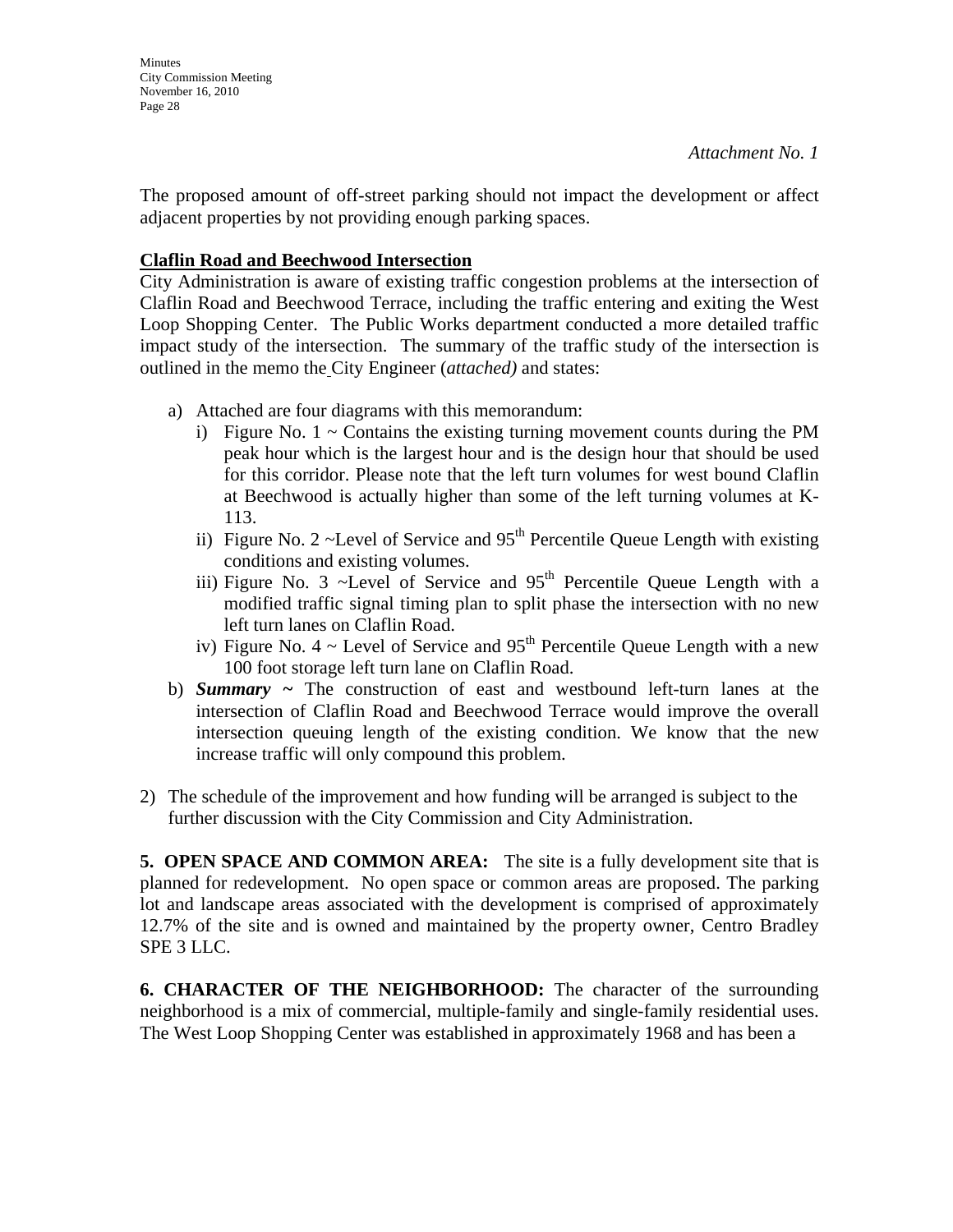part of the character of the neighborhood since that time. To the south of the site is the Anderson Avenue corridor, which is dominated by restaurants, retail, business and professional office and service commercial uses. To the west is the Seth Child Road/K-113 Highway, a limited access arterial highway, and single-family homes. To the north of the site along Claflin Road, a four-lane collector street, are multiple-family units and a dental office. Further to the north are single-family homes. To the east are restaurants, professional and business offices, retail and service commercial uses.

### **MATTERS TO BE CONSIDERED WHEN CHANGING ZONING DISTRICTS**

**1. EXISTING USE:** West Loop Shopping Center, consisting of retail, restaurants, banks with drive thru windows, medical office building, professional and business offices and a grocery store with a drive-thru pharmacy window.

**2. PHYSICAL AND ENVIRONMENTAL CHARACTERISTICS:** The site is fully developed and in generally flat. On the east property line of the site is a steep cliff with a slope of approximately 45% to 50%. The slope is heavily tree lined. The northern edge of the site, along Claflin Road, is cut into the hillside and protected by an existing retaining wall.

The 1% Annual Chance Flood Plain (100-year Flood Plain) and the 0.2% Annual Chance Flood Plain (500-year Flood Plain) is located down the approximate middle of the site. The flood plain represents the flow of stormwater from the Virginia-Nevada Tributary from the north. The stormwater is directed under Claflin Road to an eight (8) foot by ten (10) reinforced concrete box drainage channel that carries the water underground to the south towards a detention basin near Garden Way, which ultimately drains to Wildcat Creek. The FEMA Flood Insurance Study (FIS) and Flood Insurance Rate Map (FIRM) represents a headwater condition along Claflin Road, where the stormwater from the north would back up at the culverts, overtop the roadway can create a wall of water to the south were it dissipates. The Base Flood Elevations shown on the site depict this condition. To the knowledge of current and former City employees, this condition has not occurred since the FIRM was first adopted in 1984 and updated in 2005.

### **3. SURROUNDING LAND USE AND ZONING:**

**(a.) NORTH:** Claflin Road, a four-lane collector street, a dental office, multiple-family units (Beechwood Terrace Apartments, Gaslight Village Apartments, and the Park Place Apartments) and single-family homes and the University Christian Church (Gaslight Addition); C-1, Restricted Business District, R-3, Multiple-Family Residential District and R, Single-Family Residential District.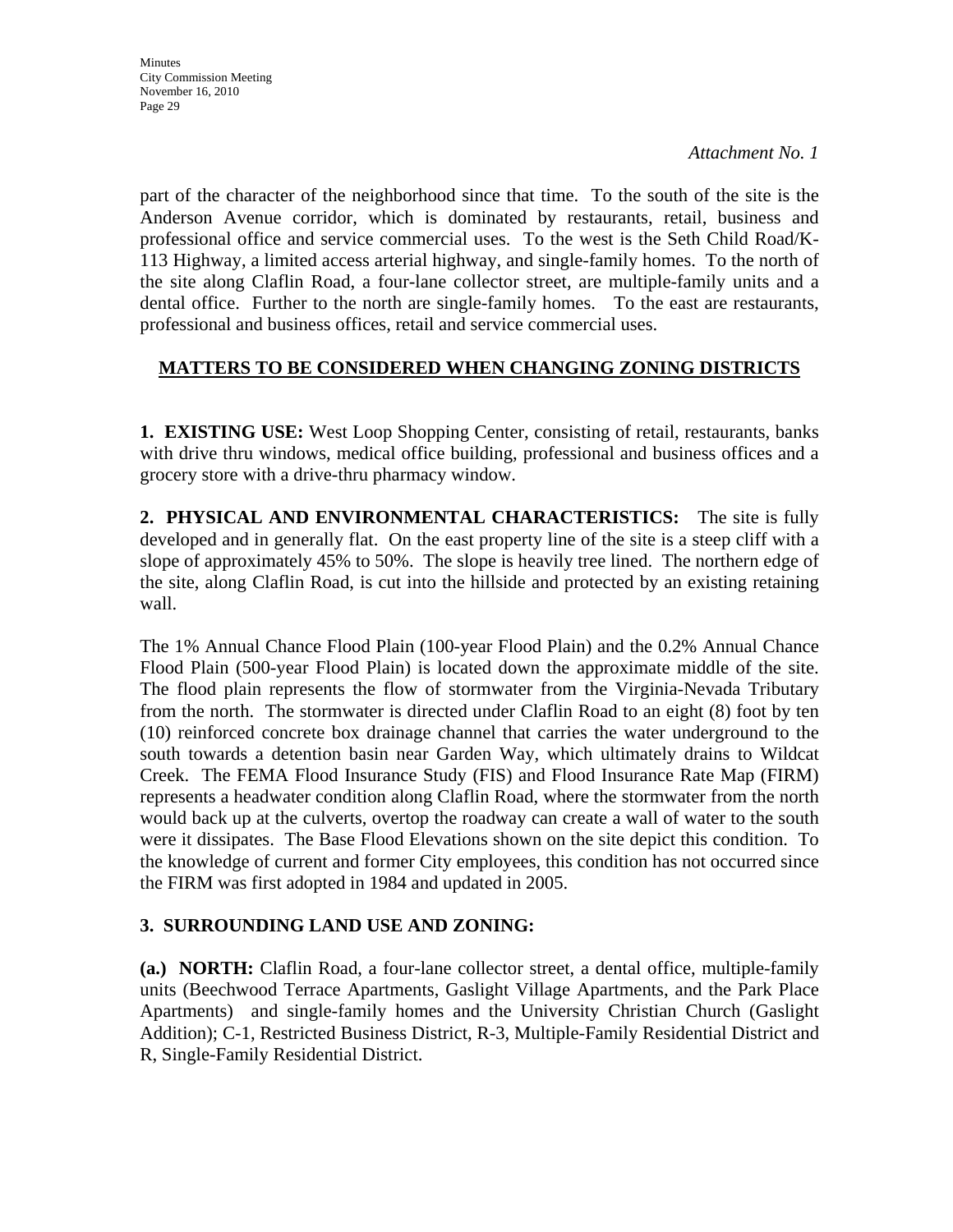**(b.) SOUTH:** Anderson Avenue, a five-lane arterial street, highway service commercial uses and multiple-family units (Evergreen Apartments, Garden Grove Apartments and Garden Way Apartments); C-2, Neighborhood Shopping District, C-5, Highway Service Commercial District, R-3, and Garden Grove PUD

**(c.) EAST:** Restaurants, business and professional offices and service commercial uses; C-2.

**(d.) WEST:** Seth Child Road, a four lane, limited access arterial road, single-family homes, business and professional offices, the Plaza West Shopping Center, which includes a grocery store, retail stores and restaurants, and highway service commercial uses; R District, C-2 District, C-5 District, Frakes Addition Commercial PUD and Plaza West Shopping Center Commercial PUD.

## **4. CHARACTER OF THE NEIGHBORHOOD:** See above

**SUITABILITY OF SITE FOR USES UNDER CURRENT ZONING:** The subject site is currently zoned C-2, Neighborhood Shopping District. The site is suitable for the permitted and conditional uses of the C-2 District as a neighborhood shopping center. Section  $4-202(E)(6)$  limits the size of any separate business establishment to no more than 35,000 square feet of floor space. The existing Dillons' store building was granted a Variance in August 11, 1999 to increase the size of the building to from the maximum 35,000 square feet of floor space to 46,558 square feet of floor space. The applicant has chosen to apply for the rezoning from C-2 District to the Commercial PUD District, primarily, so that the new Dillons building can be 77,100 square feet in floor area. Other site improvements and locations of proposed signs necessitate the need for the rezoning as well.

The existing Dillon's store received a Variance on August 11, 1999 to allow the increase the size of a single business from 35,000 square feet of floor space to 46,558 square feet of floor space and a Conditional Use Permit for the pharmacy drive-thru. A number of the existing building and pole have received Variances to increase the gross surface area of the sign (Kansas State Bank pole sign, March 15, 1974) or allow more than one (1) sign per building façade (Dillons, August 11, 1999 and January 9, 2002 and Little Apple Brewery, March 10, 1999.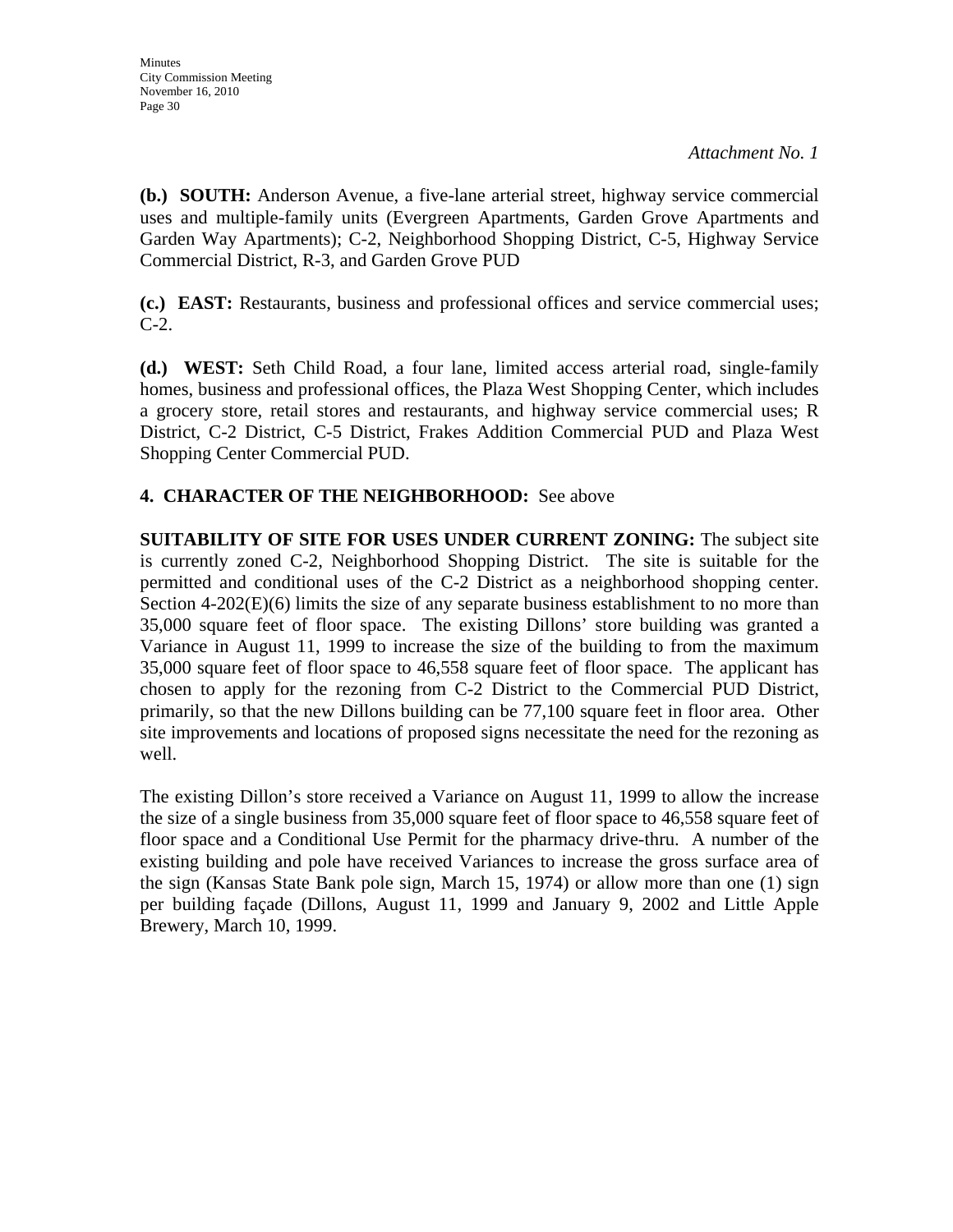### **COMPATIBILITY OF PROPOSED DISTRICT WITH NEARBY PROPERTIES AND EXTENT TO WHICH IT MAY HAVE DETRIMENTAL AFFECTS:**

The site is a fully developed neighborhood shopping center along the Anderson Avenue commercial corridor, which has existed since 1968. The proposed PUD is to allow the redevelopment of the shopping center to include a 77,100 square foot Dillons store and to renovate existing buildings along the north and east sides of the site and add uses other than those listed in the C-2 District. The proposed redevelopment and the uses of the site will be compatible with nearby properties.

A neighborhood meeting was conducted on June 1, 2010. The participants of the meeting raised issues about the existing tenant visibility, the relocation of tenants being displaced by the construction of the new Dillons' store, operation of existing business during the construction period, if any off-site improvements will be done, the architectural design of the rear of the new Dillons' store and if there will be an increase in traffic to the area. The applicant has provided a written summary of their responses to these concerns (*attached)* 

As stated in the PUD Criteria Number 4, CIRCULATION, the City Engineer has recommended that the full access driveway leading to Pizza Hut be converted to a rightin/right-out access. This is due to traffic safety concerns of truck traffic making left turns out of the shopping center and into the Claflin Road. City Administration is aware of the existing traffic congestion conditions at the intersection of Claflin Road and Beechwood Terrace. The scheduling and funding of the needed left turn lanes at the Claflin Road and Beechwood Terrace will be further discussed by the City Commission and City Administration.

**5. CONFORMANCE WITH COMPREHENSIVE PLAN:** The site is designated CC, Community Commercial, as shown on the Northwest Planning Area Future Land Use map of the Manhattan Urban Area Comprehensive Plan.

The proposed PUD is to redevelop the existing West Loop Shopping Center. Applicable policies (*shown in italics)* of the Community Commercial (CC) are:

# *COMMUNITY COMMERCIAL (CC)*

## *CC 1: Characteristics*

*Community Commercial Centers provide a mix of retail and commercial services in a concentrated and unified setting that serves the local community and may also provide a limited draw for the surrounding region. These centers are typically anchored by a larger national chain, between 120,000 and 250,000 square feet, which may provide sales of a variety of general merchandise, grocery, apparel, appliances, hardware, lumber, and other household goods. Centers may also be anchored by smaller uses, such as a grocery*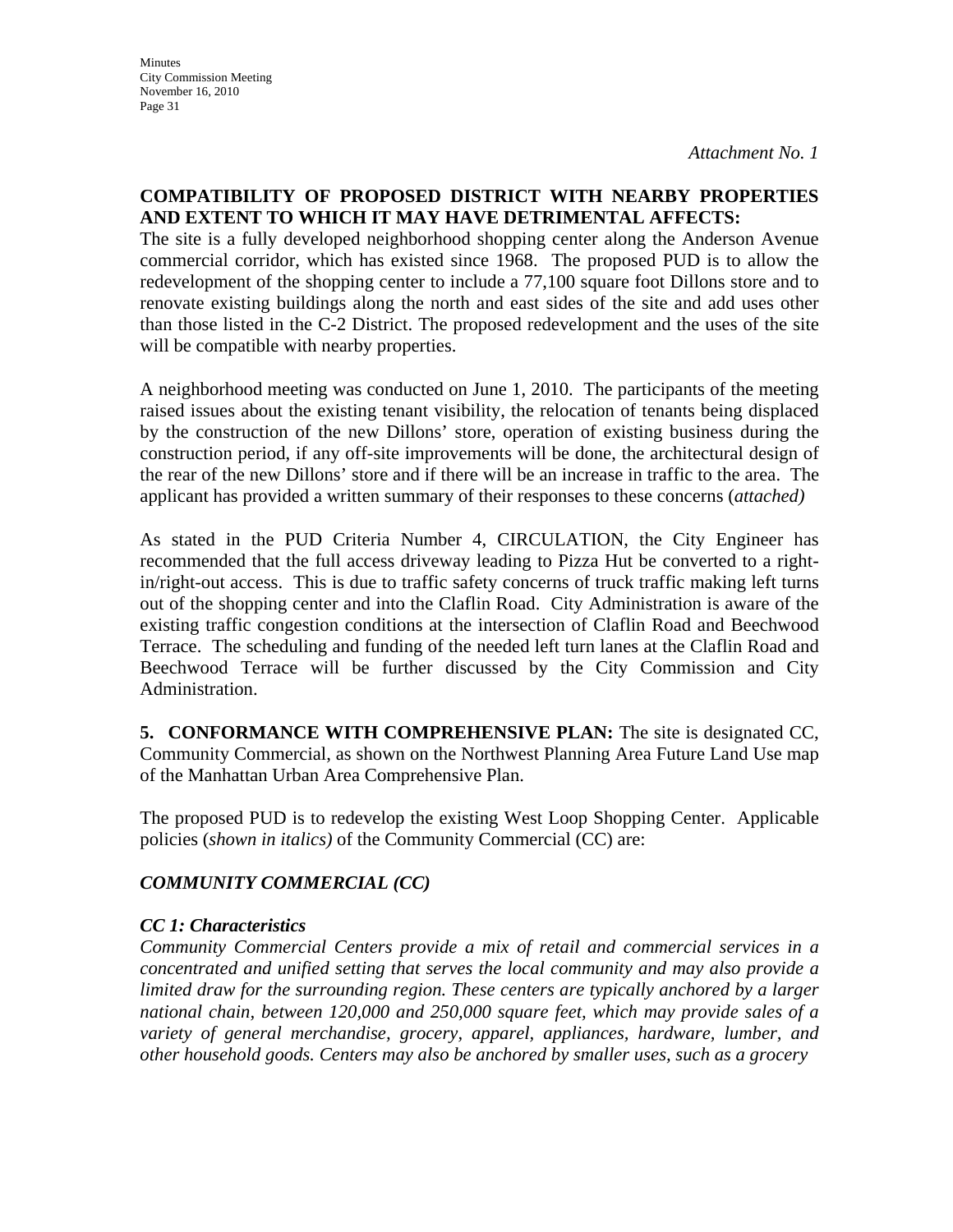**Minutes** City Commission Meeting November 16, 2010 Page 32

*Attachment No. 1*

*store, and may include a variety of smaller, complementary uses, such as restaurants, specialty stores (such as books, furniture, computers, audio, office supplies, or clothing stores), professional offices and health services. The concentrated, unified design of a community commercial center allows it to meet a variety of community needs in a "onestop shop" setting, minimizing the need for multiple vehicle trips to various commercial areas around the community. Although some single use highway-oriented commercial activities will continue to occur in some areas, this pattern of development is generally not encouraged.* 

## *CC 2: Location*

*Community Commercial Centers should be located at the intersection of one or more major arterial streets. They may be located adjacent to urban residential neighborhoods and may occur along major highway corridors as existing uses become obsolete and are phased out and redeveloped over time. Large footprint retail buildings (often known as "big-box" stores) shall only be permitted in areas of the City where adequate access and services can be provided.* 

## *CC 3: Size*

*Typically require a site of between 10 and 30 acres.* 

## *CC 4: Unified Site Design*

*A unified site layout and design character (buildings, landscaping, signage, pedestrian and vehicular circulation) shall be required and established for the center to guide current and future phases of development. Building and site design should be used to create visual interest and establish a more pedestrian-oriented scale for the center and between out lots.* 

## *CC 5: Architectural Character*

*Community Commercial Centers shall be required to meet a basic level of architectural detailing, compatibility of scale with surrounding areas, pedestrian and bicycle access, and mitigation of negative visual impacts such as large building walls, parking areas, and service and loading areas. While these requirements apply to all community commercial*  development, they are particularly important to consider for larger footprint retail *buildings, or "big box" stores. A basic level of architectural detailing shall include, but not be limited to, the following:* 

- *Façade and exterior wall plane projections or recesses;*
- *Arcades, display windows, entry areas, awnings, or other features along facades facing public streets;*
- *Building facades with a variety of detail features (materials, colors, and patterns); and*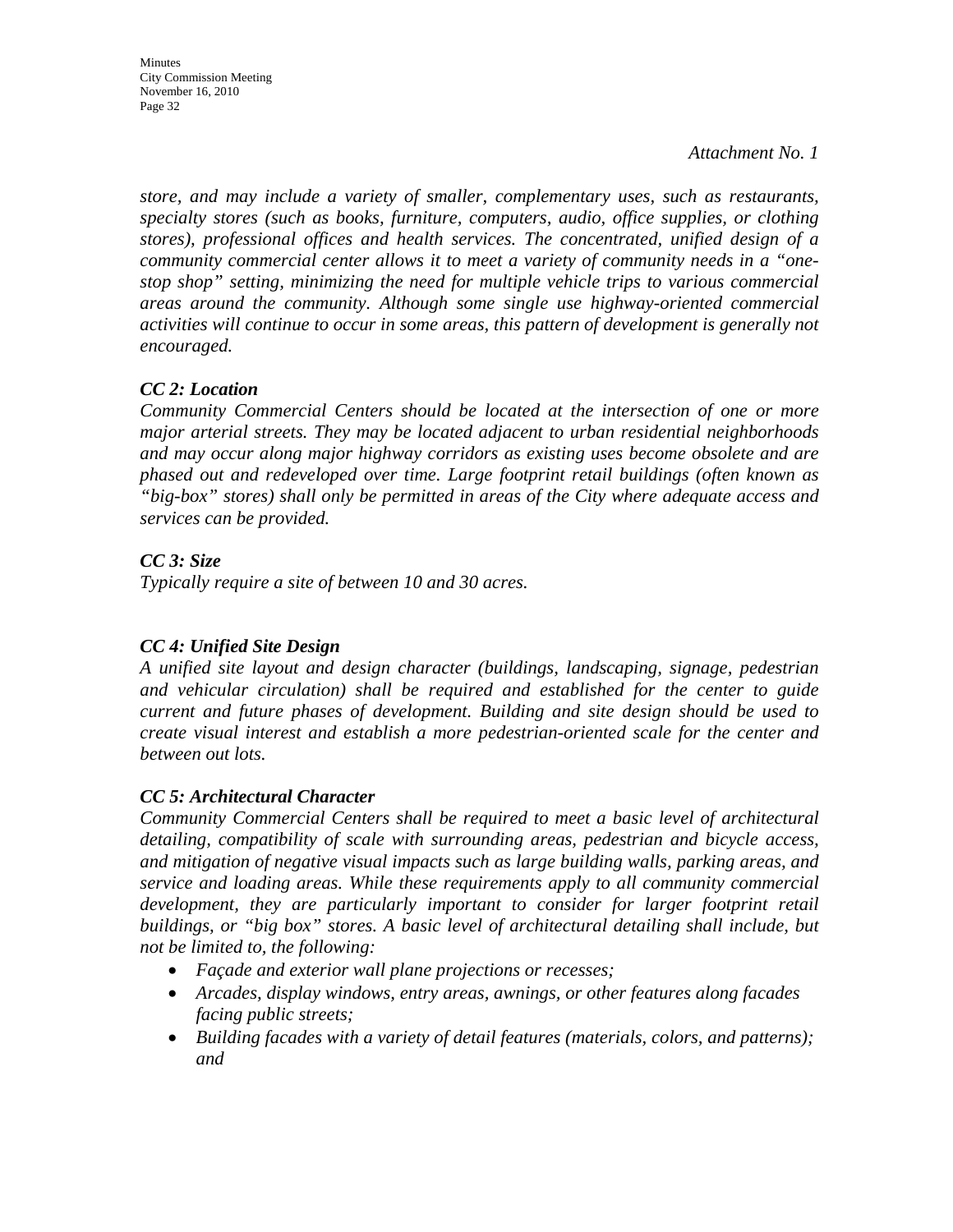• *High quality building materials.* 

### *CC 6: Organization of Uses*

*Community commercial services should be concentrated and contained within planned activity centers, or nodes, throughout the community. Within each activity center or node, complementary uses should be clustered within walking distance of each other to facilitate efficient, "one-stop shopping", and minimize the need to drive between multiple areas of the center. Large footprint retail buildings, or "big-box" stores should be incorporated as part of an activity center or node along with complementary uses. Isolated single store developments are strongly discouraged.* 

### *CC 7: Parking Design and Layout*

*Uninterrupted expanses of parking should be avoided. Parking areas should be broken into smaller blocks divided by landscaping and pedestrian walkways. Parking areas should be distributed between the front and sides of buildings, or front and rear, rather than solely in front of buildings to the extent possible.* 

### *CC 8: Circulation and Access*

*Clear, direct pedestrian connections should be provided through parking areas to building entrances and to surrounding neighborhoods or streets. Integrate main entrances or driveways with the surrounding street network to provide clear connections between uses for vehicles, pedestrians, and bicycles.* 

 In addition, the proposed PUD promotes pedestrian connections within and to the street system consistent with Chapter 11: Community Design.

### *CD 5: Promote Accessible, Pedestrian-Friendly Community Design*

*Future residential and commercial development should be planned and designed to ensure that sites and land uses are linked by all modes of travel – autos, pedestrians, and bicycles. Within each site, development shall be planned and designed to be pedestrianfriendly with full accommodation for safe, comfortable, and convenient walking on a continuous, well-connected system of sidewalks, walkways and street crossings*.

The West Loop Shopping Center is an established Community Commercial Center. The proposed redevelopment of the shopping center as Planned Unit Development is in conformance with the Manhattan Urban Area Comprehensive Plan.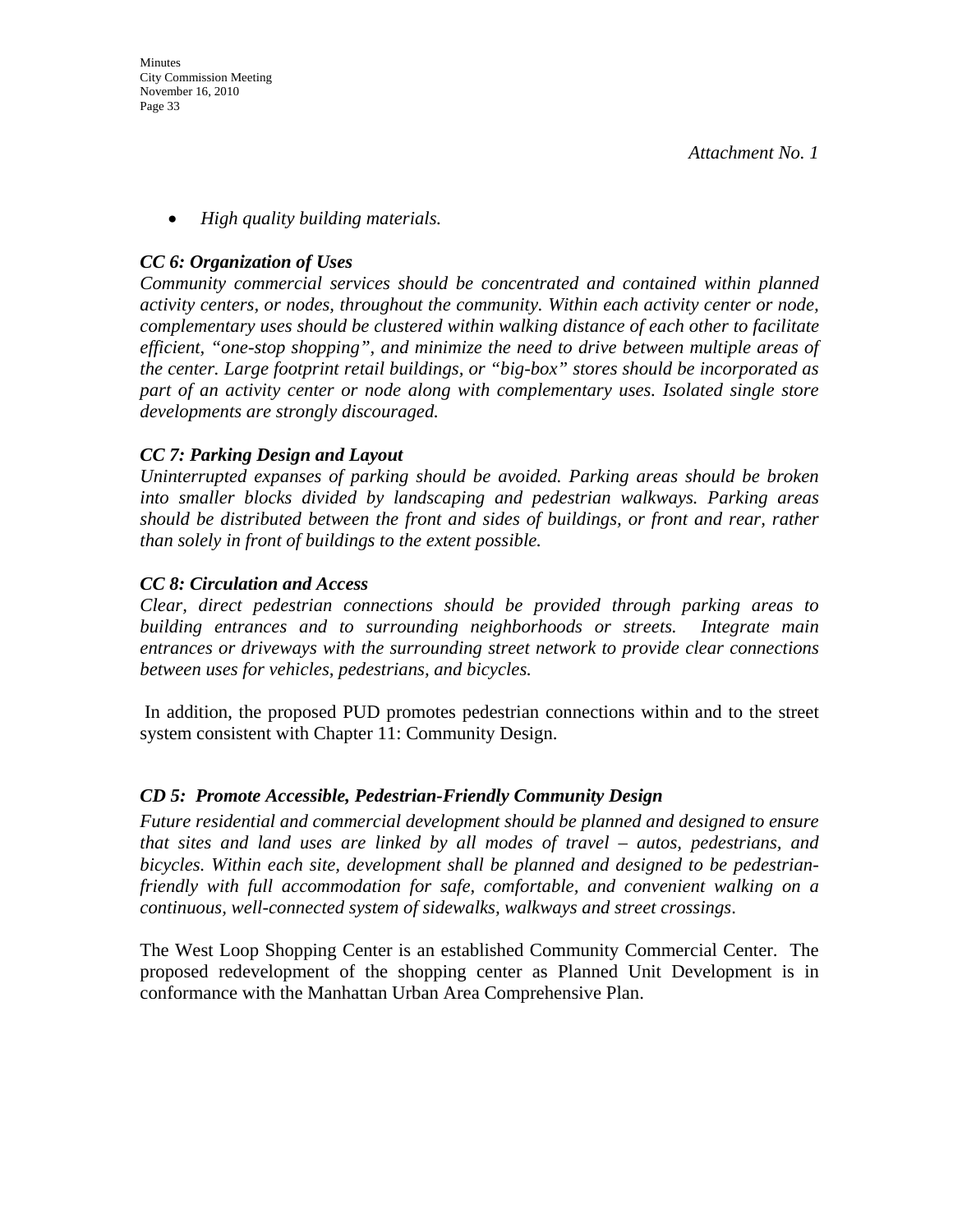### **8. ZONING HISTORY AND LENGTH OF TIME VACANT AS ZONED:**

The site was annexed into the City of Manhattan on August 7, 1962 (Ord. No. 2269) and zoned CR, Local Business District. From 1964 - 1969, the site was zoned C, Local Business District. The property was developed in approximately 1968. From 1969 to the present, the site has been zoned C-2, Neighborhood Shopping District.

### **9. CONSISTENCY WITH INTENT AND PURPOSE OF THE ZONING ORDINANCE:**

The intent and purpose of the Zoning Regulations is to protect the public health, safety, and general welfare; regulate the use of land and buildings within zoning districts to assure compatibility; and to protect property values. The PUD Regulations are intended to provide a more efficient land use than is generally achieved through conventional development; a development pattern that is in harmony with land use density, transportation facilities and community facilities; and a development plan which addresses specific needs and unique conditions of the site which may require changes in bulk regulations or layout. The proposed PUD is consistent with the intent and purposes of the Zoning Regulations and the intent of the PUD Regulations.

**9. RELATIVE GAIN TO THE PUBLIC HEALTH, SAFETY AND WELFARE THAT DENIAL OF THE REQUEST WOULD ACCOMPLISH, COMPARED WITH THE HARDSHIP IMPOSED UPON THE INDIVIDUAL OWNER:** There appears to be no gain to the public that denial would accomplish as no adverse impacts are expected as a result of the rezoning. The proposed rezoning is based on a desire to redevelop the Westloop Shopping Center to allow for a new, 77,100 square foot Dillons store, fuel station as well as update the existing buildings on the east side of the property. It may be a hardship on the owner if the rezoning is denied.

**10. ADEQUACY OF PUBLIC FACILITIES AND SERVICES:** Adequate public sanitary sewer and water are available to serve the site. There are a number of water lines and fire hydrants throughout the development that are owned and maintained by the applicant/property owner. The City will not accept the maintenance of these private utilities, but does have the right to connect fire suppression apparatus to the private hydrants in the case of a fire emergency.

Sidewalks currently exist on the north and south side of Anderson Avenue and the north side of Claflin Road. The proposed development provides for adequate internal pedestrian access to these existing sidewalks in the public right-of-way.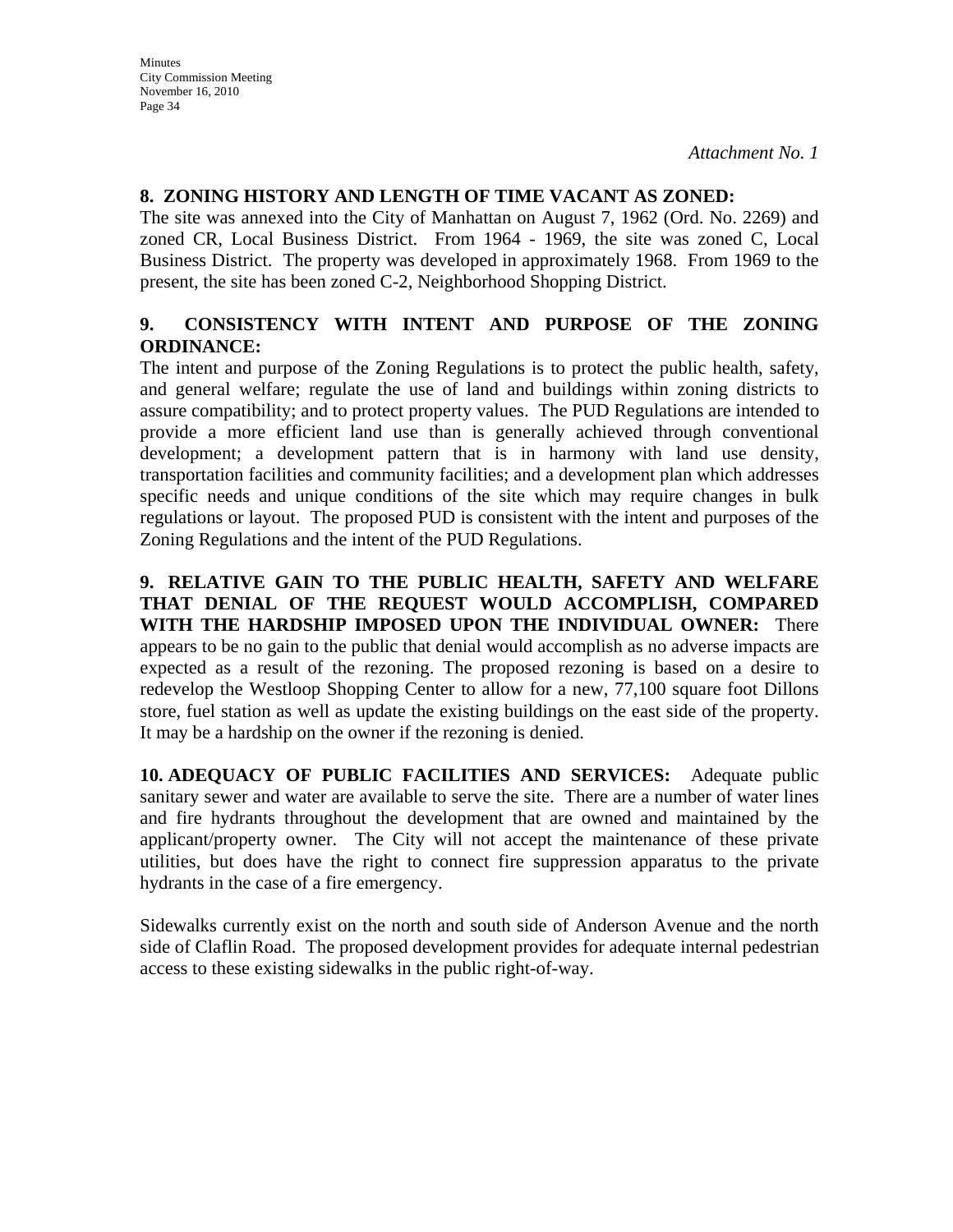## **12. OTHER APPLICABLE FACTORS:** None.

**13. STAFF COMMENTS AND RECOMMENDATION:** City Administration recommends approval of the proposed rezoning of the West Loop Shopping Center from C-2, Neighborhood Shopping District, to PUD, Commercial Shopping District, with the following conditions:

- 1. Permitted uses shall include all of the permitted uses in the C-2, Neighborhood Shopping District, and shall also include the following as permitted uses:
	- Bakery and baked goods store, provided products are sold on premises.
	- Bus terminals, not including service and repair of vehicles.
	- Candy and ice cream stores.
	- Car washes.
	- Craft and art supply stores.
	- Delicatessens, meat, seafood, fruit and vegetable markets
	- Drive-in establishments associated with permitted uses.
	- Dry cleaning stores.
	- Framing stores
	- Home improvement stores
	- Hotels and motels.
	- Indoor recreation facilities
	- Kennels. Kennels provided that all kennels are completely enclosed within the building and that sound attenuation is provided on common tenant walls.
	- Medical service facilities such as lab testing facilities, dialysis clinics, etc.
	- Office appliance and supplies
	- Post office
	- Printing services
	- Rental stores
	- Studios for art, dance, music or gymnastics
	- Taverns.
	- Thrift and consignment shops
- 2. Bus terminals, car washes, future drive-in establishments, hotels and motels, and home improvement stores, which are not shown on the Preliminary Development Plan shall require a future PUD amendments.
- 3. The outdoor seasonal storage and sales area in the parking lot to the north of the new Dillons' store shall be limited to the areas delineated on the site plan and from March  $1<sup>st</sup>$  to June  $30<sup>th</sup>$  of each year.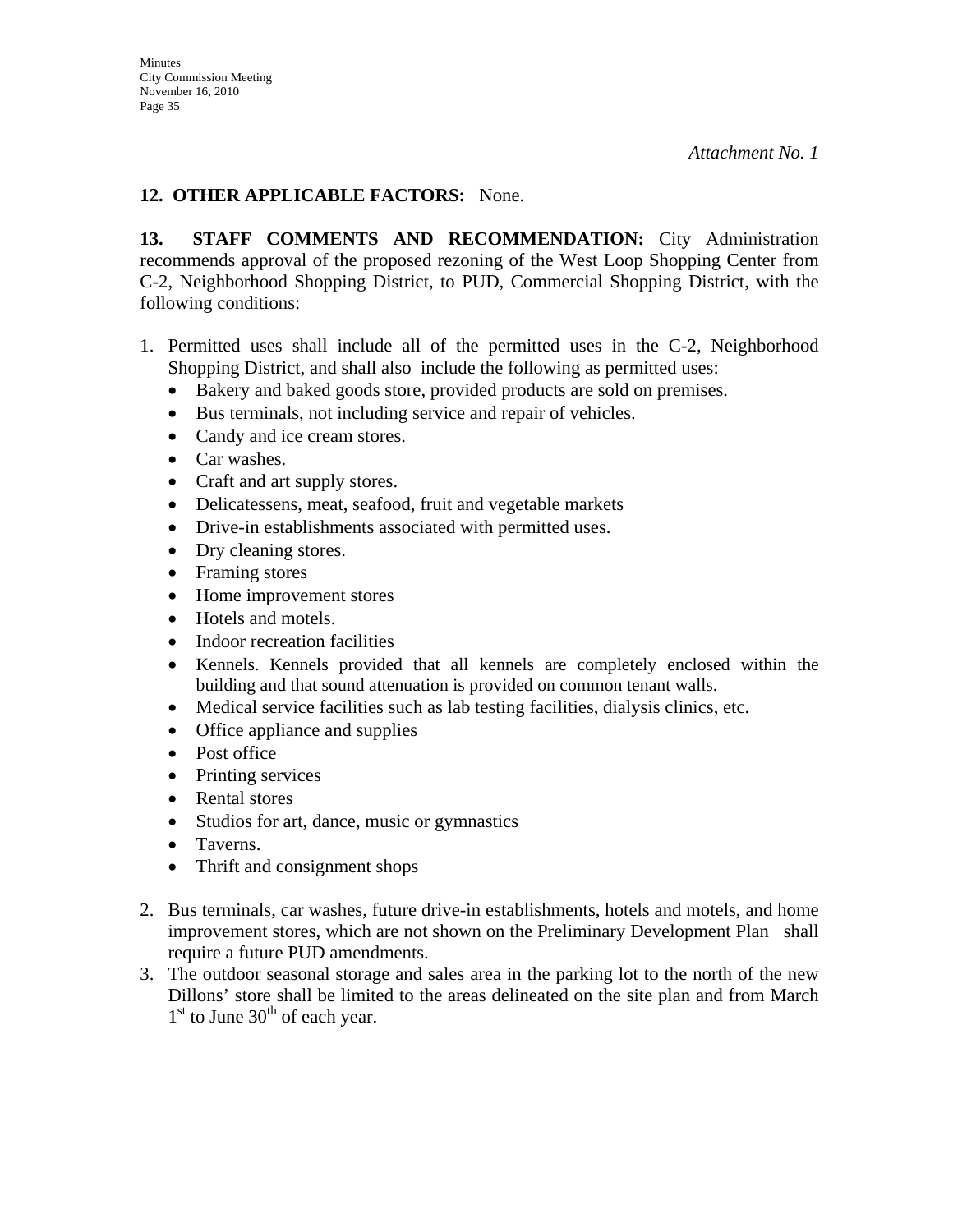- 4. The open display and sales of goods and merchandise shall be permitted in an area equivalent to not more than five (5) percent of the total floor area of the primary enclosed building. The open display and sales of goods and merchandise shall be conducted in front of the building and in a manner so as to remain ADA compliant and shall not restrict pedestrian movement. The use of the parking lot or off-street parking spaces for the open display of goods and merchandise shall be prohibited.
- 5. Service and consumption of food may be allowed outdoors as an accessory activity to a restaurant, tavern, or fraternal or service club in the same manner as the open display of and sales of goods.
- 6. Promotional activities of West Loop Shopping Center retail merchants involving the display of goods and merchandise shall be permitted and to be conducted outside of enclosed buildings for a period of not more than a total of two weeks in any threemonth period subject to the following conditions:  $(1)$  No portion of the display shall be on publicly owned property unless the applicant shall first have obtained approval for such use from the City, (2) No more than ten (10) percent of the required off-street parking or loading area will be utilized for such display, storage or dispensing.
- 7. A landscape maintenance and irrigation plan shall be provided with the Final Development Plan.
- 8. Landscaping shall be provided pursuant to a Landscaping Performance Agreement between the City and the owner, which shall be entered into prior to issuance of a building permit.
- 9. All landscaping shall be maintained in good condition.
- 10. Light poles shall be provided as described in the application documents and shall be full cutoff design. Building lighting shall be provided as proposed and shall not cast direct light onto public or private streets or adjacent property.
- 11. A minimum of 934 off-street parking spaces shall be provided as proposed.
- 12. Signage shall be permitted as proposed in the application documents and as shown on the exterior elevation and signage plans.
- 13. The proposed West Loop Shopping Center entrance sign on Claflin Road shall be constructed as proposed and located in a landscape bed.
- 14. Future pole signs shall be located a landscape beds and shall be skirted with architectural elements and colors that are similar to the associated building.
- 15. Exempt signage described in Article VI, Section 6-104 (A)(1),(2),(4),(5), and (7); and Section 6-104  $(B)(1)$ ,  $(2)$ , and  $(5)$  of the Manhattan Zoning Regulations shall be permitted.
- 16. The westernmost access drive on Claflin Road adjacent to Pizza Hut, shall be converted to a Right-In/Right-Out access drive.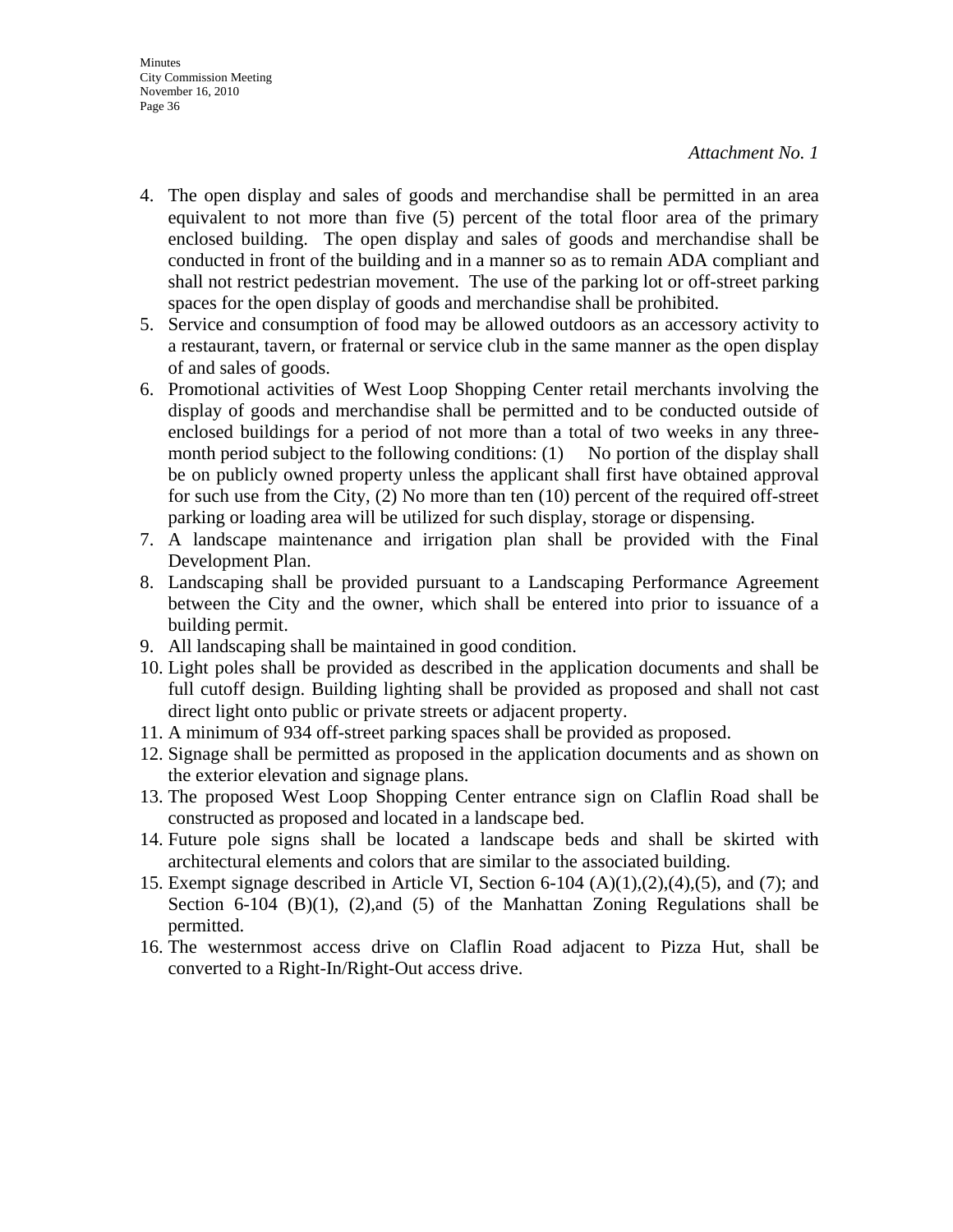### **ALTERNATIVES:**

- 1. Recommend approval of the proposed rezoning of the West Loop Neighborhood Shopping Center PUD from C-2, Neighborhood Shopping District, to PUD, Commercial Planned Unit Development District, stating the basis for such recommendation, with the conditions listed in the Staff Report.
- 2. Recommend approval of the proposed rezoning of the West Loop Neighborhood Shopping Center PUD from C-2, Neighborhood Shopping District, to PUD, Commercial Planned Unit Development District, and modify the conditions, and any other portions of the proposed PUD, to meet the needs of the community as perceived by the Manhattan Urban Area Planning Board, stating the basis for such recommendation, and indicating the conditions of approval.
- 3. Recommend denial of the proposed rezoning, stating the specific reasons for denial.
- 4. Table the proposed rezoning to a specific date, for specifically stated reasons.

### **POSSIBLE MOTION:**

The Manhattan Urban Area Planning Board recommends approval of the proposed rezoning of the West Loop Neighborhood Shopping Center PUD from C-2, Neighborhood Shopping District, to PUD, Commercial Planned Unit Development District, based on the findings in the staff report, with the sixteen (16) conditions recommended by City Administration.

**PREPARED BY:** Chad Bunger, AICP, CFM, Planner II

**DATE:** July 29, 2010

10034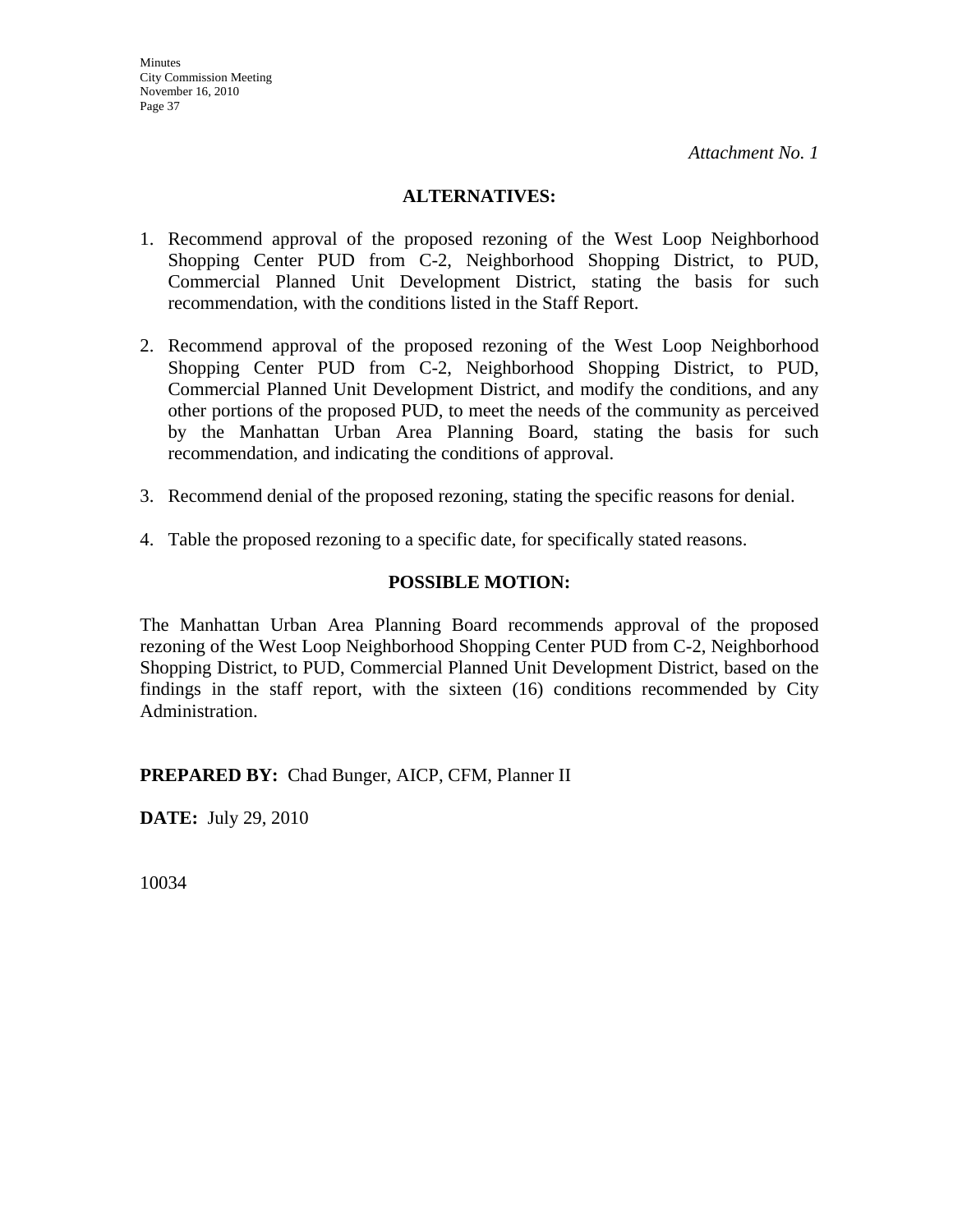#### **STAFF REPORT**

### **ON AN APPLICATION TO REZONE PROPERTY**

**FROM:** County G-1, General Agricultural District.

**TO:** R, Single-Family Residential District with AO, Airport Overlay District

**APPLICANT:** Shirley Stone

**ADDRESS:** 429 Stone Drive, Manhattan, KS 66503

**OWNERS:** G. Rex Stone Trust and Shirley Stone Trust – Shirley Stone, Trustee

**ADDRESS:** 429 Stone Drive, Manhattan, KS 66503

**LOCATION:** Generally located east of N. Scenic Drive and approximately 350 feet southeast of the southern intersection of N. Scenic Drive and Highland Ridge Drive.

**AREA:** 124, 364 square feet (2.85 Acres)

**DATE OF PUBLIC NOTICE PUBLICATION:** September 13, 2010

### **DATE OF PUBLIC HEARING: PLANNING BOARD:** October 4, 2010 **CITY COMMISSION:** November 2, 2010

**EXISTING USE:** Wooded rangeland

**PHYSICAL AND ENVIRONMENTAL CHARACTERISTICS:** The site is covered with native grasses and dense deciduous and evergreen tree coverage. The eastern portion of the site has a natural drainage area that runs from south to north. The majority of the site slopes from the west to the east towards the natural drainage area. The eastern side of the site slopes to the west towards the drainage area. No part of the site is within mapped flood zones (Zone AE The entire site is entirely within the Conical Zone of Manhattan's Regional Airport, which requires that the AO, Airport Overlay District, be added to site. Future uses (structures and trees), which are within the limits of the Conical Zone may be required to obtain, and be granted, an Airport Compatible Use Permit prior to construction, planting or change to the structure or tree (see below under CONSISTENCY WITH INTENT AND PURPOSE OF THE ZONING ORDINANCE for further information concerning the AO District).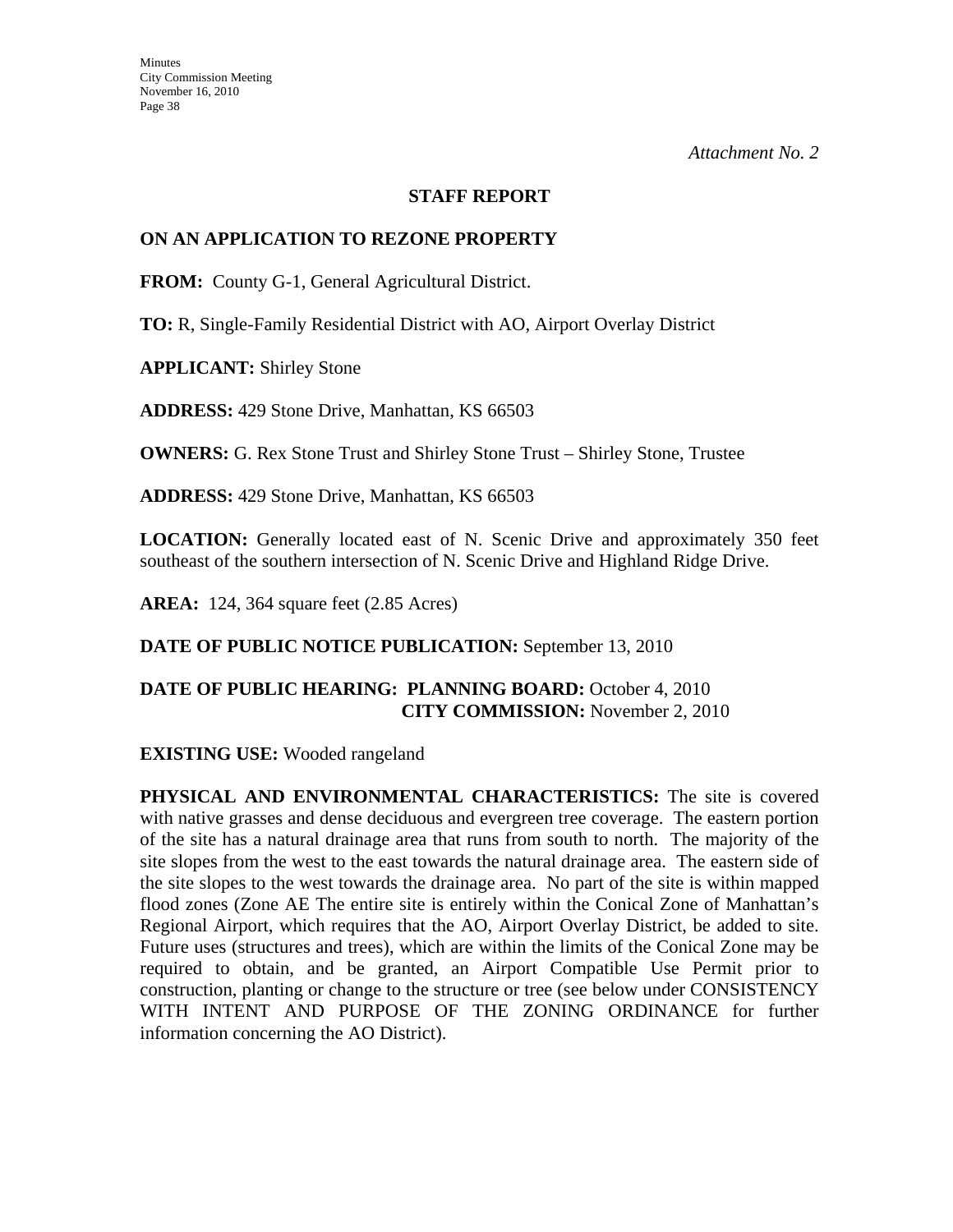### **SURROUNDING LAND USE AND ZONING:**

- **(1) NORTH:** The larger tract that the site is being subdivided from, with a single-family home, multiple-family apartments under construction and single-family attached homes; County G-1, General Agriculture District, Stone Pointe Addition, Unit One, R-2, Two-Family Residential District and R-3, Multiple-Family Residential District.
- **(2) SOUTH:** Single-family homes and single-family townhomes; Stone Pointe Addition, Unit Two, Stone Pointe Townhomes, Units One and Two, R/AO, Single-Family Residential District with Airport Overlay District and PUD/AO, Residential Planned Unit Development with Airport Overlay.
- **(3) EAST:** Single-family homes; Stone Pointe Addition, Unit Two, R/AO and R-1/AO, Single-Family Residential District with Airport Overlay District
- **(4) WEST:** N. Scenic Drive, a two-lane county road with varying ROW widths, undeveloped rangeland and single-family homes; County G-1, Highland Meadows Units One and Two, R-1/AO

**GENERAL NEIGHBORHOOD CHARACTER:** To the north and east is the large unplatted tract of land that the site is being subdivided from and is proposed to be rezoned. Further to the north and to the south is the developing Stone Pointe residential neighborhood. To the north are the Stone Pointe apartments, single-family attached homes and single-family homes. To the south are the Stone Pointe Townhome developments. To the west is undeveloped rangeland and the developing Highland Ridge residential Neighborhood. The site is separated from the rangeland and the Highland Ridge neighborhood by N. Scenic Drive, a two-lane, paved county road.

**SUITABILITY OF SITE FOR USES UNDER CURRENT ZONING:** The site is suitable as open rangeland for pasture or grazing uses. The site would need to be platted and rezoned for a single-family home if it were to remain outside of the City and under Riley County's jurisdiction. The site is bounded by urban development on the north, south and east and partially to west. The suitability of the site for County G-1 uses is limited by surrounding uses.

**COMPATIBILITY OF PROPOSED DISTRICT WITH NEARBY PROPERTIES AND EXTENT TO WHICH IT MAY HAVE DETRIMENTAL AFFECTS:** The adjacent properties to the south and east are low-density, single-family subdivisions. The change of the site from wooded rangeland to the proposed large lot, single-family home should not increase the amount of light, noise and traffic to adversely affect nearby properties. The proposed rezoning is compatible with nearby properties of the same zoning and no adverse affects are expected.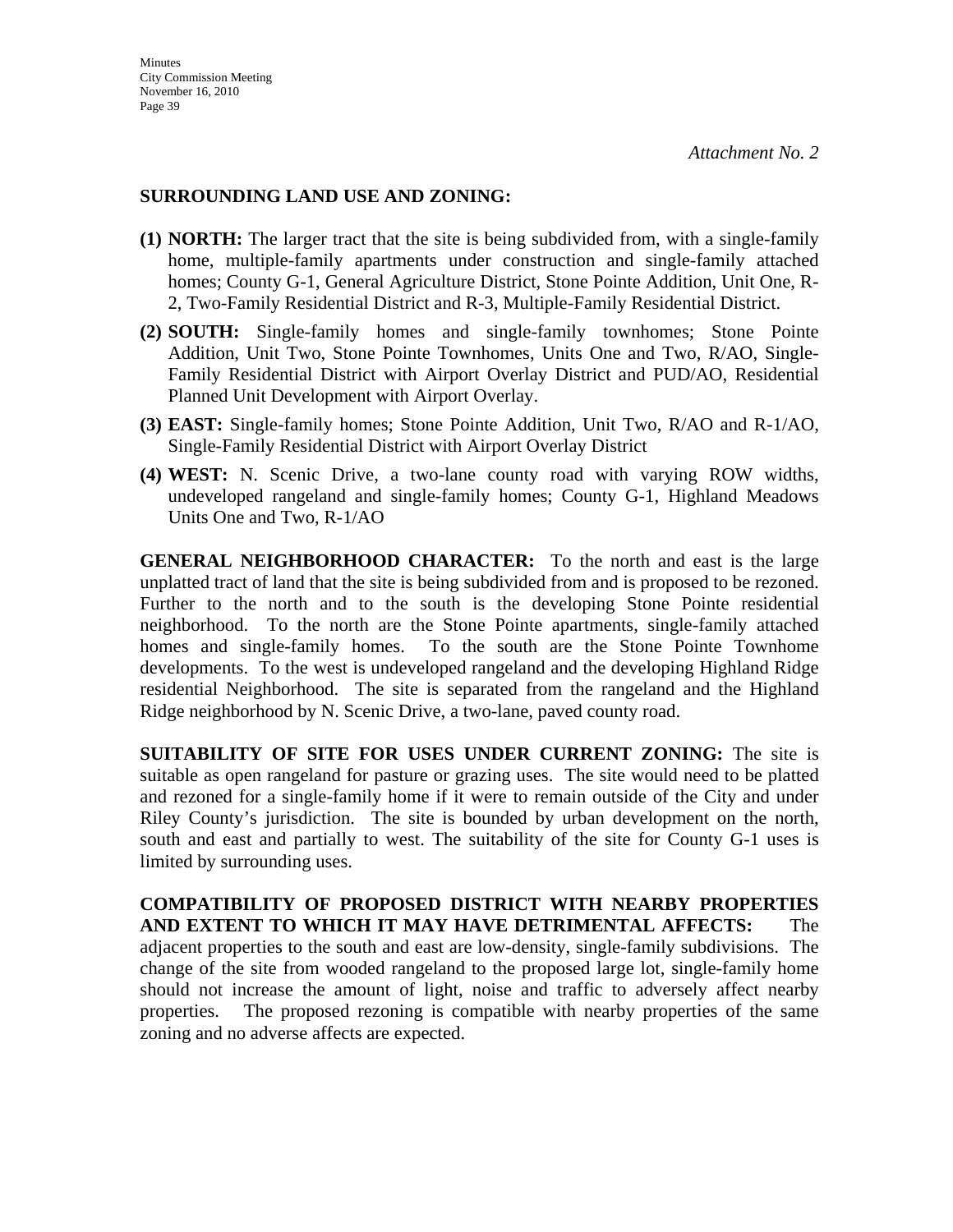**Minutes** City Commission Meeting November 16, 2010 Page 40

*Attachment No. 2*

### **CONFORMANCE WITH COMPREHENSIVE PLAN:**

The site is shown on the Future Land Use map in the Southwest Planning Area as a combination of Residential Medium/High (RMH) Density and Preserved Open Space designation. The site is entirely in the Conical Zone of the Manhattan Regional Airport. The AO District will be added as an overlay district to the Stone Tract, No. 1 Addition. The RMH designation is along the west side of the site. The remaining portion of the site is shown as the Preserved Open Space designation. Applicable policies in bold and italics include:

CHAPTER 4, LAND USE AND GROWTH MANAGEMENT: RESIDENTIAL MEDIUM/HIGH DENSITY (RMH)

### *RMH 1: Characteristics*

*The Residential Medium/High Density designation shall incorporate a mix of housing types in a neighborhood setting in combination with compatible nonresidential land uses, such as retail, service commercial, and office uses, developed at a neighborhood scale that is in harmony with the area's residential characteristics and in conformance with the policies for Neighborhood Commercial Centers. Appropriate housing types may include a combination of small lot single-family, duplexes, townhomes, or fourplexes on individual*  lots. However, under a planned unit development concept, or when subject to design and *site plan standards (design review process), larger apartment or condominium buildings may be permissible as well, provided the density range is complied with.* 

#### *RMH 2: Appropriate Density Range*

*Densities within a Residential Medium/High neighborhood range from 11 to 19 dwelling units per net acre.* 

### *RMH 3: Location*

*Residential Medium/High Density neighborhoods should be located close to arterial streets and be bounded by collector streets where possible, with a direct connection to work, shopping, and leisure activities.* 

#### *RMH 4: Variety of Housing Styles*

*To avoid monotonous streetscapes, the incorporation of a variety of housing models and sizes is strongly encouraged.* 

### **NRE 1: Corridors, Buffers, and Linkages and Preserved Open Space**

*The City and County should use a variety of methods (both public and private) to facilitate the creation of a continuous, permanent, system of open space corridors using natural features such as preserved open space areas, drainages, streams, and rivers to the extent possible. Corridors should be identified during the subdivision or master planning process*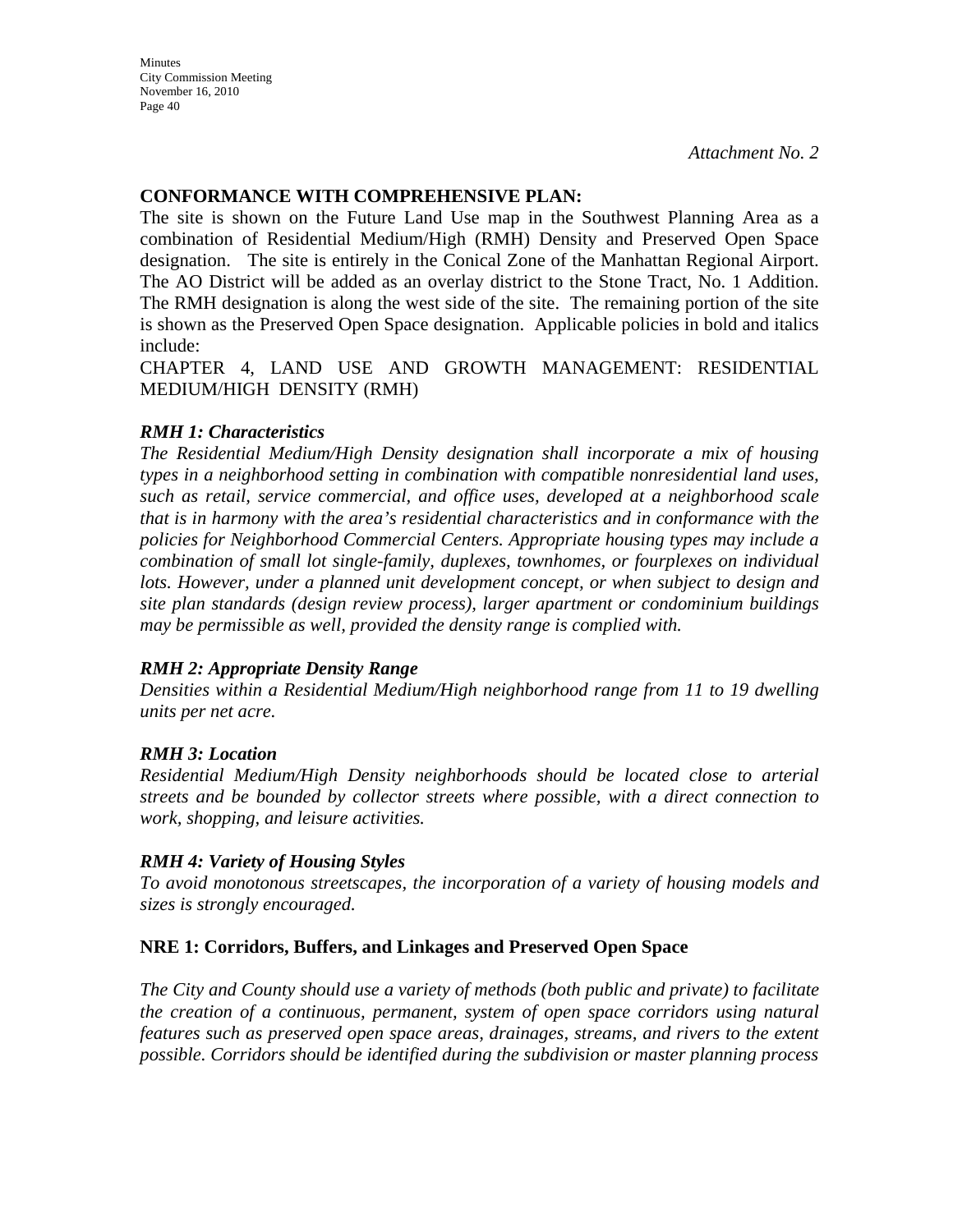*and should be used to provide linkages within and between non-contiguous parks, environmentally sensitive and preserved open space areas, as well as neighborhoods and other development areas. Buffers can also be used to provide a transition between different intensities of uses. The current width and shape and other features of a naturally occurring corridor (such as a drainageway) should be preserved, in order to maintain its environmental integrity and avoid creating an "engineered" appearance.* 

# **NRE 3: Trails Network**

*The City and County shall use a variety of methods to develop a system of open space that is connected, continuous, and permanent. The Linear Trail, which currently follows parts of Wildcat Creek, and the Big Blue and Kansas Rivers, represents the beginnings of a network of trails and open space that will link various areas of the City. Tributary drainage channels and other potential pedestrian corridors should also be incorporated as part of the overall network as they become integrated into residential areas.* 

### **NRE 4: Environmentally Sensitive Areas: Wildlife Habitat and Corridors, Wetlands, Riparian Areas and Prairie Ecosystems**

*The Urban Area is home to a variety of environmentally sensitive areas, including: Wildcat Creek, the Big Blue and Kansas Rivers, numerous secondary stream corridors, drainage areas, and wetlands, as well as prairie ecosystems. In addition to their scenic quality, these areas provide other benefits, such as water quality enhancement and flood control, potential ecotourism, and also serve as important wildlife habitat. The City and County shall work to ensure that development impacts upon these areas are minimized.* 

## **NRE 5: Environmentally Sensitive Site Design**

*The City and County shall ensure that environmentally sensitive site design practices are used in new development. Sensitive site design practices can minimize unnecessary physical and visual impacts upon the surrounding landscape, caused by excessive removal of existing vegetation or severe roadway cuts and excessive grading of natural topography.* 

## **NRE 6: Natural Hazards**

*Development shall be prohibited in areas where natural hazards have been identified which have the potential to endanger life, resources, and property. Within the Manhattan Urban Area, these hazards include steep slopes (20% or greater slope), floodways, and other special flood hazard areas.*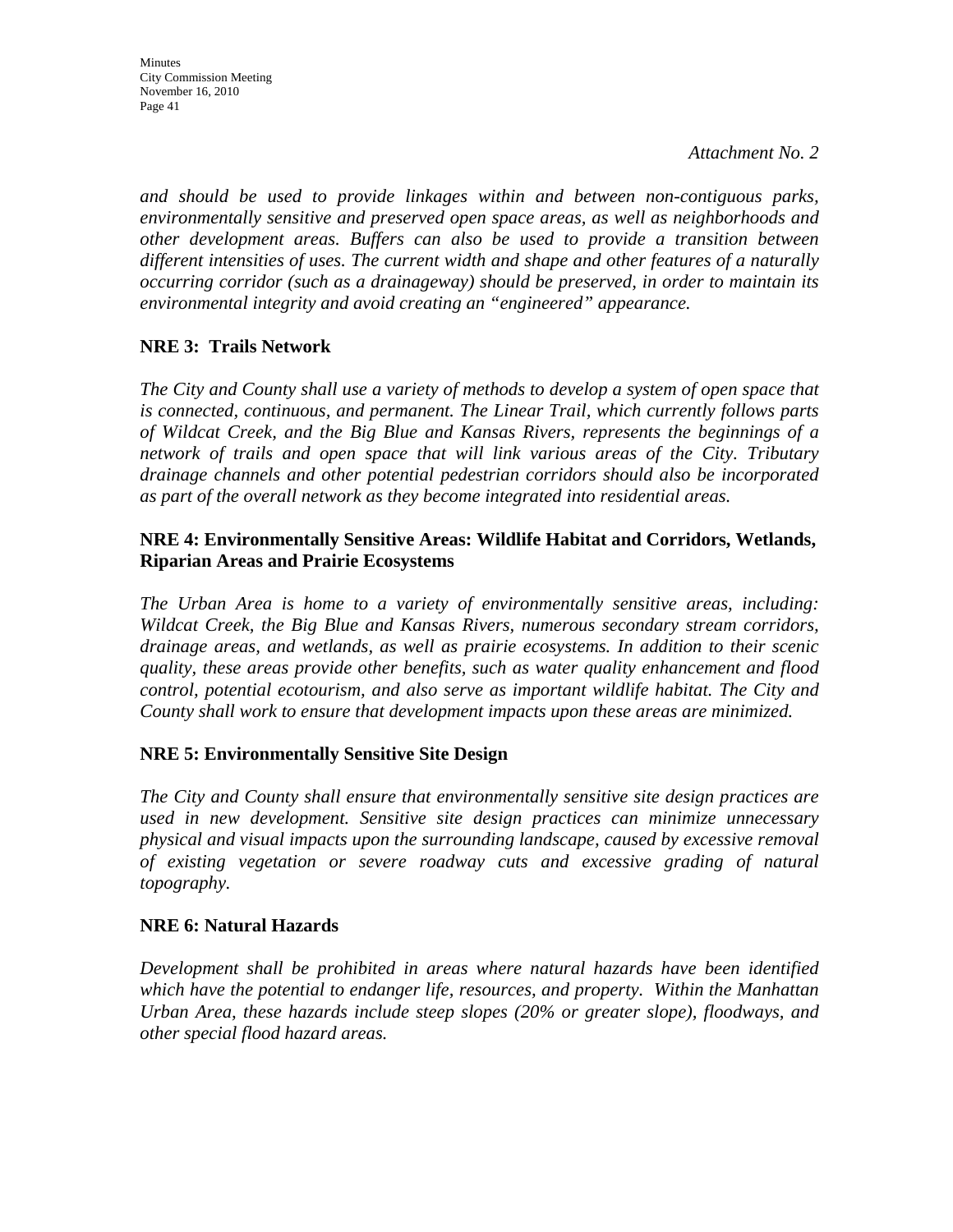The proposed Stone Tract, No. 1 Addition, is a one (1) lot subdivision, with the Preliminary Plat showing a single-family residence to be located on the lot. The proposed density of Stone Tract, No. 1 Addition, is 0.35 dwelling units per net acre. A drainage easement is proposed to be dedicated with the Final Plat that will preserve a natural drainage area in the eastern portion of the site. The proposed site is within the Conical Zone of the Manhattan Regional Airport. The AO District will be added as an overlay district to the R District.

The proposed rezoning conforms to the Comprehensive Plan.

# **ZONING HISTORY AND LENGTH OF TIME VACANT AS ZONED:**

The site has remained undeveloped to date and zoned County G-1 District.

**CONSISTENCY WITH INTENT AND PURPOSE OF THE ZONING ORDINANCE:** The intent and purpose of the Zoning Regulations is to protect the public health, safety, and general welfare; regulate the use of land and buildings within zoning districts to assure compatibility; and to protect property values.

The R District is designed to provide a single-family dwelling zone at a density no greater than one dwelling unit per 10,000 square feet. The one (1) lot proposed with the Stone Tract, No. 1 Addition exceeds 10,000 square feet in area.

The AO District "is intended to promote the use and development of land in a manner that is compatible with the continued operation and utility of the Manhattan Municipal Airport so as to protect the public investment in, and benefit provided by the facility to the region. The district also protects the public health, safety, convenience, and general welfare of citizens who utilize the facility or live and work in the vicinity by preventing the creation or establishment of obstructions or incompatible land uses that are hazardous to the airport's operation or the public welfare."

The site is entirely within the Conical Zone, which is, in general terms, established as an airspace that extends outward and upward in relationship to the Airport and is an approach zone height limitation on the underlying land. Future uses (structures and trees, existing and proposed) in the AO District may be required to obtain an Airport Compatible Use Permit, unless circumstances indicate that the structure or tree has less than 75 vertical feet of height above the ground and does not extend above the height limits prescribed for the Conical Zone (pages 6-9 of the AO District regulations attached).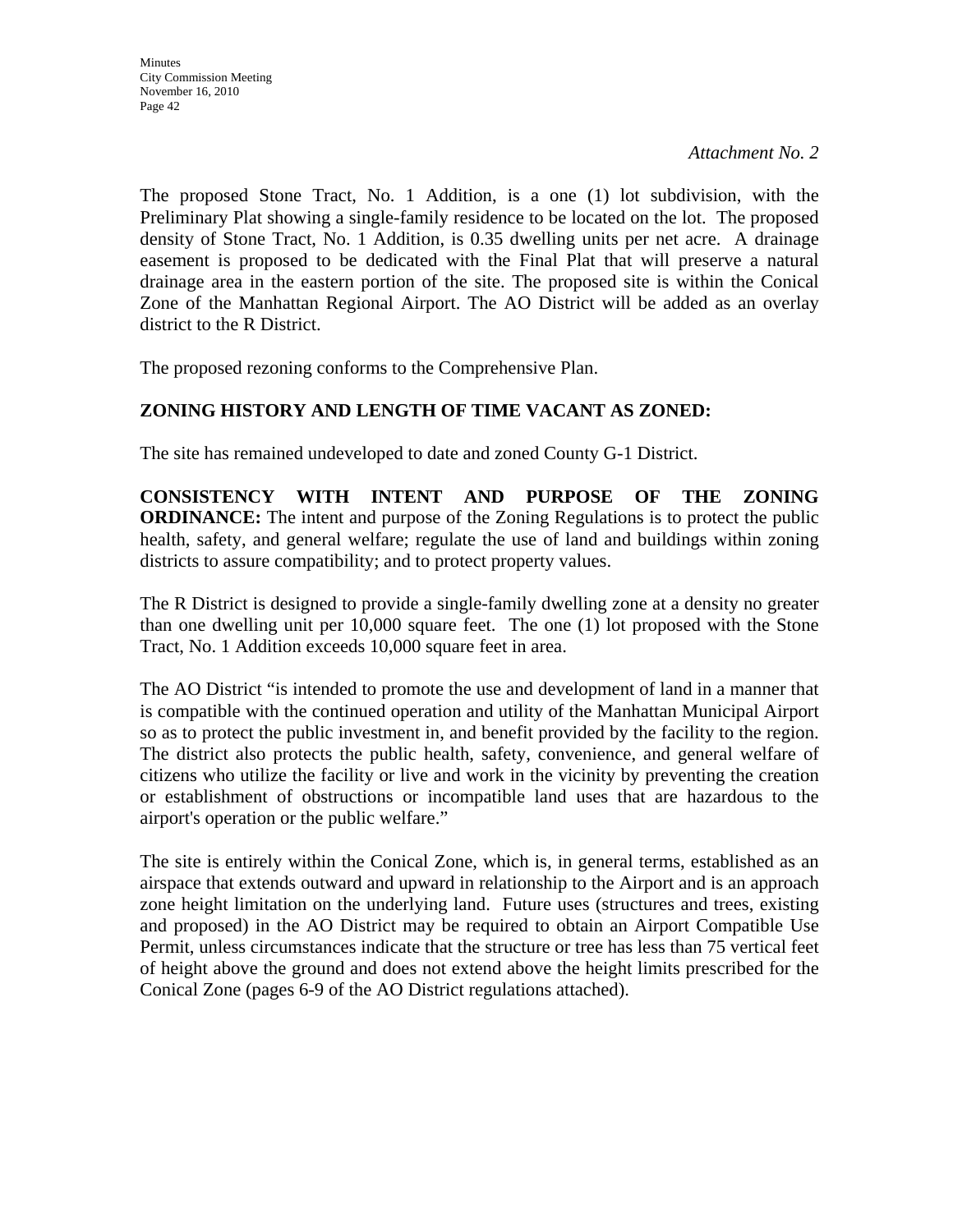**RELATIVE GAIN TO THE PUBLIC HEALTH, SAFETY AND WELFARE THAT DENIAL OF THE REQUEST WOULD ACCOMPLISH, COMPARED WITH THE HARDSHIP IMPOSED UPON THE APPLICANT:** There appears to be no gain to the public that denial would accomplish. The AO District requires that future uses be reviewed in order to protect airspace. The proposed Concurrent Plat conforms to the Manhattan Urban Area Subdivision Regulations. It may be a hardship to the applicant if the rezoning is denied.

**ADEQUACY OF PUBLIC FACILITIES AND SERVICES:** Adequate public services, sanitary sewer, water, and public streets can be extended to serve the development.

## **OTHER APPLICABLE FACTORS:** None.

### **STAFF COMMENTS:**

City Administration recommends approval of the proposed rezoning of Stone Tract, No. 1 Addition, which is generally located east of N. Scenic Drive and approximately 350 feet southeast of the southern intersection of N. Scenic Drive and Highland Ridge Drive, from County G-1, General Agricultural District, to R, Single-Family Residential District with AO, Airport Overlay District.

### **ALTERNATIVES:**

- 1. Recommend approval of the proposed rezoning of Stone Tract, No. 1 Addition from County G-1, General Agricultural District, to R, Single-Family Residential District with AO, Airport Overlay District, stating the basis for such recommendation.
- 2. Recommend denial of the proposed rezoning, stating the specific reasons for denial.
- 3. Table the proposed rezoning to a specific date, for specifically stated reasons.

## **POSSIBLE MOTION:**

The Manhattan Urban Area Planning Board recommends approval of the proposed rezoning of Stone Tract, No. 1 Addition from County G-1, General Agricultural District, to R, Single-Family Residential District with AO, Airport Overlay District, based on the findings in the Staff Report.

**PREPARED BY:** Chad Bunger, AICP, CFM, Planner II **DATE:** September 24, 2010 CB/vr 1004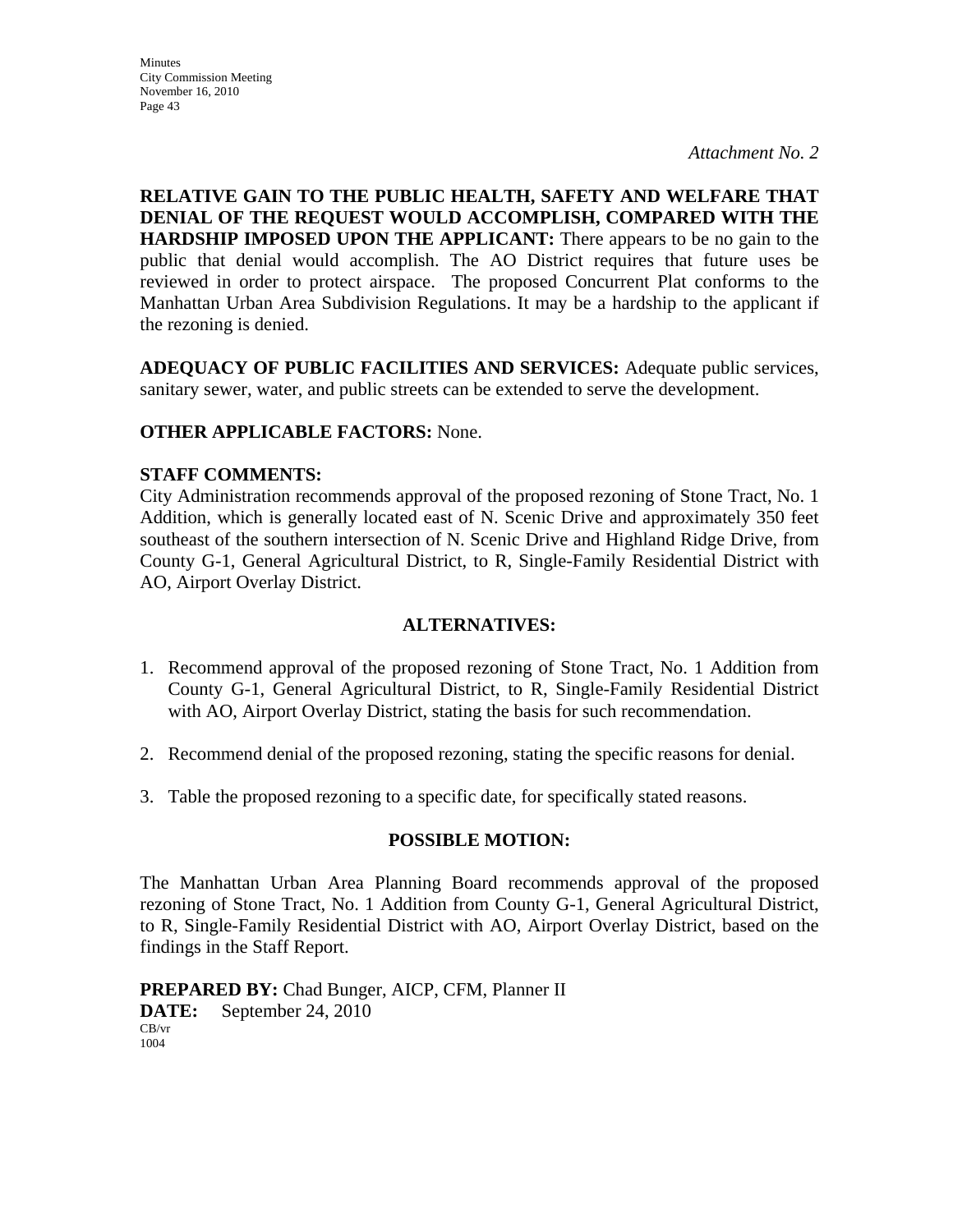#### **STAFF REPORT**

**AN AMENDMENT OF ORDINANCE NO. 6682 AND THE APPROVED FINAL DEVELOPMENT PLAN OF LOT 1, MANHATTAN MARKETPLACE SHOPS, UNIT ONE; AND, AN AMENDMENT OF ORDINANCE NO. 6544 AND THE APPROVED PRELIMINARY DEVELOPMENT PLAN OF LOT 14, MANHATTAN MARKETPLACE UNIT TWO. THE AMENDMENTS ARE PROPOSED AS A FINAL DEVELOPMENT PLAN. A CONCURRENT FINAL PLAT IS ALSO PROPOSED (SEE SEPARATE STAFF MEMORANDUM REGARDING FINAL PLAT.)** 

# **BACKGROUND**

**APPLICANT/OWNER:** Dial-Manhattan LLC. Richard Kiolbasa, Manager.

**ADDRESS:** 11506 Nicholas St. #200, Omaha, NE 68154-4421.

**LOCATION:** Generally north of Osage Street, east of N. 4<sup>th</sup> Street, west of N. 3<sup>rd</sup> Place. and south of Bed, bath & Beyond.

**AREA:** Total Amendment site: Proposed Manhattan Marketplace Shops, Unit Three, Planned Unit Development, a 2.66-acre tract of land consisting of proposed Lot 1, for a Dick's Sporting Goods (1.86-acres), proposed Lot 2, for a 16-unit multiple-family apartment building (0.29-acres) and proposed Lot 3, for commercial space, (0.50-acres).

**DATE OF PUBLIC NOTICE PUBLICATION:** Monday, September 27, 2010.

**DATE OF PUBLIC HEARING: PLANNING BOARD:** Monday, October 18, 2010. **CITY COMMISSION:** Tuesday, November 3, 2010.

# **EXISTING PUDS:**

#### **Ordinances**

Manhattan Marketplace, Unit Two, a Commercial Planned Unit Development and Ordinance No. 6544, dated June 6, 2006 (*attached*), and Ordinance No. 6682, dated January 15, 2008. Existing conditions within the amendment site are shown on Sheet C2. Approved Plans are shown on Sheet C6.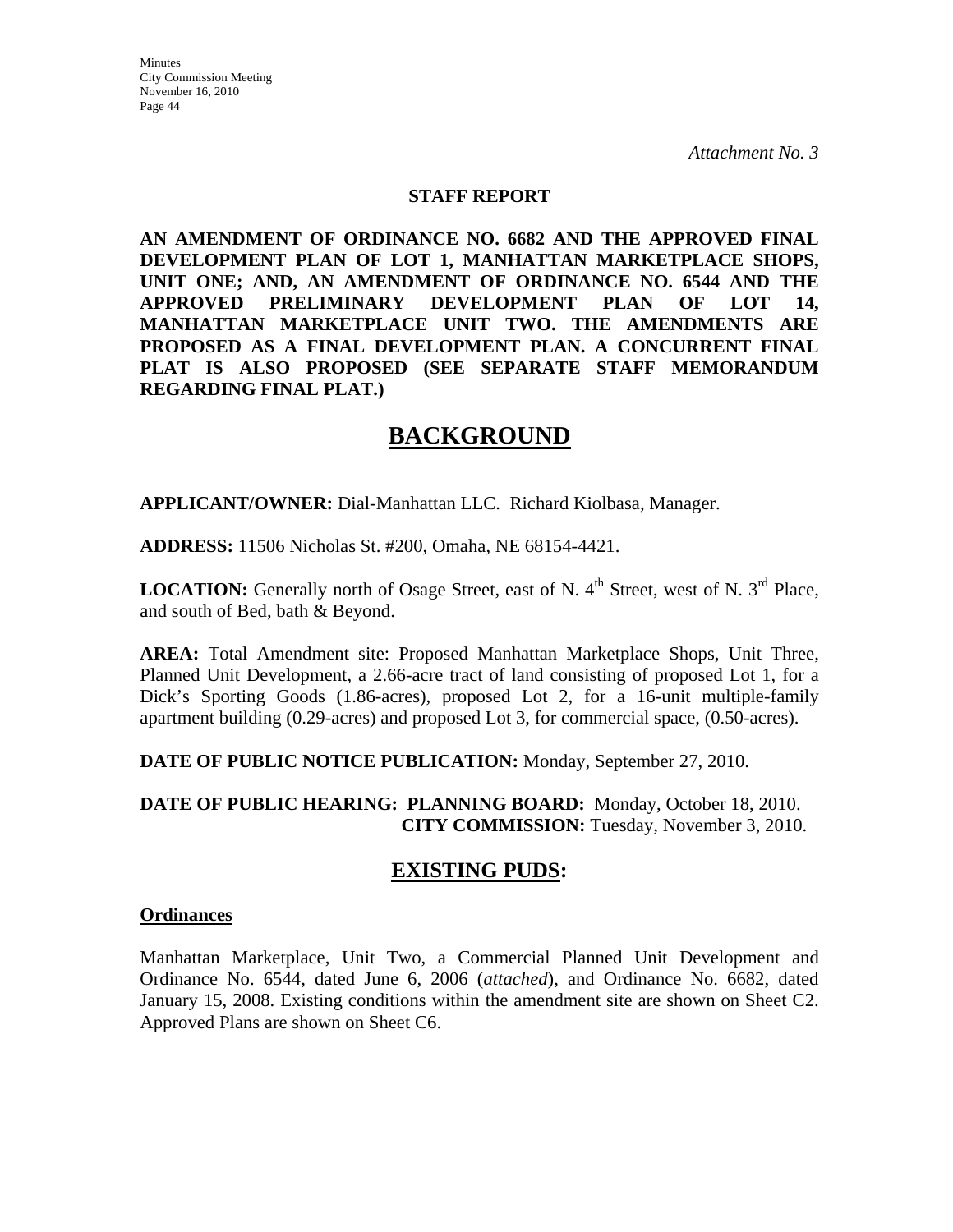### **Permitted Uses**

The permitted uses in the PUD include all of the permitted and conditional uses of the C-4, Central Business District.

#### **Proposed Buildings, Structures, and Phasing**

The site is within the North Project Area of the Downtown Redevelopment Plan and identified as the Tuttle Creek District in the Design Guidelines for Downtown Redevelopment.

Proposed Lot 1, Dicks Sporting Goods (proposed as Building K), is currently final platted as existing Lot 1, Manhattan Marketplace Shops, Unit One. The Final Development Plan was approved January 24, 2008 for Buildings K, J, and M (attachments).

Proposed Building K's height to the roofline is 27-feet and 43-feet to the entrance structure. Building materials are split face block and brick. Floor area is 45,000 square feet. Construction Phasing is Fall 2010 thru Fall 2011.

Proposed Lot 2, a two-story 16-dwelling unit apartment building with six, two-bedroom units, and ten, one-bedroom units, 22-bedrooms total, (proposed as Building Q), is Final Platted as existing Lot 9, Manhattan Marketplace Shops, Unit One, and described as Lot 14, in the approved Preliminary Development Plan, Manhattan Marketplace, Unit Two PUD. This portion of the amendment has not been approved by Final Development Plan, to date. Approved Building Q (attachment) on Lot 14 is approximately 11,000 gross square feet of commercial floor area square on the first floor, and twenty-two (22) residential apartments, 11 units per floor, on floors 2 and 3.

Proposed Building Q's height is 22-feet. Building materials are brick, lap siding, and limestone. Floor area is 6,743 square feet per floor. Note: the building is consistent with the architectural character and materials of Strasser Landing apartment to the immediate north along the east side of N.  $4<sup>th</sup>$  Street. Proposed plans refer to the proposed apartment building will be part of Strasser Landing. Construction Phasing is Spring 2011 thru Summer 2011.

Proposed Lot 3, commercial space (proposed as Building J), is currently platted as existing Lot 1, Manhattan Marketplace, Shops, Unit One. The Final Development Plan was approved January 24, 2008, for a part of Building M.

Proposed Building J's height is 30-feet. Building materials are brick, textured masonry, and limestone. Floor area is 4,800 square feet. Construction Phasing is Fall 2010 thru Fall 2011.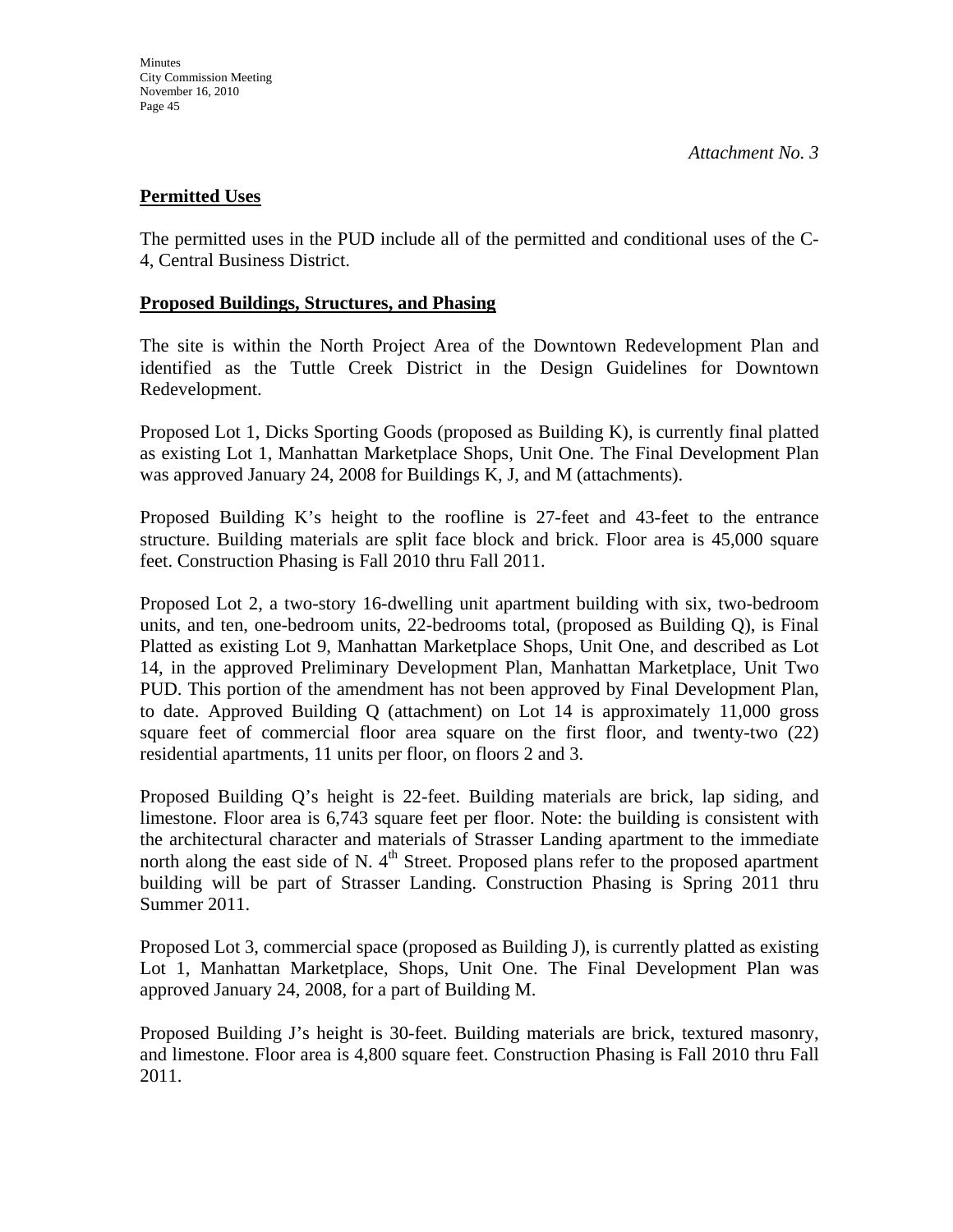## **PROPOSED MODIFICATIONS AND DESIGN GUIDELINES:**

#### **Substantial Modifications and Design Guidelines for Downtown Redevelopment**

Whenever there are substantial modifications to an approved Preliminary Development Plan and Final Development Plan the Manhattan Zoning Regulations require an Amendment of the PUD (attachment).

The Design Guidelines for Downtown Redevelopment sets out policy, intent, and conditions; site guidelines; building guidelines; supplemental guidelines for large format retail design and small scale residential guidelines; and, checklists for site and building guidelines. While the Guidelines are not regulations, they were incorporated as a part of the Development Agreement between the City and Dial. The Guidelines are for developers, architects, owners and decision makers for reviewing and evaluating proposals and design quality. Exceptions to the Guidelines may be considered if the overall intent of the Guidelines has been met. In addition, large format buildings, those with footprints greater than 10,000 square feet in area, such as iconic, corporate or standard building design, will be allowed, only if the purposes, intent and conditions of the Guidelines are met. General purpose and intent statements consists of:

- Promote a civic and functional relationship between the public streetscape and adjacent private development.
- Increase the economic and cultural vitality of Downtown Manhattan.
- Create an environment conducive to pedestrian circulation.

### **Proposed Lot 1:**

Modifications: The proposed wall signs are greater in area and number than would be allowed under the C-4 District requirements described below under Proposed Signs. The proposed floor area increase of Dick's Sporting goods store of Building K (45,000 square feet) and Building J (4,800 square feet), or 49,800 total square feet of floor area, is a 32 % increase, a substantial modification of approved floor area compared to the previously approved 33,704-square feet of floor for Buildings K, J and M. However, this percent increase is offset by the reduction of 11,000 square feet of first floor commercial space in Building Q, resulting in a net commercial floor area change of 13%, a marginal increase over the maximum 10% set out in the zoning regulations.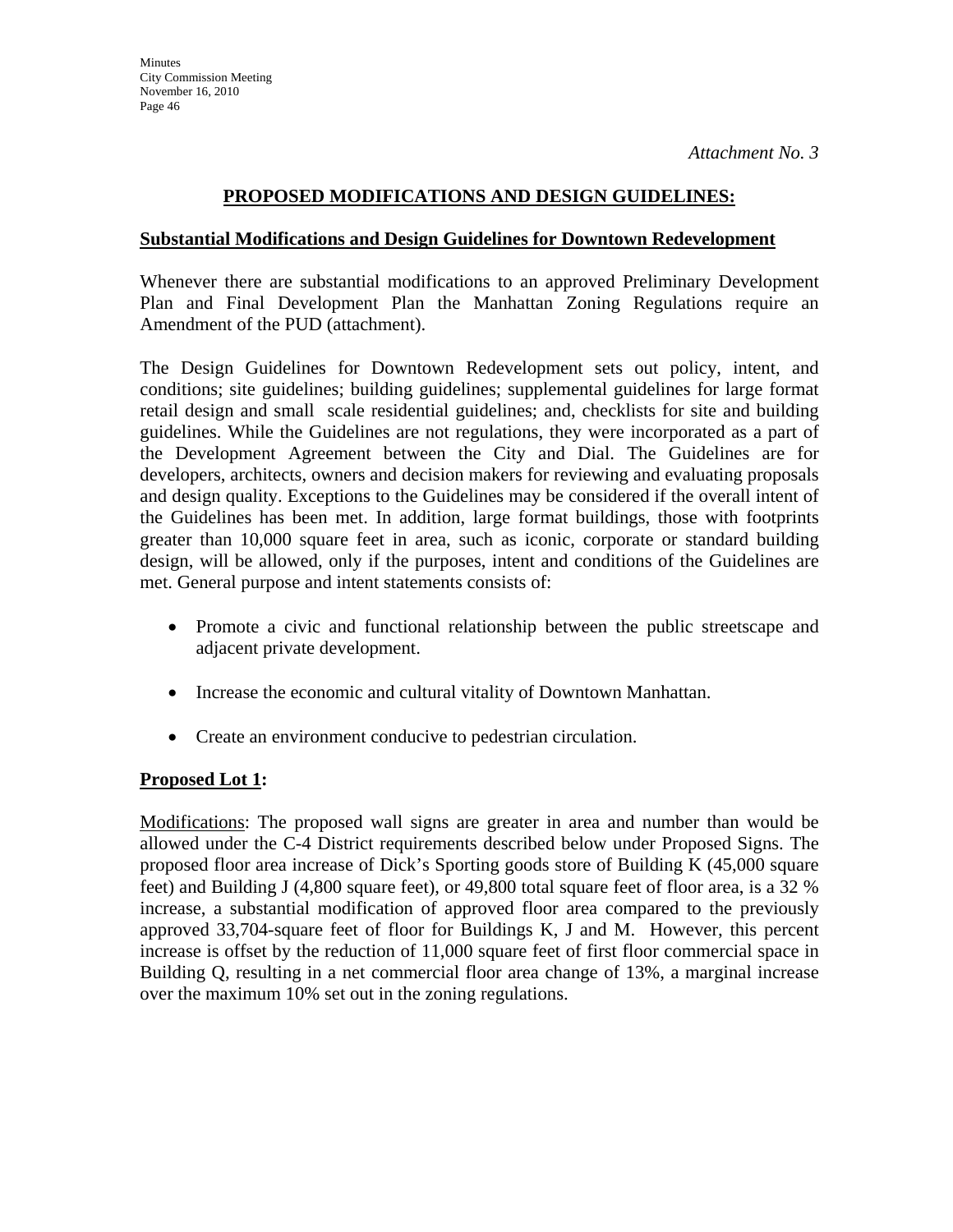Building K is proposed to increase in depth from east to west from 166-feet to 241-feet, a 75-foot increase, and increase in width from north to south from 107.5-feet to 200-feet, both of which are substantial changes to the approved footprint of Building K. The increase in Building K's width to 200-feet, combined with proposed Building J's 40-feet of width, should be balanced against the approved north to south width of the approved 243-feet of frontage width for Buildings, K, J and M.

Dick's has requested outdoor seasonal sidewalk sales for a period of two weeks for each of the four seasons to be located on the east side of the building's entrance. The proposed display area shown on the site plan, Sheet C1, will block the sidewalk. It is too generalized to insure pedestrian access. Seasonal sales should be prohibited unless a location is specified that maintains pedestrian access. Area under the canopy to the south of the front door is an option. ADA, Building and Fire Code requirements should be met, as well as pedestrian access.

Sign modifications are described below under Proposed Signs.

Design Guidelines: Large format retail buildings, comparable to Dick's Sporting Goods are set out in the Design Guidelines. Design Guideline issues are described in a letter from Patrick Schaub, AIA, dated October 13, 2010. The three items noted may be considered as Exceptions to the Guidelines.

Based on the letter from Patrick Schaub, AIA, dated October 13, 2010:

Under Development Intent, it appears the trees are simply not to scale. The requirement to provide trees, however, is met.

Under Pedestrian Environment, the sidewalk width at the northeast corner of the entrance pillar is six feet eight inches, approximately two feet less than the minimum ten foot width. In general, the spacing is adequate and with the open space under the entrance canopy, adequate pedestrian access is provided. Sidewalk under a canopy was approved with the Hy-Vee pharmacy canopy. In general, the intent is met.

The Guidelines do not specify the specific ground cover material, for example mulch versus rock. The percent of ground cover is not supposed to exceed 25%. Primarily it is an aesthetic issue. The applicant indicates the ground cover will convert from mulch to rock for a uniform appearance throughout the PUD. The Guideline is met.

Under Building Facades, (Note: A typo in the letter indicates Section 7. Section 4, page 4- 3, Building Facades is the correct part), a steel cap is proposed versus a decorative cornice or ornamental cap. As a comparable, Hy Vee was approved with a partial metal cap.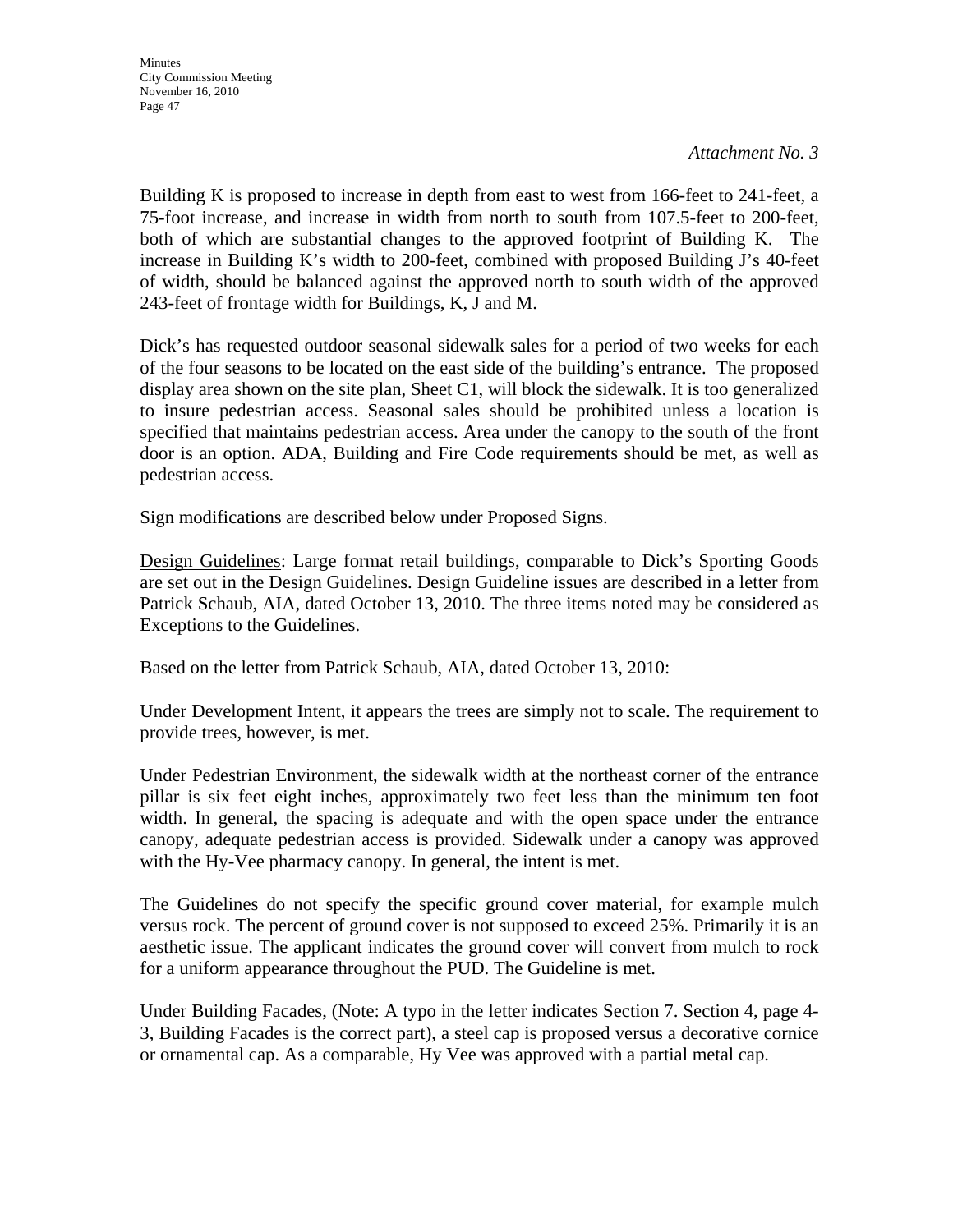Cornices were mixed in along the top edge of the roofline with the metal cap. The applicant's architect indicates the proposed top edge is the one they want to use. The Guideline is not met. A cornice or ornamental cap should be provided along all street facades on Building K, and shall be provided with the building permit plans and accepted by the City. Street facades include  $3<sup>rd</sup>$  Place, Osage Street, and Laramie Place.

## **Proposed Lot 2:**

Modification: Delete approved Building Q, consisting of a three story structure with 11,000-square feet of first floor commercial space, and a total of 22-residential units, eleven units per floor, on floors two and three. The proposed Building Q is a two story 16-unit residential apartment building described above.

Design Guidelines: Proposed Building Q conforms to the Design Guidelines.

## **Proposed Lot 3:**

Modifications: A reduction of Building J's floor area from 7,840-square feet to 4,800 square feet and the deletion of Building M. The proposed sign area on Building J, increases from 95-square feet to 132-square feet in area, or a 30% increase in sign area.

Design Guidelines: Proposed Building J conforms to the Design Guidelines.

## **PROPOSED SIGNS**

Wall signs are internally lit and well scaled to the building facades, except as noted above under the description of the substantial modifications.

Signs generally follow the C-4, Central Business District sign requirements; however, the wall sign on Building K (Dicks Sporting Goods) exceeds the maximum 212-square feet in area which would be allowed in the C-4 District. The proposed wall sign along  $3<sup>rd</sup>$  Place is 373 square feet in area. There are four proposed signs on Building K along the Osage Street frontage. Three signs are referred to as billboard graphics on Dick's sign sheets, each 193-square feet per sign area, and are intended to be seasonal with no advertising. Total sign area for the three signs is 579-square feet in total surface area. The written application documents indicate the signs will contain no advertising and are photos that will change seasonally.

The internally illuminated Dick's box sign on Osage Street is 162-square feet in area and meets the requirements of the C-4 District. Total sign area on the south wall is 741 square feet.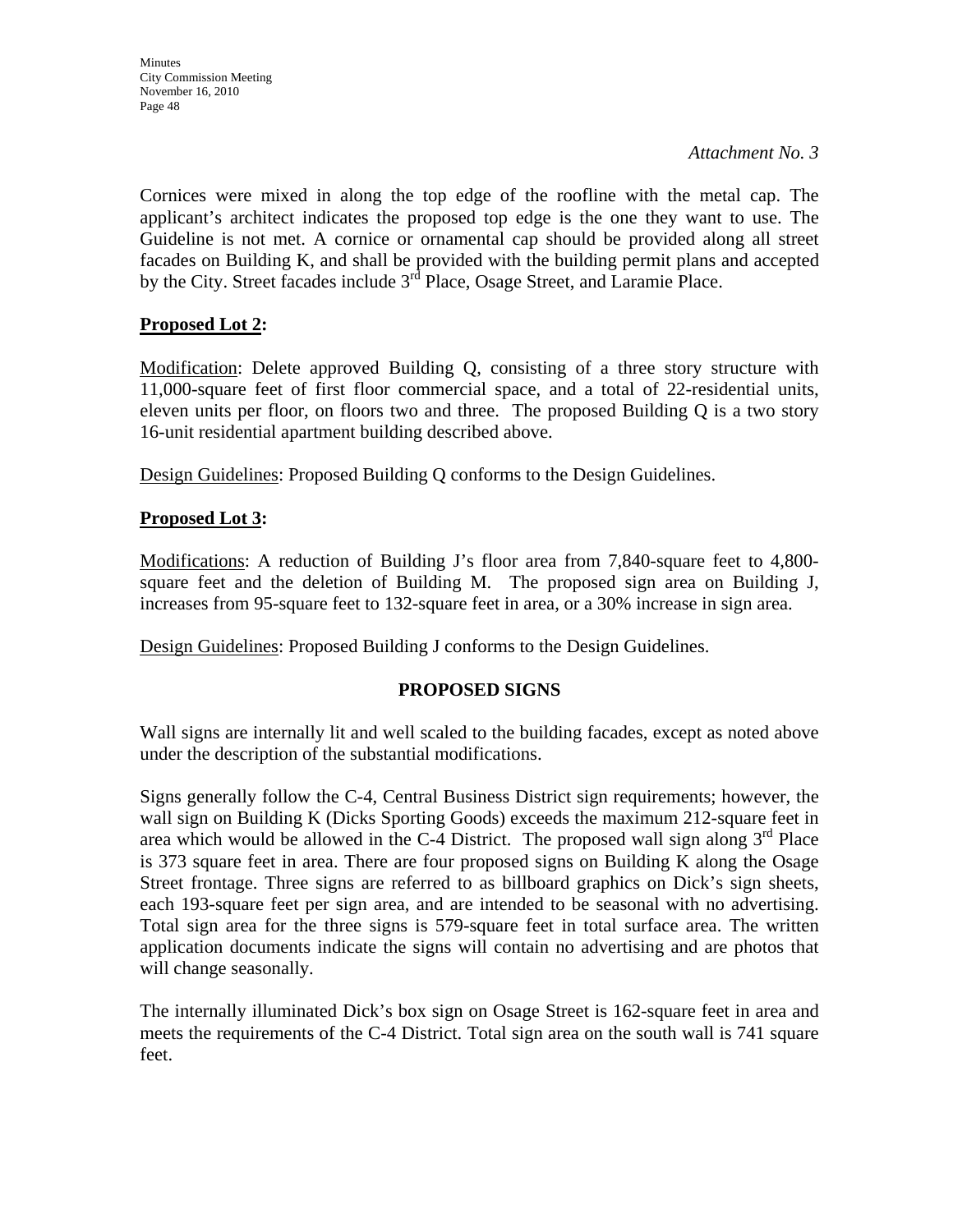The sign on Building J is 132-square feet in area and 95-square feet of sign area would be allowed under C-4 District sign requirements. Approved Building J's sign is 93-square feet in area consistent with the C-4 District. The proposed sign should be reduced to 93 square feet in area.

**PROPOSED LIGHTING:** Light poles will be 27 feet in height in the parking lots and 14 feet in height along pedestrian store front walkways, both of which are consistent with the approved PUD. Light fixtures will be provided on individual buildings according to architectural plans and not cast direct light on streets or adjacent property. Specific building light fixtures must be full cut-off and downcast.

# **MATTERS TO BE CONSIDERED WHEN AMENDING A PLANNED UNIT DEVELOPMENT**

**1. WHETHER THE PROPOSED AMENDMENT IS CONSISTENT WITH THE INTENT AND PURPOSE OF THE APPROVED PUD, AND WILL PROMOTE THE EFFICIENT DEVELOPMENT AND PRESERVATION OF THE ENTIRE PUD:** The proposed amendments are generally consistent with the intent and purpose of approved Final Development Plan and approved Preliminary Development Plan. The retail nature of the approved Final Development Plan is maintained as well as the residential character of N.  $4<sup>th</sup>$  Street. Retail parking demand will now shift to  $3<sup>rd</sup>$  Place from N.  $4<sup>th</sup>$ Street, and the parking lot serving the retail area east of  $3<sup>rd</sup>$  Place, rather than competing with residential uses along N.  $4<sup>th</sup>$  Street. Approval of the proposed amendments will ensure the efficient development and preservation of the entire PUD.

The general intent of the PUD is to provide for a pedestrian oriented mixed-use retail and residential environment as an extension of the Downtown. The pedestrian environment is a key element of the Design Guidelines. Proposed architectural and site modifications meet, or in general meet, the Design Guidelines except as noted above.

**2. WHETHER THE PROPOSED AMENDMENT IS MADE NECESSARY BECAUSE OF CHANGED OR CHANGING CONDITIONS IN OR AROUND THE PUD, AND THE NATURE OF SUCH CONDITIONS:** The amendments are necessary due to the modifications required to accommodate the larger proposed Dick's Sporting Goods store because of the increased depth of the store from east to west, deletion of buildings, changes to parking and signage. The increased depth and realignment of the loading dock area for Dick's Sporting Goods required coordination with Bed, Bath & Beyond to insure access to the Bed, Bath  $\&$  Beyond's loading area. Off-street parking to serve proposed Building Q was reduced in number and the commercial component of approved Building Q was deleted to accommodate the large retail format building.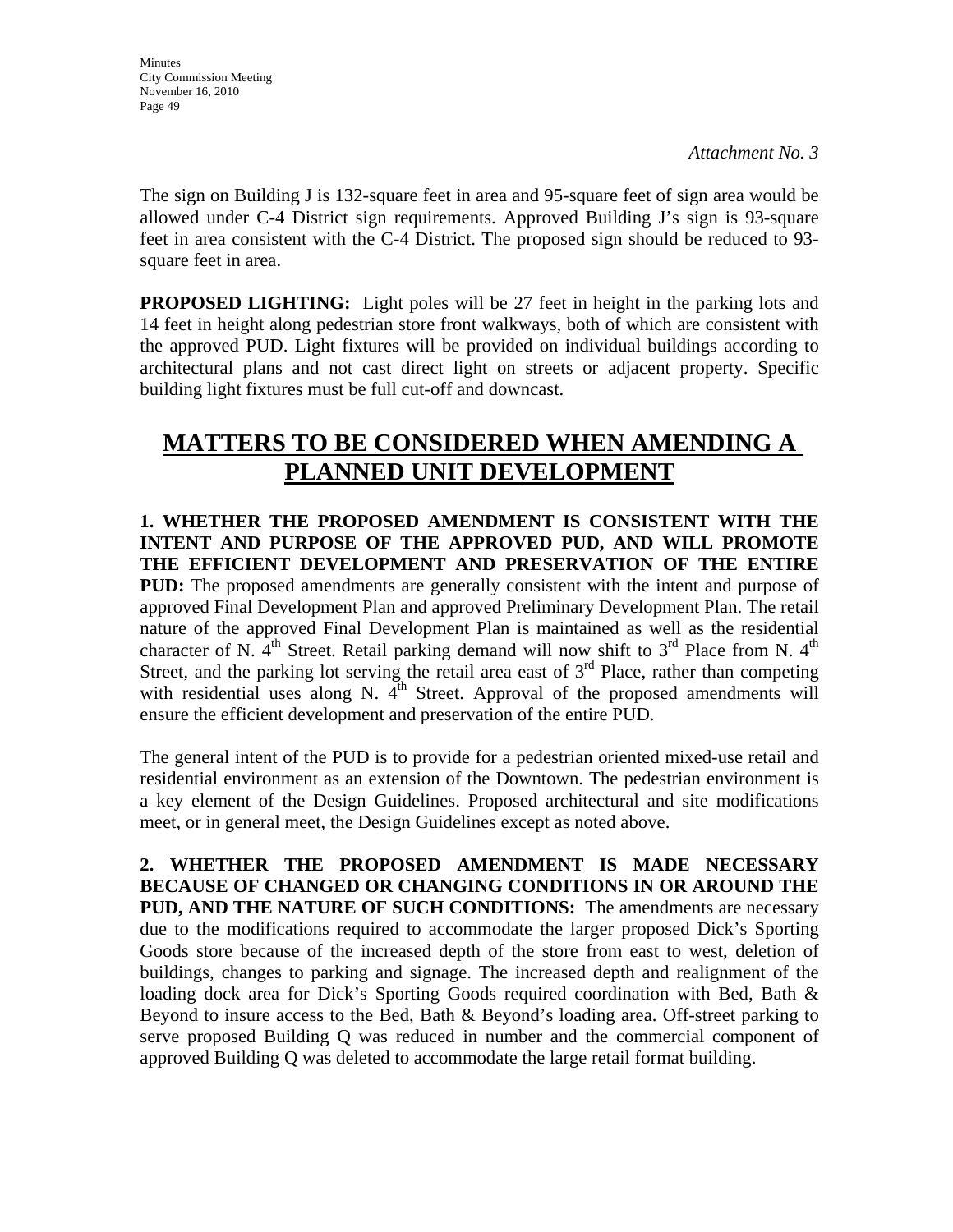Office Max was a proposed tenant in Building K and withdrew from the project. The proposed Dick's Sporting Goods store is in response to external retail market conditions and will insure a viable development.

**3. WHETHER THE PROPOSED AMENDMENT WILL RESULT IN A RELATIVE GAIN TO THE PUBLIC HEALTH, SAFETY, CONVENIENCE OR GENERAL WELFARE, AND IS NOT GRANTED SOLELY TO CONFER A SPECIAL BENEFIT UPON ANY PERSON:** Approval of the proposed Amendments would result in a relative gain to the general public welfare by allowing the implementation of the PUD and the overall downtown redevelopment project to proceed. Substantial public investment has been made in public improvements in association with the PUD. Proposed modifications to the approved PUD are generally minimal and maintain the mixed-use retail and residential nature of the overall development. Streets and easements are otherwise designed to accommodate the downtown redevelopment project.

The proposed amendments will not be granted as a special benefit to any one person. The proposed modifications include a large format retail building, Dick's Sporting Goods, which is in response to market conditions in order to make the project viable and a benefit to the general public.

# **ADDITIONAL MATTERS TO BE CONSIDERED WHEN AMENDING A PLANNED UNIT DEVELOPMENT**

**1. LANDSCAPING:** The proposed landscape plan provides for a number and variety of shade and ornamental trees, evergreen trees, shrubs, foundation plantings, parking lot landscaping, screening, and ground cover throughout the site. The landscaping plans are in conformance and meet the requirements of the Design Guidelines. Landscaping and underground irrigation will be maintained by the owner.

**2. SCREENING:** Trash dumpsters are proposed to be screened by masonry enclosures with solid doors. Roof equipment will be screened with parapet walls on the Dick's Sport Goods building and Building J. The apartment equipment will be screened with

**3. DRAINAGE:** The site is proposed to drain to the east to inlets and then to the drainage channel along the east side of Tuttle Creek Boulevard. A comprehensive drainage plan was submitted and approved with the approved PUD and there are no changes to the drainage proposal.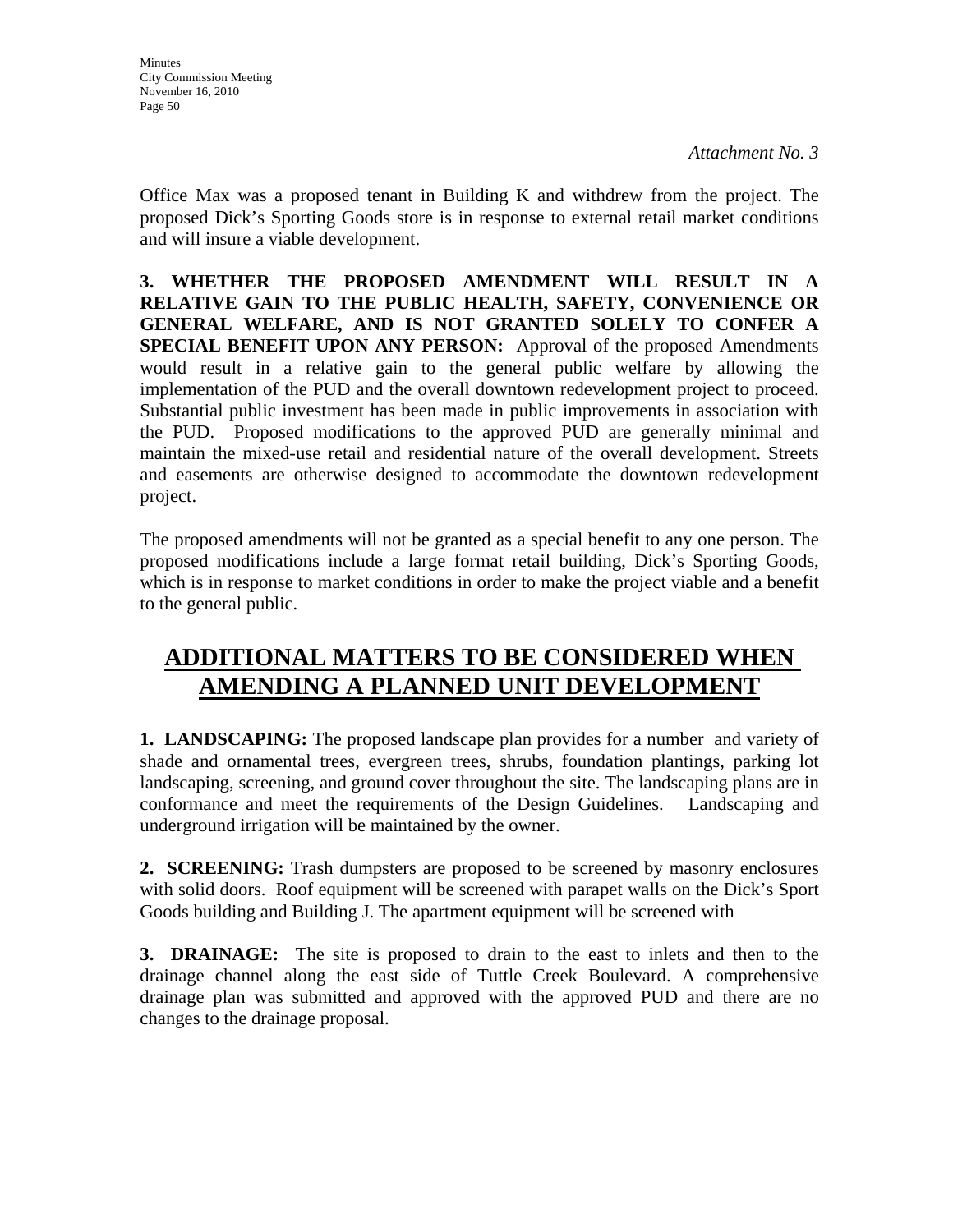### **4. CIRCULATION:**

Public Access. The proposed internal circulation plan provides for safe, convenient and efficient movement of goods, motorists, bicyclists, and pedestrians. Conflicts between motorists and pedestrians are minimized.

The site will be accessed from the surrounding street system within the PUD and city streets. Sidewalks exist or will be provided throughout the development. Sidewalk crossings of most streets will be brick paved to emphasize pedestrian crossings.

Traffic. The applicant's original traffic analyses were comprehensive for the entire North Project Area and indicated nominal impact on the surrounding transportation network as a result of the proposed development. The analysis was previously accepted by the City Engineer with the rezoning to PUD.

Off-Street Parking. The Manhattan Zoning Regulations do not require off-street parking for any use in the C-4 Central Business District. The Manhattan Marketplace PUD does not use any specific parking ratio; rather the off-street parking is maximized to the greatest extent possible. On-street parking along N.  $4<sup>th</sup>$  Street and along Osage Street contributes to meeting a maximum number of parking spaces much like the C-4 District.

In addition, public parking along the east side of N.  $4<sup>th</sup>$  Street from Moro Street to Osage Street and the north side of Moro Street from N.  $4<sup>th</sup>$  Street to  $3<sup>rd</sup>$  Place is in a "White Zone", which restricts on street parking from 5 p.m. to 8 a.m. unless a valid and current "White Zone" permit is displayed. Permits are available to all tenants and property owners along N. 4<sup>th</sup> Street. The developer of the proposed apartment building intends to request the White Zone be extended from Osage Street to Leavenworth Street t for 17 parking spaces to insure parking is available for residential occupants from 5p.m. to 8 a.m.

Within the area of the Amendment, a total of 95 off-street and on street parking spaces are generally associated with Lot 1, 2 and Lot 3, which are located along and east of  $3<sup>rd</sup>$  Place, behind Building J, along the north side of Osage Street, to the east and north of Building Q, and along the east side of N.  $4<sup>th</sup>$  Street. Commercial parking is generally to the east of Buildings K and J and on Osage Street, with residential parking to the east and north of Building  $\overline{O}$  and on N. 4<sup>th</sup> Street.

The applicant notes in its attached written documents that it has a cross parking agreement over the entire shopping center and parking may occur on any lot. The applicant also notes in its attached written documents that it has used a ratio of five parking spaces per 1,000 square feet of floor area, as a general rule, which is currently met (approximately 244,100 square feet of floor area and 1231 off-street parking spaces.)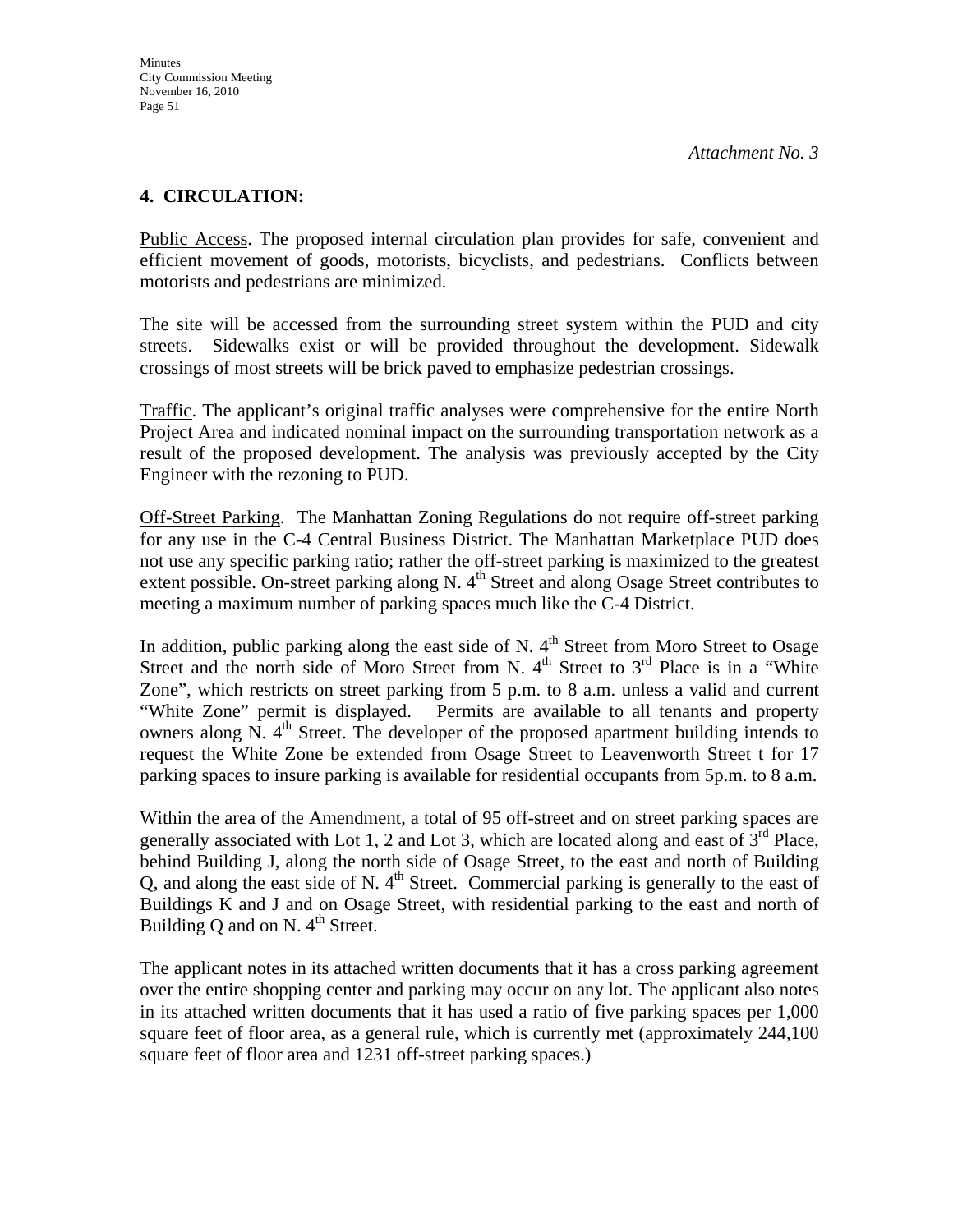**5. OPEN SPACE/LANDSCAPED AND COMMON AREA:** Approximately 13.7% of the site is open space/landscaped area, which will be maintained by the applicant.

**6. CHARACTER OF THE NEIGHBORHOOD:** The site is within a commercial residential/retail corridor, and bounded on the east by Tuttle Creek Boulevard, on the west by N. 4th Street, on the south by the Central Business District, and the north by Bluemont Avenue and a mixture of retail and service retail uses. The area to the west of the site is characterized as a mix of low and medium density residential uses.

# **MATTERS TO BE CONSIDERED WHEN REZONING**

## **1. EXISTING USE:**

Approved Lot 14, Manhattan Marketplace Unit Two, a Commercial PUD is subject to Ordinance No. 6544 approved on June 6, 2006. The site is vacant and has been graded and prepared for development. A three story, first floor commercial, second and third floor residential, building was proposed with the approved PUD. Three on street parking spaces are located in Osage Street and 17 off-street parking spaces are constructed in between the proposed commercial and residential buildings. Ten on street parking spaces exist in N.  $4<sup>th</sup>$ Street. The three Osage Street and 17 off-street spaces will be deleted and replaced as described above.

Approved Lot 1, Manhattan Marketplace Shops Addition, Unit One, Commercial PUD, is undeveloped, but for a free standing cinder block wall, and approved for three commercial spaces. Fifteen off-street parking spaces are constructed along  $3<sup>rd</sup>$  Place and 12 on street parking spaces in Osage Street abutting the lot, with the balance of off-street parking to the east of 3<sup>rd</sup> Place.

**2. PHYSICAL AND ENVIRONMENTAL CHARACTERISTICS:** Generally flat. Existing structures have been demolished and the site has been graded and is vacant except for freestanding block wall. The site is located in a 500 Year Flood Plain and is not subject to flood plain development regulations or requirements.

## **3. SURROUNDING LAND USE AND ZONING:**

**(a.) NORTH:** Bed, Bath & Beyond, multiple-family buildings, retail; PUD

**(b.) SOUTH:** Osage Street, undeveloped Manhattan Marketplace PUD, Manhattan Town Center; PUD and C-4 District.

**(c.) EAST:** 3rd Place, off-street parking commercial/retail uses; PUD.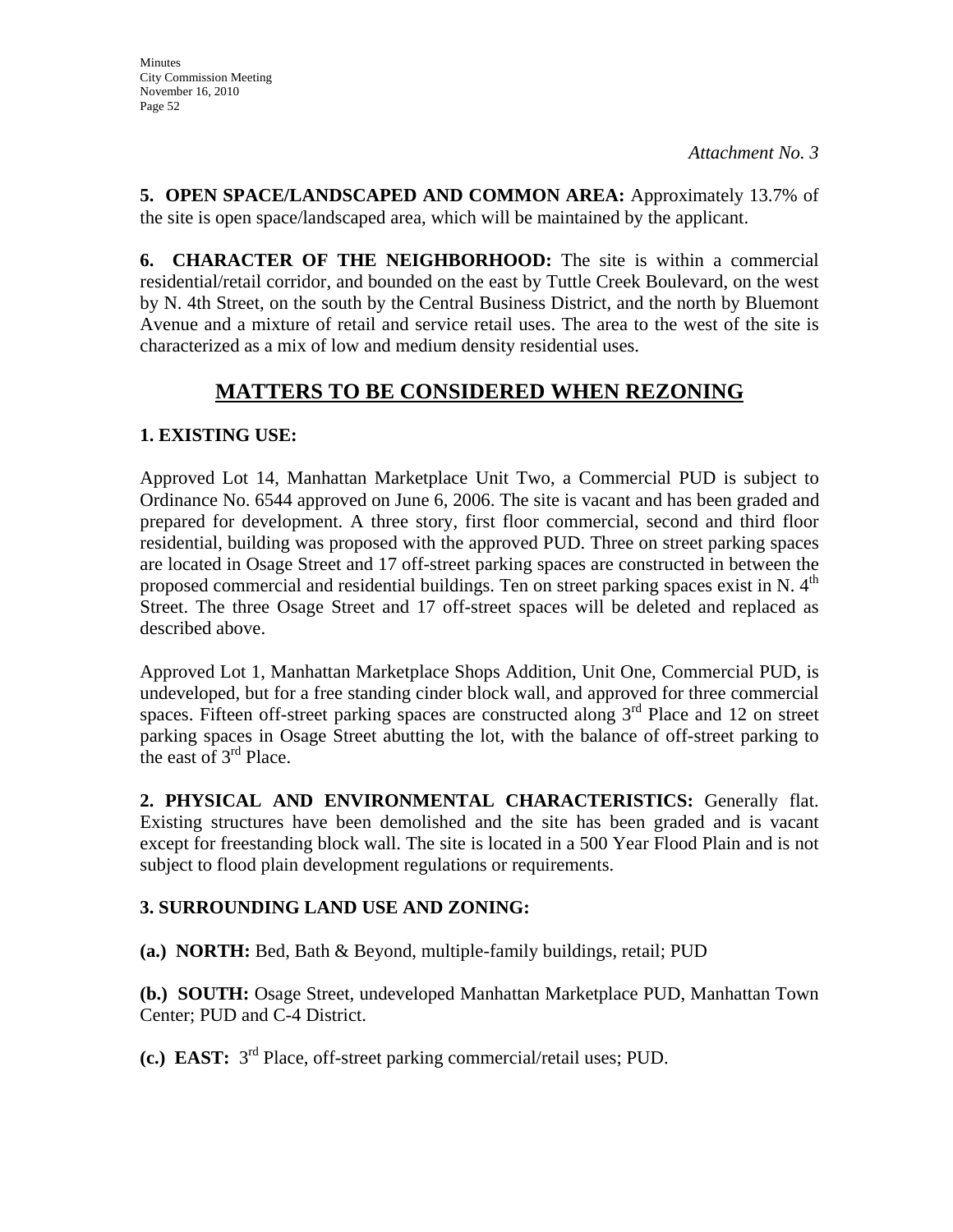**(d.) WEST:** N. 4<sup>th</sup> Street, single-family, two-family, multiple-family residential uses, community facilities (Senior Center), Damon Runyon House (professional office); R-M, Four Family Residential District, R-2 District with TNO, Traditional Neighborhood Overlay District and C-4 District.

### **4. GENERAL NEIGHBORHOOD CHARACTER:** See Number 6 above.

**5. SUITABILITY OF SITE FOR USES UNDER CURRENT ZONING:** The existing site is suitable for the Permitted Uses approved with the PUD.

**6. COMPATIBILITY OF PROPOSED DISTRICT WITH NEARBY PROPERTIES AND EXTENT TO WHICH IT MAY HAVE DETRIMENTAL AFFECTS:** The proposed modifications should have minimal impact on adjacent properties. Properties to the north are commercial. To the south is the approved PUD, with residential uses to the west of N.  $4<sup>th</sup>$  Street. Proposed modifications should not adversely affect those areas as the changes associated with the Amendment are generally consistent with the approved PUD. To the east is Tuttle Creek Boulevard and the Amendment proposes no change that would adversely impact that street.

To the west is a residential neighborhood. N.  $4<sup>th</sup>$  Street was improved to a three lane collector, two thru-lanes and a center turn lane, which adequately handle traffic associated with the PUD. Minimal impact on the street system is expected as a result of amendments.

The amendments are within the Environs of the Damon Runyon House, which is on the northwest corner of N. 4<sup>th</sup> Street and Osage Street. The Manhattan Historic Resources Board reviewed the project on September 27, 2010 and found that it meets the Standards and Guidelines for Evaluating the Effects of Projects Environs and (attachment). The State Historic Preservation Officer reviewed the project and determined the proposed project will not encroach upon, damage or destroy any listed historic property or its environs (attachment).

**7. CONFORMANCE WITH COMPREHENSIVE PLAN:** The Manhattan Urban Area Comprehensive Plan shows the site as Central Core District (CCD), which is a special purpose designation for the Downtown Core. The amendment site is also designated as a primary redevelopment area for expansion of the Central Business District, in Downtown Tomorrow – A Redevelopment Plan for Downtown Manhattan, Kansas, adopted in May 2000. The proposed amendment conforms to the Comprehensive Plan.

**8. ZONING HISTORY AND LENGTH OF TIME VACANT AS ZONED:** The amendment site is vacant as demolition and clearing have occurred since rezoning to PUD. The zoning history is comprehensive for the entire Manhattan Marketplace development.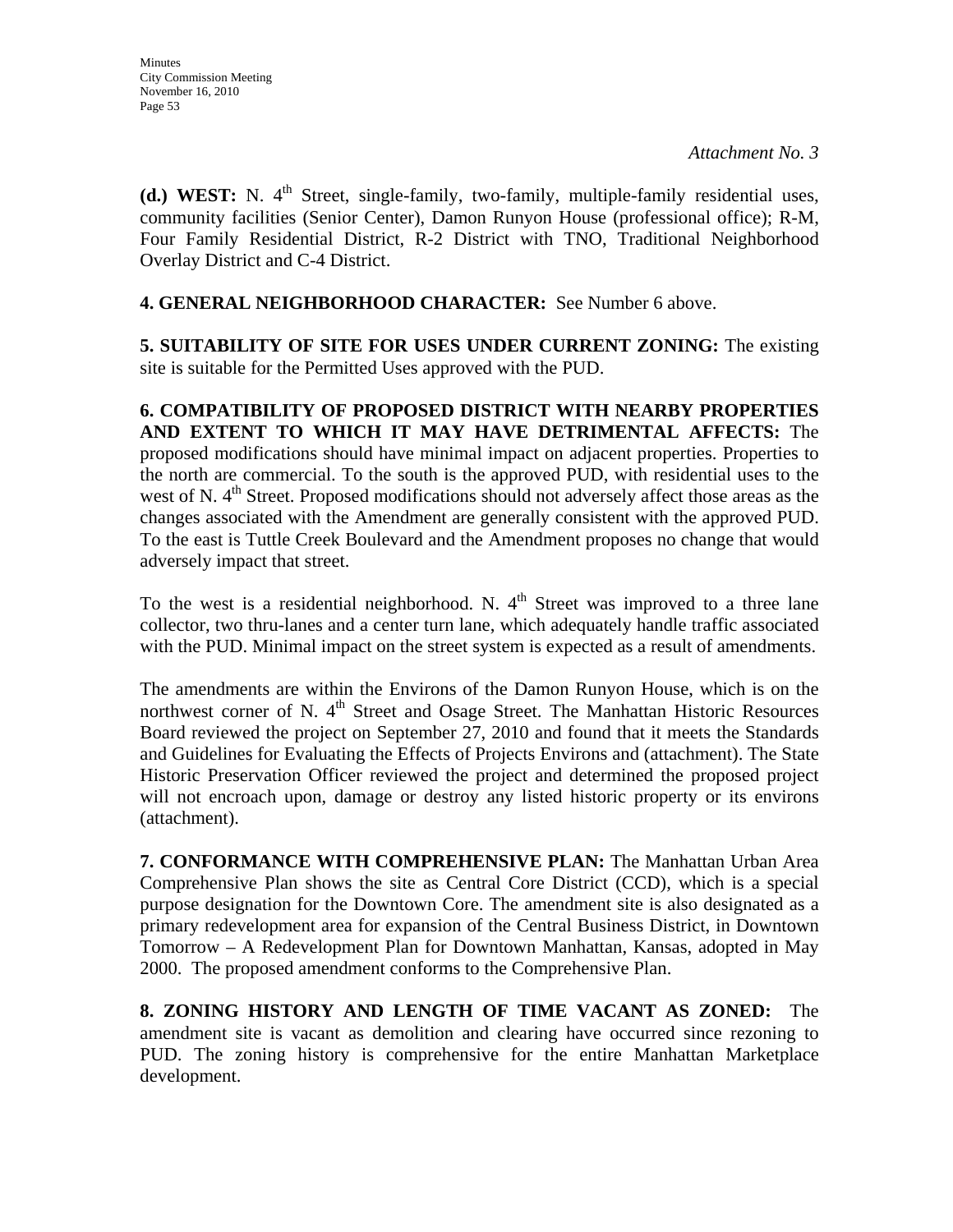**Minutes** City Commission Meeting November 16, 2010 Page 54

*Attachment No. 3*

- December 15, 2003 Manhattan Urban Area Planning Board recommended approval of the rezoning of the former Steel & Pipe site from I-3, Light Industrial District and C-5, Highway Service Commercial District, to C-4, Central Business District.
- January 6, 2004 City Commission approved first reading of an ordinance rezoning the Steel & Pipe site to C-4, Central Business District.
- January 20, 2004 City Commission approved Ordinance No. 6387 rezoning the Steel & Pipe site to C-4, Central Business District.
- December 19, 2005 Manhattan Urban Area Planning Board recommends approval of the rezoning of Manhattan Marketplace from C-4, Central Business District and C-5, Highway Service Commercial District, to PUD, Planned Unit Development District.
- January 3, 2006 City Commission approves first reading of an ordinance rezoning Manhattan Marketplace from C-4, Central Business District and C-5, Highway Service Commercial District, to PUD, Planned Unit Development District.
- January 17, 2006 City Commission approves Ordinance No. 6520 rezoning Manhattan Marketplace from C-4, Central Business District and C-5, Highway Service Commercial District, to PUD, Planned Unit Development District.
- February 23, 2006 Manhattan Urban Area Planning Board approves Final Development Plan for Phases 1 and 2, Lot 1 (Best Buy), and the Final Plat, of Manhattan Marketplace PUD.
- March 7, 2006 City Commission accepts easements and rights-of-way of Manhattan Marketplace Addition.
- May 1, 2006 Manhattan Urban Area Planning Board, on a vote of 5-0, recommends approval of the rezoning of Manhattan Marketplace Addition, Unit Two from R-2, Two-Family Residential District; R-3, Multiple-Family Residential District; C-2, Neighborhood Shopping District; C-4, Central Business District; C-5, Highway Service Commercial District; I-3, Light Industrial District; and, PUD, Commercial Planned Unit Development District, to PUD, Commercial Planned Unit Development District.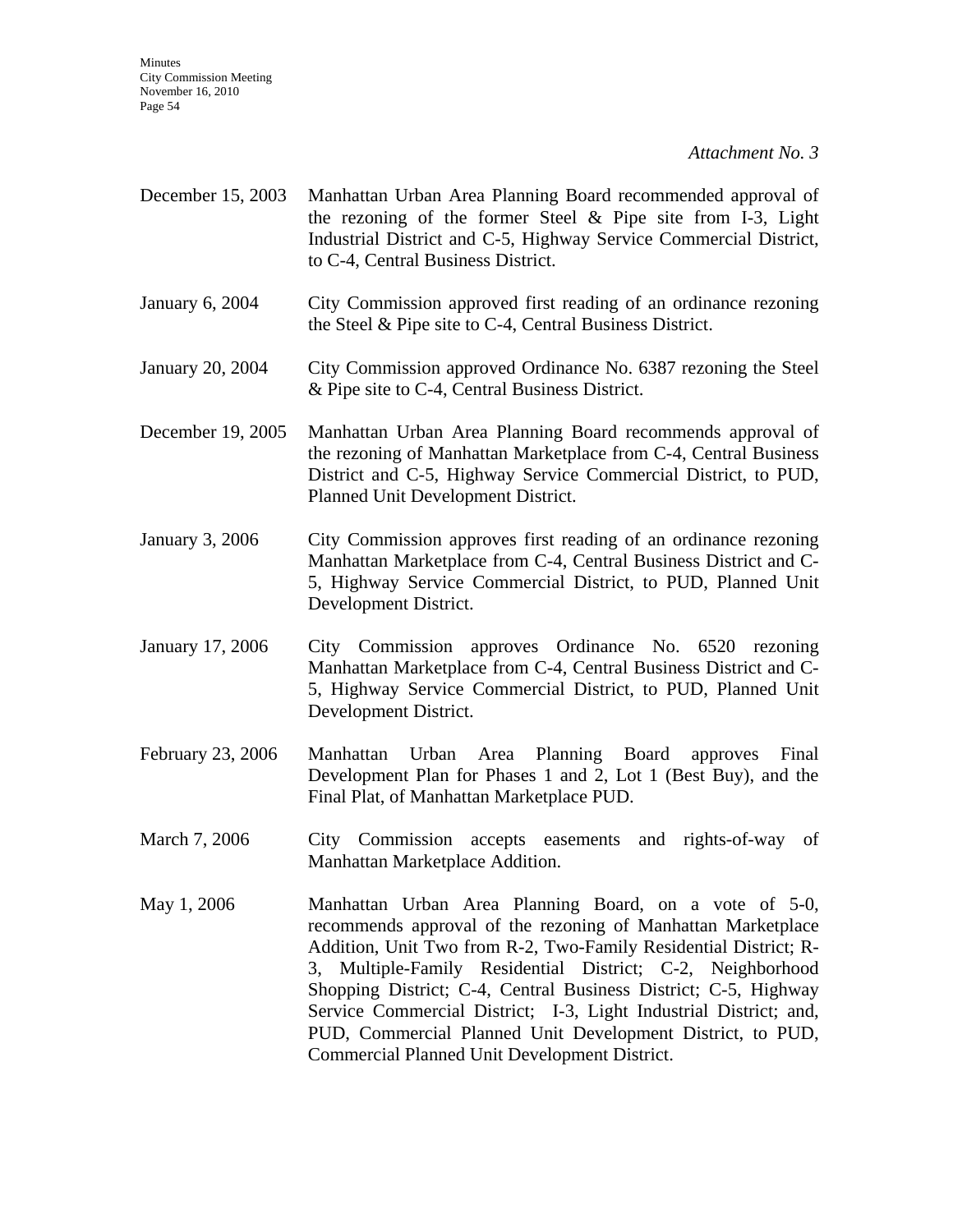Minutes City Commission Meeting November 16, 2010 Page 55

*Attachment No. 3*

| May 15, 2006     | Applicant submits revised Preliminary Development Plan replacing<br>the hotel in Building P with residences.                                                                                                                                                                                                                                                                                                                                                                                                                                                                                                                                                                  |
|------------------|-------------------------------------------------------------------------------------------------------------------------------------------------------------------------------------------------------------------------------------------------------------------------------------------------------------------------------------------------------------------------------------------------------------------------------------------------------------------------------------------------------------------------------------------------------------------------------------------------------------------------------------------------------------------------------|
| May 16, 2006     | City Commission considers first reading of an ordinance rezoning<br>of Manhattan Marketplace Addition, Unit Two to PUD,<br>Commercial Planned Unit Development District and on a vote of 5-<br>0, overrode the Planning Board's recommendation and approved<br>first reading of an ordinance rezoning the site to PUD, Commercial<br>Planned Unit Development, as modified by the revised Preliminary<br>Development Plan that replaced the hotel use in Building P with<br>residential dwellings, based on the findings in the Staff Report as<br>verbally updated in the staff presentation, with the four (4)<br>conditions of approval recommended by the Planning Board. |
| June 6, 2006     | City Commission overrides the recommendation of the Manhattan<br>Urban Area Planning Board and approves Ordinance No. 6544<br>rezoning Manhattan Marketplace Addition, Unit Two, to PUD<br>Commercial Planned Unit Development District as modified by the<br>revised Preliminary Development Plan replacing the hotel use in<br>Building P with residential dwellings, based on the findings in the<br>Staff Report as updated by the Cover Memorandum, with the four<br>(4) conditions of approval listed in the Staff Report.                                                                                                                                              |
| July 17, 2006    | Area Planning Board<br>Final<br>Urban<br>Manhattan<br>approves<br>Development Plan for Phase 3, Lot 2 (McAlister's Deli) and the<br>Final Plat, of Manhattan Marketplace Addition, Unit 2.                                                                                                                                                                                                                                                                                                                                                                                                                                                                                    |
| January 12, 2007 | Manhattan Urban Area Planning Board approves a replat of Lot 4<br>and 5, Manhattan Marketplace Addition, creating Lot 1 and Lot 2 of<br>the Final Plat of Manhattan Marketplace Addition, Unit 2, and<br>approves the Final Development Plan for Phase 3, Lot 1 and 2<br>(4,500 square foot building and off-street parking lot).                                                                                                                                                                                                                                                                                                                                             |
| February 5, 2007 | Manhattan Urban<br>Area Planning Board<br>Final<br>approves<br>Development Plan for Phase 3, Lot 2 (McAlister's Deli) and the<br>Final Plat, of Manhattan Marketplace Addition, Unit 2.                                                                                                                                                                                                                                                                                                                                                                                                                                                                                       |
| February 6, 2007 | City Commission<br>accepts easements<br>rights-of-way<br>of<br>and<br>Manhattan Marketplace Addition, Unit 2.                                                                                                                                                                                                                                                                                                                                                                                                                                                                                                                                                                 |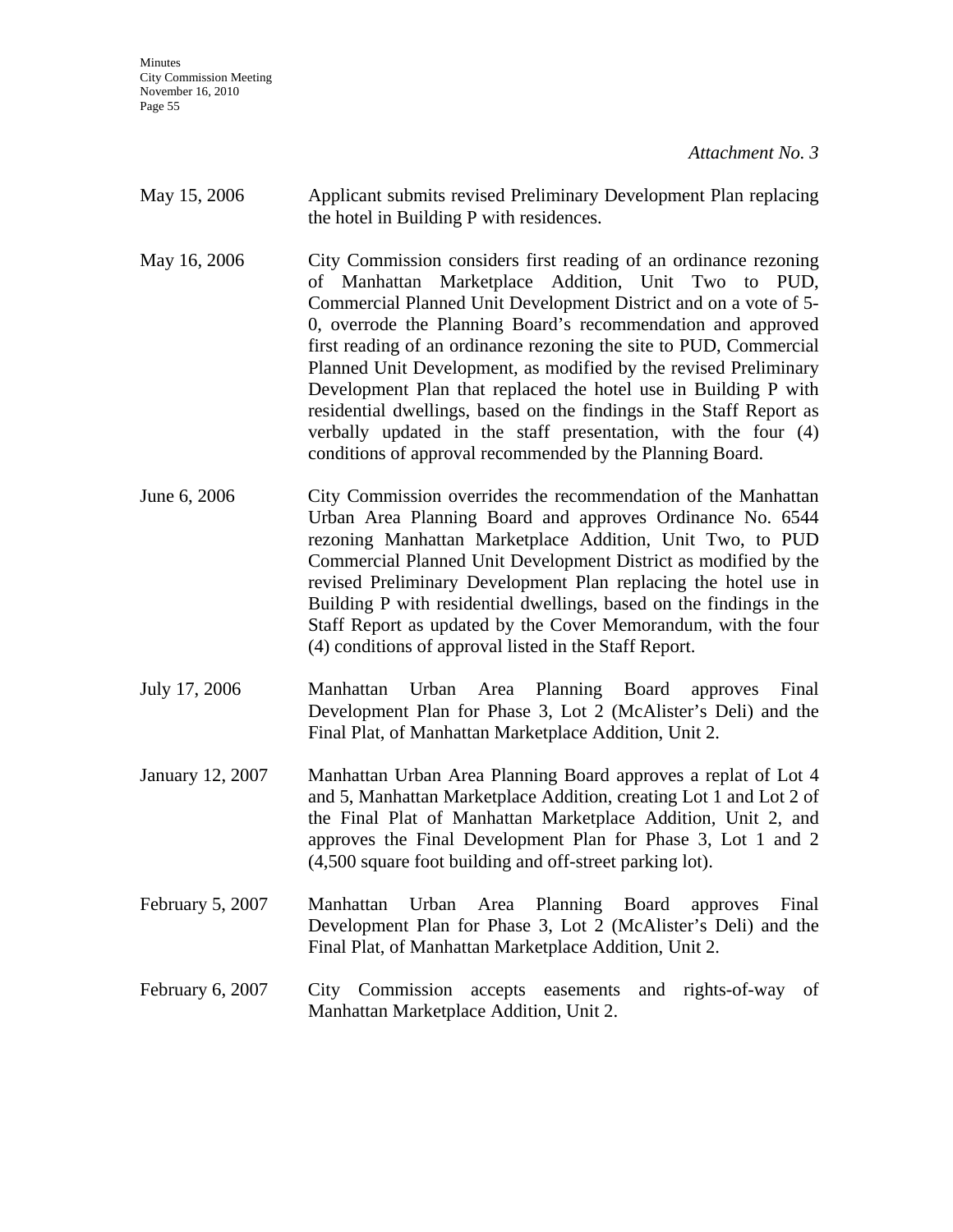**Minutes** City Commission Meeting November 16, 2010 Page 56

*Attachment No. 3*

- October 15, 2007 Manhattan Urban Area Planning Board conducts a public hearing to consider an Amendment of the PUD. The Planning Board recommends denial on a vote of 7-0.
- November 2, 2007 Dial Realty submits new application to amend the Preliminary Development Plan of Manhattan Marketplace, Unit Two.
- December 3, 2007 Manhattan Urban Area Planning Board conducts a public hearing to consider an amendment of Manhattan Marketplace, Unit Two.. The Planning Board recommends denial on a vote of 4-2.
- December 18, 2007 City Commission considered first reading of an ordinance amending the Manhattan Marketplace, Unit Two, and returned to Planning Board for reconsideration.
- January 7, 2008 Manhattan Urban Area Planning Board reconsiders amending Manhattan Marketplace, Unit Two and on a vote of 3-3, took no action.
- January 8, 2008 City Commission approves first reading of an ordinance amending Manhattan Marketplace, Unit Two with five conditions of approval.
- January 15, 2008 City Commission approves Ordinance No. 6682 amending the Manhattan Marketplace, Unit Two and renaming the PUD to Manhattan Marketplace Shops PUD.
- January 24, 2008 Manhattan Urban Area Planning Board approves the Final Plat of Manhattan Marketplace Shops, Unit One, Planned Unit Development.
- February 5, 2008 City Commission accepts easements and rights-of-way of Manhattan Marketplace Shops, Unit One, Planned Unit Development.
- July 27, 2009 Manhattan Urban Area Planning Board approved the Final Development Plan of proposed Lot 1 and Lot 2, Manhattan Marketplace, Unit Two, Planned Unit Development (PUD), formerly described as Lot 9 in the Preliminary PUD, and approved the Final Plat of proposed Lot 1 and Lot 2, to be known as Manhattan Marketplace Shops, Unit Two, Commercial PUD.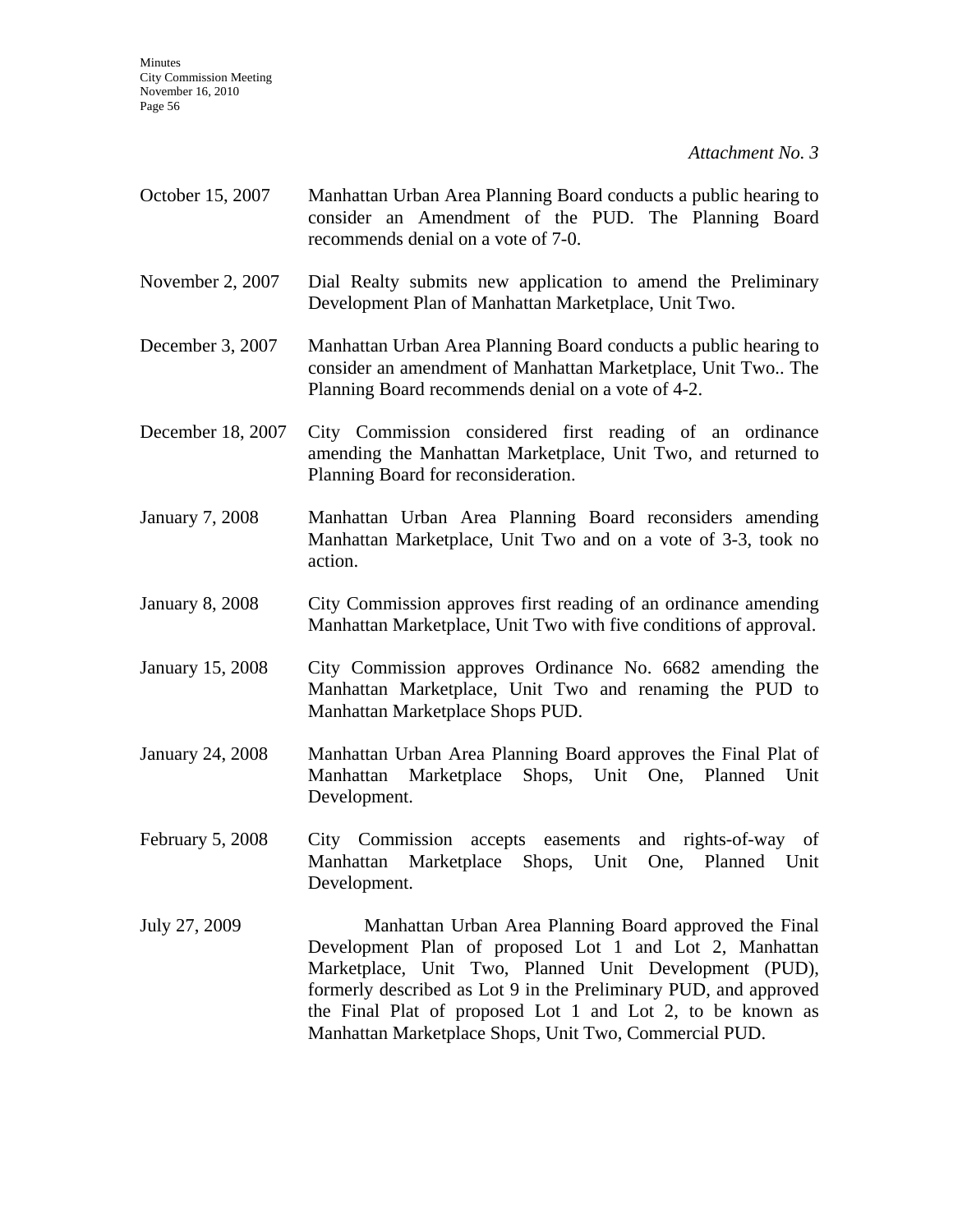**Minutes** City Commission Meeting November 16, 2010 Page 57

*Attachment No. 3*

| August 3, 2009 | City Commission accepts easements and rights-of-way of<br>Manhattan Marketplace Shops, Unit Two, Commercial Planned<br>Unit Development.                                                                                                                                                           |
|----------------|----------------------------------------------------------------------------------------------------------------------------------------------------------------------------------------------------------------------------------------------------------------------------------------------------|
| June 21, 2010  | Manhattan Urban Area Planning Board approves the Final<br>Development Plan of Lot 3, Manhattan Marketplace Commercial<br>PUD, and the replat of Lot 3, to be known as the Final Plat Lot 1,<br>Manhattan Marketplace Addition, Unit 3, for the construction of<br>Longhorns Steakhouse Restaurant. |
| July 6, 2010   | City Commission accepts the easements and rights-of-way as<br>shown on the Plat Lot 1, Manhattan Marketplace Addition, Unit 3;<br>and authorizes Mayor and City Clerk to execute the Agreement                                                                                                     |

**9. CONSISTENCY WITH INTENT AND PURPOSE OF THE ZONING ORDINANCE:** The intent and purpose of the Zoning Regulations is to protect the public health, safety, and general welfare; regulate the use of land and buildings within zoning districts to assure compatibility; and to protect property values.

regarding construction and maintenance of the travel easements.

The PUD Regulations are intended to provide a maximum choice of living environments by allowing a variety of housing and building types; a more efficient land use than is generally achieved through conventional development; a development pattern that is in harmony with land use density, transportation facilities and community facilities; and a development plan which addresses specific needs and unique conditions of the site which may require changes in bulk regulations or layout. The proposed PUD amendments are consistent with the intent and purposes of the Zoning Regulations, the intent of the PUD Regulations and Design Guidelines subject to the conditions of approval listed under the staff recommendation.

**10. RELATIVE GAIN TO THE PUBLIC HEALTH, SAFETY AND WELFARE THAT DENIAL OF THE REQUEST WOULD ACCOMPLISH, COMPARED WITH THE HARDSHIP IMPOSED UPON THE APPLICANT:** There appears to be no relative gain to the public that denial would accomplish in comparison to the hardship to the applicant and the City. That portion of the PUD affected by the Amendments is an integral part of the overall downtown redevelopment project. Substantial public investment has been made to implement the PUD as a part of the overall downtown redevelopment effort. Denial of the Amendment would be a hardship on the applicant, as well as the general public, given the levels of public investment already made.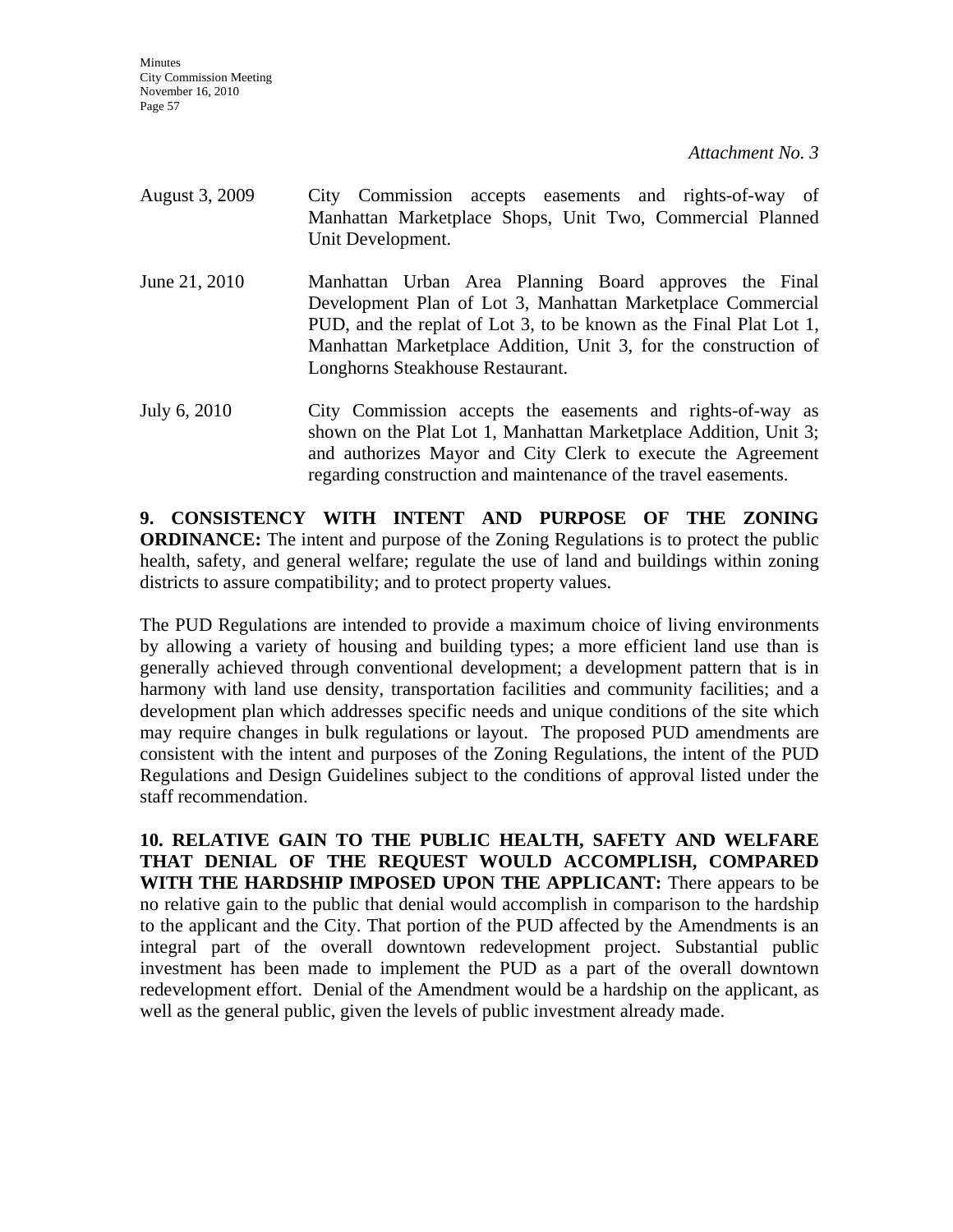**11. ADEQUACY OF PUBLIC FACILITIES AND SERVICES:** Adequate public facilities and services are available to serve the site.

# **12. OTHER APPLICABLE FACTORS:** None.

**13. STAFF COMMENTS:** City Administration recommends approval of the proposed amendment of Ordinance No. 6682 and the approved Final Development Plan of Lot 1, Manhattan Marketplace Shops, Unit One; and, an amendment of Ordinance No. 6544 and the approved Preliminary Development Plan of Lot 14, Manhattan Marketplace, Unit Two, to be known as the Final Development Plan of Manhattan Marketplace Shops, Unit Three, Planned Unit Development, subject to the following conditions:

- 1. Building lights shall be full cutoff and downcast.
- 2. Outdoor seasonal sidewalk sales in front of Dick's Sporting Goods shall be limited to an area under the canopy and conducted in a manner so as to remain ADA compliant, meet Building and Fire Code requirements, and shall not restrict pedestrian movements. Outdoor seasonal sidewalk sales display may occur once during each of the four seasons: winter, spring, summer, and fall, and shall be limited to a maximum of two weeks during each season, with a minimum of two weeks between each outdoor seasonal sidewalk display.
- 3. The wall sign on Building J shall be reduced to 95-square feet in area.
- 4. A cornice or ornamental cap shall be provided along all street facades on Building K, and shall be provided with the building permit plans and accepted by the City.
- 5. The billboard graphic signs on the south façade of Building K shall be eliminated.
- 6. All provisions of Ordinance No. 6544 and Ordinance No. 6682 that are not in conflict with this amendment shall remain in force.

## **ALTERNATIVES:**

1. Recommend approval of the proposed amendment of Ordinance No. 6682 and the approved Final Development Plan of Lot 1, Manhattan Marketplace Shops, Unit One; and, an amendment of Ordinance No. 6544 and the approved Preliminary Development Plan of Lot 14, Manhattan Marketplace, Unit Two, to be known as the Final Development Plan of Manhattan Marketplace Shops, Unit Three, Planned Unit Development, stating the basis for such recommendation.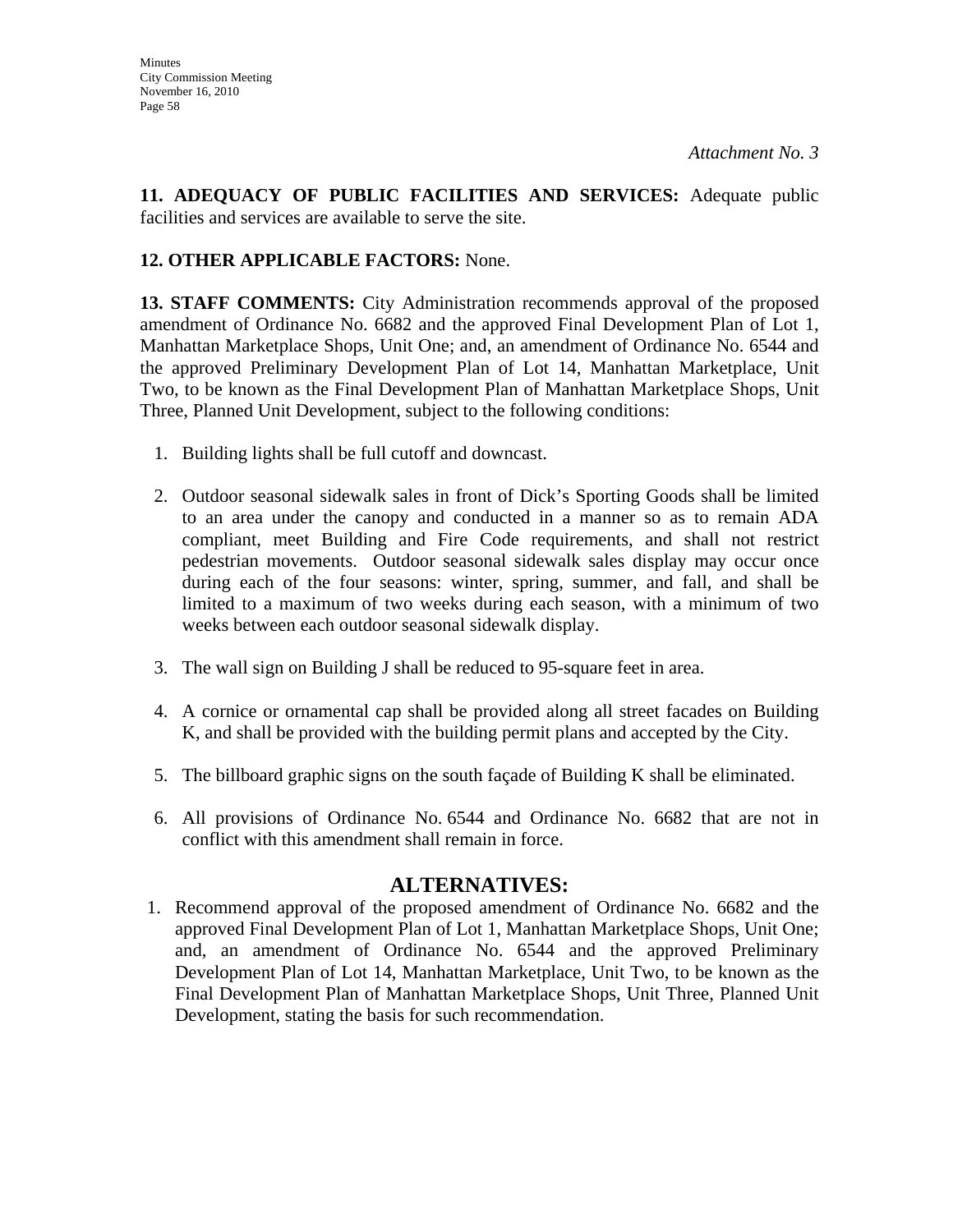- 2. Recommend denial of the proposed amendment of Ordinance No. 6682 and the approved Final Development Plan of Lot 1, Manhattan Marketplace Shops, Unit One; and, an amendment of Ordinance No. 6544 and the approved Preliminary Development Plan of Lot 14, Manhattan Marketplace, Unit Two, to be known as the Final Development Plan of Manhattan Marketplace Shops, Unit Three, Planned Unit Development, stating the specific reasons for denial.
- 3. Table the proposed Amendment to a specific date, for specifically stated reasons.

# **POSSIBLE MOTION:**

The Manhattan Urban Area Planning Board recommends approval of the proposed amendment of Ordinance No. 6682 and the approved Final Development Plan of Lot 1, Manhattan Marketplace Shops, Unit One; and, an amendment of Ordinance No. 6544 and the approved Preliminary Development Plan of Lot 14, Manhattan Marketplace, Unit Two, to be known as the Final Development Plan of Manhattan Marketplace Shops, Unit Three, Planned Unit Development, based on the findings in the Staff Report, subject to the six conditions of approval recommended by City Administration.

**PREPARED BY:** Steve, AICP, Senior Planner

**DATE:** October 15, 2010; Revised October 18, 2010/Condition 2.

10054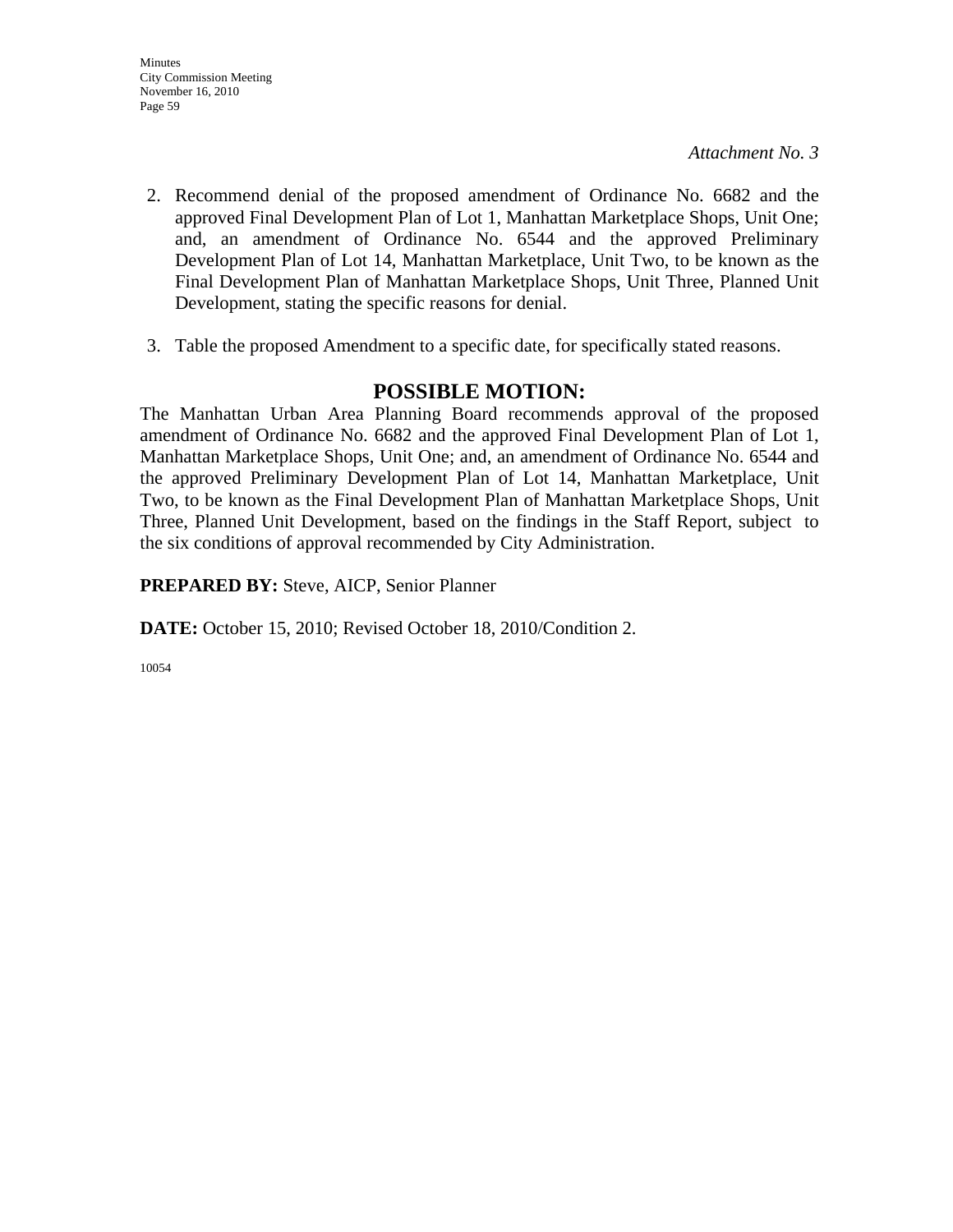### **STAFF REPORT**

### **APPLICATION TO REZONE PROPERTY TO PLANNED UNIT DEVELOPMENT DISTRICT**

# **BACKGROUND**

**FROM:** R-3, Multiple-Family Residential District and AO, Airport Overlay District.

**TO:** PUD, Residential Planned Unit Development District and AO, Airport Overlay District.

**APPLICANT:** Place Properties Military Development Services LLC – Mario Spinella. Development Manager.

**ADDRESS:** 3445 Peachtree Road NE, Suite 1400, Atlanta, GA 30326.

**OWNER:** Stone Crest Land Co., LLC – Tim Schultz.

**ADDRESS:** 1213 Hylton Heights Road, Manhattan, KS 66502.

**DATE OF PUBLIC NOTICE PUBLICATION:** Monday, September 27, 2010.

**DATE OF PUBLIC HEARING: PLANNING BOARD:** Monday, October 18, 2010. **CITY COMMISSION:** Tuesday, November 16,

2010.

LOCATION: Generally 600 feet northeast of the Scenic Drive and Powercat Place intersection or approximately 515 feet directly east of Scenic Drive to the southwest corner of the site.

**AREA:** 37.8 acres.

**PROPOSED USE:** The proposed use is multiple-family residential. The applicant indicates the market is focused on upper ranking military with professionals, students and others also part of the expected tenants.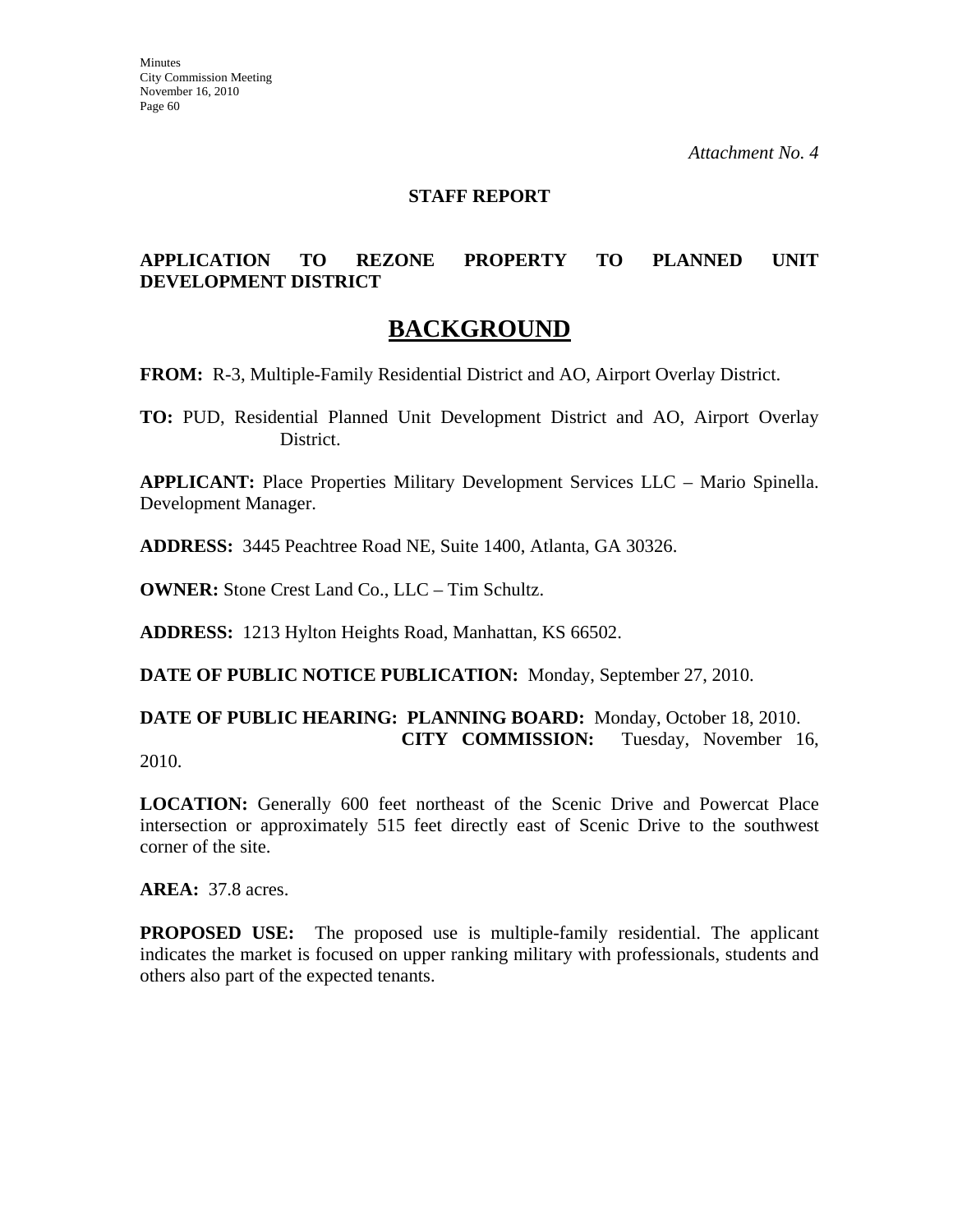The applicant had Phase II Intensive Archaeological Survey conducted on the site (attachment). The survey concludes no historic properties were found, but advises that the survey results do not guarantee that cultural resources are not buried and any resources that may be uncovered during construction means that all ground disturbance must cease and the State Archeologist must be promptly notified to determine the significance of the resources before development proceeds.

**PROPOSED BUILDINGS AND STRUCTURES:** An apartment complex consisting of 13, 24-unit apartment buildings with a mixture of one-bedroom, two-bedroom and threebedroom units for a total of 312 dwelling units (96-one bedroom units; 192-two bedroom units; and 24-three bedroom units). Additional structures and improvements include a townhall (clubhouse) with meeting and exercise space, one story surface parking garages and open surface parking, swimming pool and central mail box.

### Apartment Buildings

Buildings are three stories, approximately 48-feet in height, with Hardi plank siding, brick veneer, and architectural roof shingles. Exterior colors are sand, gray and white.

### Townhall (Clubhouse

The building is one-story, approximately 33-feet, in height. Interior space consists of meeting, exercise, lease, gathering space, and bathrooms. Adjoining the townhall is an outdoor swimming pool. The townhall is located near the entrance to the apartment complex.

#### Parking Garage

Buildings are one story, approximately 19-feet in height with exterior material and colors matching the apartment buildings and townhall. Parking spaces are enclosed with garage doors and wall separation between parking spaces. Storage units are proposed on each end of the garage building.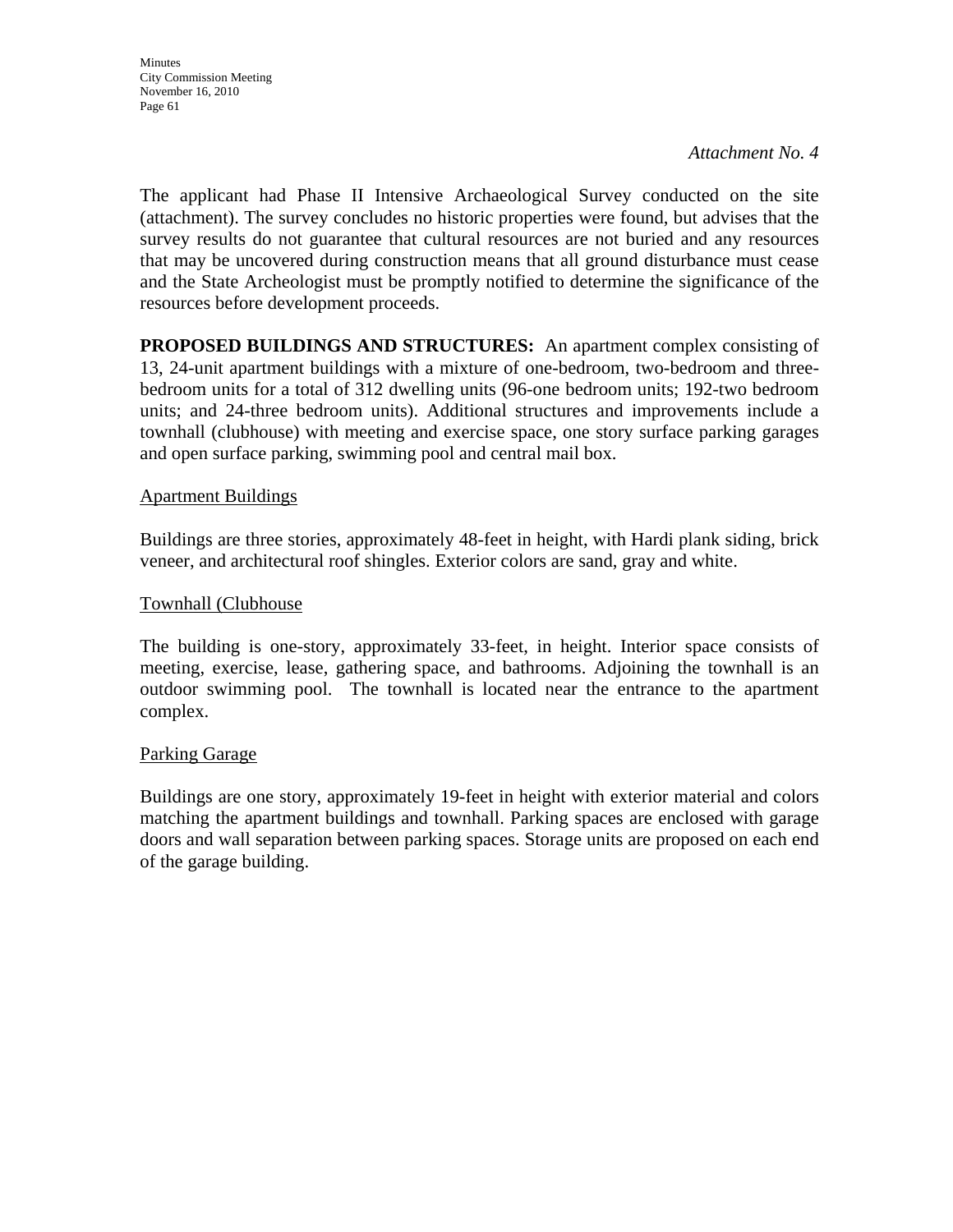**Minutes** City Commission Meeting November 16, 2010 Page 62

*Attachment No. 4*

| PROPOSED LOT COVERAGE |                          |                 |
|-----------------------|--------------------------|-----------------|
| <b>Use</b>            | <b>Acres/Square Feet</b> | Percentage      |
| <b>Buildings</b>      | 3.25/141,650             | 8.6%            |
| Right-of-way          | 0.86/37,650              | 2.3%            |
| Driveways/            | 5.87/255,550             | 15.5%           |
| Sidewalks             |                          |                 |
| Open Space            | 21.25/926,100            | 56.2%           |
| Landscape/Seeded      | 6.57/286,190             | 17.4%           |
| <b>TOTAL</b>          | 37.80/1,647,140          | 100%            |
|                       | <b>PROPOSED SIGNS</b>    |                 |
| <b>Type</b>           | <b>Dimensions</b>        | <b>Lighting</b> |
| Ground $(2)$          | 7 feet by 2 feet         | Ground lit      |

Two approximate 14 square foot in area ground entrance signs are located on a masonry base at each driveway entrance off Miller Parkway. Exempt signs for addressing and similar exempt signs will be permitted.

**PROPOSED LIGHTING:** Proposed lighting consists of pedestrian scale accent lighting on the residential and townhall buildings. 35-foot tall full cut off light poles are in the parking lots.

# **REVIEW CRITERIA FOR PLANNED UNIT DEVELOPMENTS**

**1. LANDSCAPING:** Landscaping is functional for the site and consist of a broad range of foundation planting, lawn, perimeter and parking lot islands planting (evergreens shrubs, deciduous and broadleaf shrubs, ornamental grasses, and upright evergreens), trees (evergreen, deciduous, and ornamental) and perennial and ground cover, and lawn, all of which will be irrigated by underground sprinkling. Natural ground covers on steep hillsides will remain natural. The applicant will be responsible for maintenance of landscaped areas.

**2. SCREENING:** Large shrubs will be planted along the site's perimeter to buffer the parking and garage spaces. The trash compactor will be screened with a 7 foot 10 inch masonry wall and gate.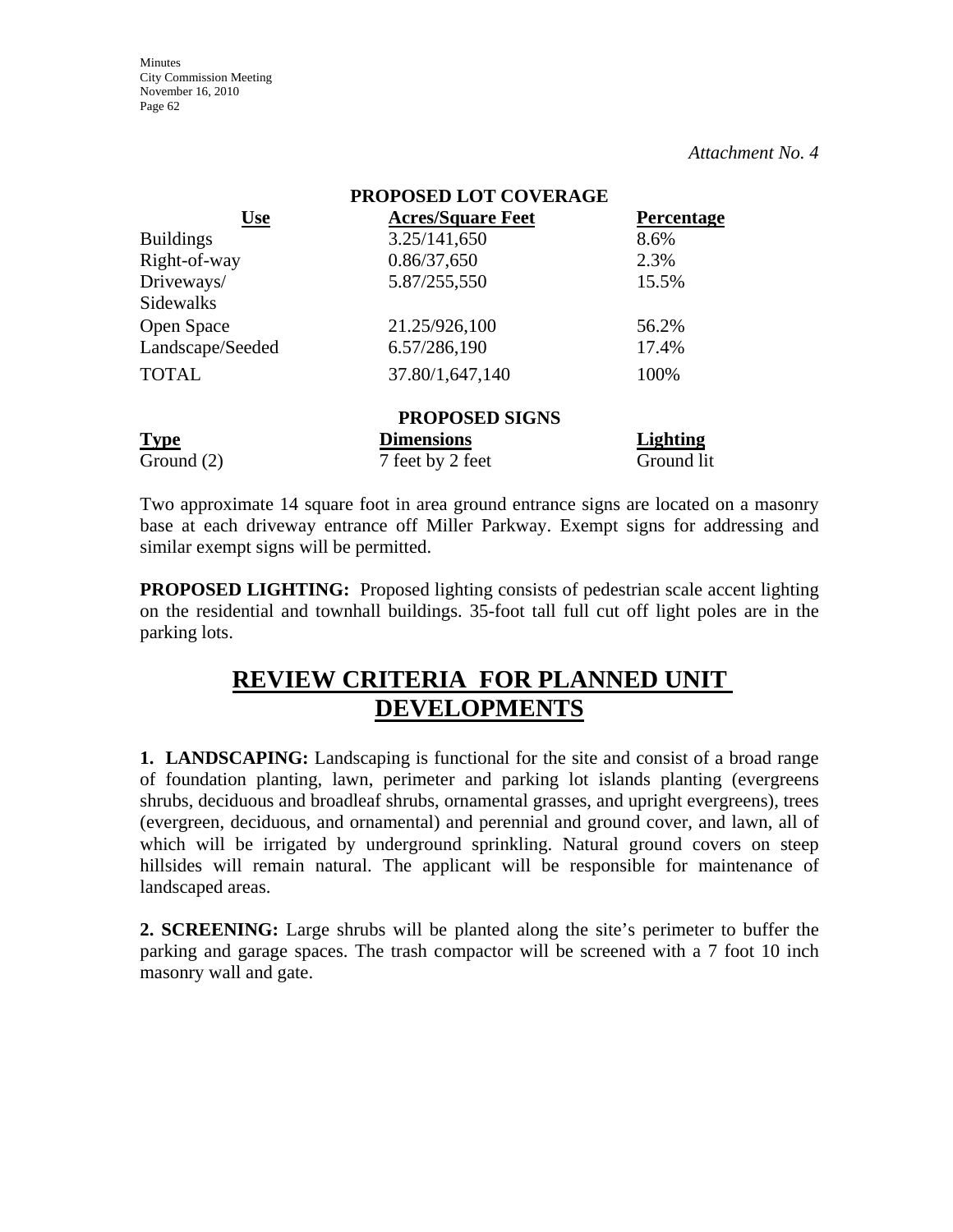**3. DRAINAGE:** The drainage system is designed in conformance with the adopted Stormwater Management Master Plan. Adequate provision for storm water drainage is provided, both on site and off-site. Storm water pipes and inlets on site will direct runoff to off-site detention basins, which ultimately drain to Wildcat Creek.

A Drainage Study was prepared by Schwab-Eaton, P.A. dated September 3, 2010 *(attached)*. The City Engineer has reviewed the Study *(attachment)*, and accepts the proposal with the condition that an updated drawing of the modified west detention/retention basin showing the existing and proposed grading limits for the existing basin, or the location of another detention basin/pond with size and grading limits. The proposal consists of detention, channelizing storm water and other improvements and will result in no adverse impact on downstream properties and reduce the rate of runoff downstream.

The PUD is conditioned upon the submittal of a restrictive covenant, which will need to be reviewed and approved by the City and filed with the Final Plat after it is executed by the City. The covenant sets out responsibilities of the owners of PUD and owners of adjacent property regarding maintenance of improvements, drainage easements the detention areas. The covenant gives the City the ability to assess the owners for maintenance costs, if necessary.

**4. CIRCULATION:** The internal circulation plan provides for safe, convenient and efficient movement of motorists and pedestrians. Conflicts between motorists and pedestrians are minimized. Internal access is by parking drives, which are maintained by the applicant.

The Independence Place Traffic Impact Study for the proposed PUD was prepared by Schwab-Eaton, PA,, dated September, 2010 *(attachment)*. The Study concludes minimal impact on future Miller parkway. Two entrances to the site are proposed, which provide adequate access for turning movements to and from the site.

The City Engineer has reviewed the Study *(attachment)*, and accepts the Study as written.

Pedestrian traffic is accommodated for within the development and connects to the proposed public sidewalk on the north side of Miller Parkway at both curb cut intersections. The proposed sidewalk connections provide for a pedestrian friendly and accessible development. A bicycle route is also proposed along Miller parkway.

A 75-foot wide pedestrian easement and a proposed future pedestrian easement on the tract to the east will be dedicated to connect Miller Parkway and an existing pedestrian easement in Stone Pointe Addition, Unit Two. The pedestrian improvement within the easement is a future improvement with an unspecified date of construction.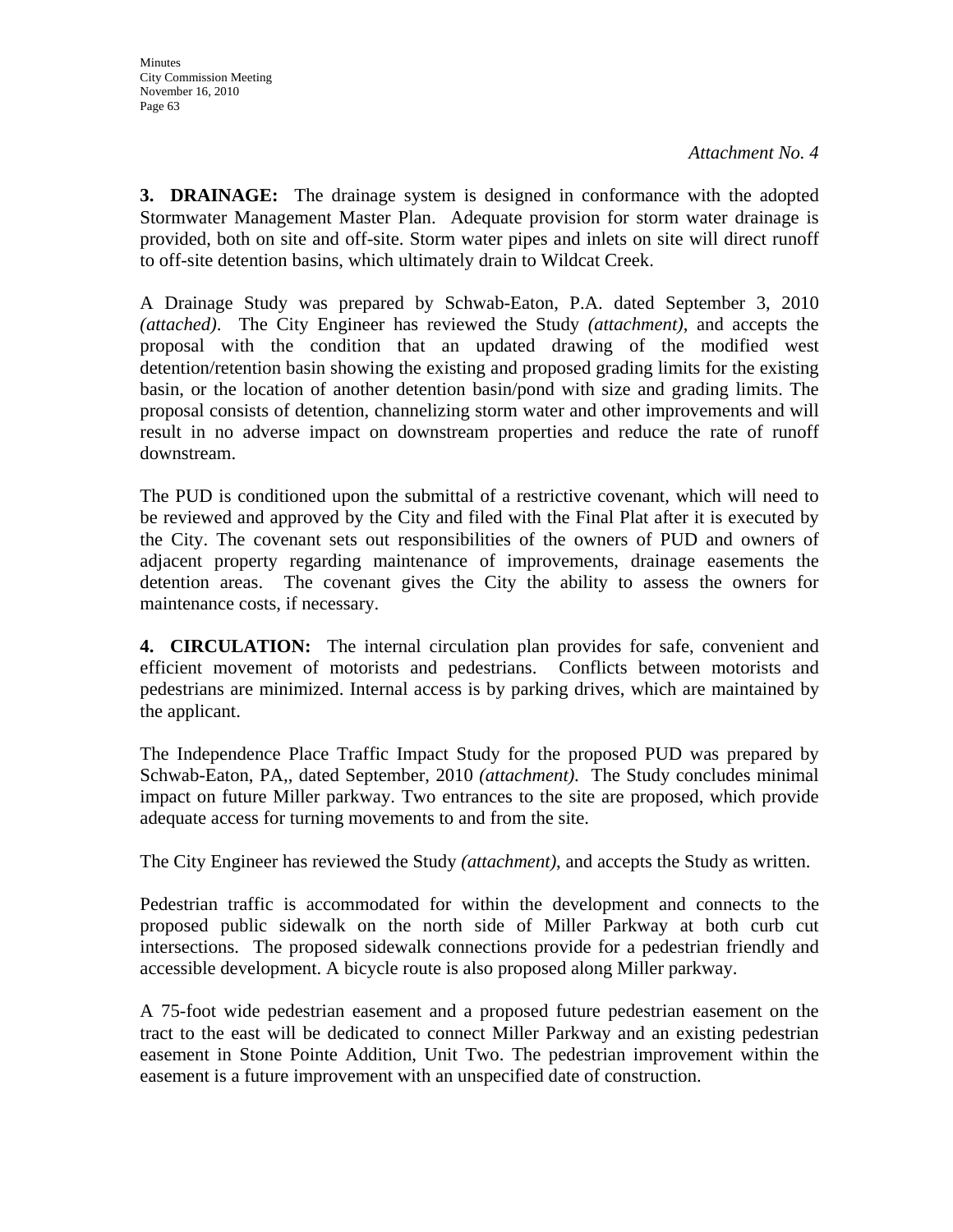Bike racks should be provided and shown on the Final Development Plan.

The Manhattan Zoning Regulations for multiple-family dwelling base the required number of spaces on bedrooms per dwelling unit ( one bedroom units – 2 spaces per unit; two bedroom units – 3 spaces per unit; three bedroom units - 3.5 spacers per unit; and four bedroom units - 4 spaces per unit). Based on the requirements of the Manhattan Zoning Regulations, the proposed apartment complex would need to provide a minimum of 852 off-street parking spaces (96-one bedroom units (192 spaces); 192-two bedroom units (576 spaces); 24-three bedroom units (84 spaces)). The applicant has proposed 709 total off-street parking spaces, equivalent to 2.3 parking spaces per unit (709/312), which should be adequate to serve the mix of bedroom types and tenant mix in the proposed PUD.

**5. OPEN SPACE AND COMMON AREA:** The applicant has made provisions for the continuity, preservation, care, conservation and maintenance of all open space within the development plan. Upon installation of landscaping, it will be maintained by the owner and watered by an underground sprinkling system. An erosion plan has been provided to protect slopes along the edge of the development.

**6. CHARACTER OF THE NEIGHBORHOOD:** The area is characterized as a developing growth corridor of the City with single-family, two-family and multiple-family residential development to the immediate north. Highland Meadows Additions are to the northwest. Development is occurring in the Lee Mill Heights and Miller Ranch areas, which are growing towards the site. The extension of Miller Parkway along the southern boundary of the proposed PUD and the Miller Parkway's connection at Scenic Drive will occur in the near future. The street connections will serve the immediate neighborhood and accommodate future access to other parts of the City.

# **MATTERS TO BE CONSIDERED WHEN CHANGING ZONING DISTRICTS**

**1. EXISTING USE:** Steeply sloped range land which is annexed, and was rezoned to R-3/AO Districts. The Preliminary Plat *(attachment)* of Lot 169, generally the tract to be rezoned to PUD/AO was approved November 6, 2006. A conceptual drawing of future building footprints on Lot 169 was included with the 2006 application *(attachment)*.

**2. PHYSICAL AND ENVIRONMENTAL CHARACTERISTICS:** The site is typical Flinthills landform consisting of open range land, wooded draws on the east and west sides of the proposed site. The site is reasonably steep with slopes approximately 20% and drains generally to the north-northeast to Wildcat Creek.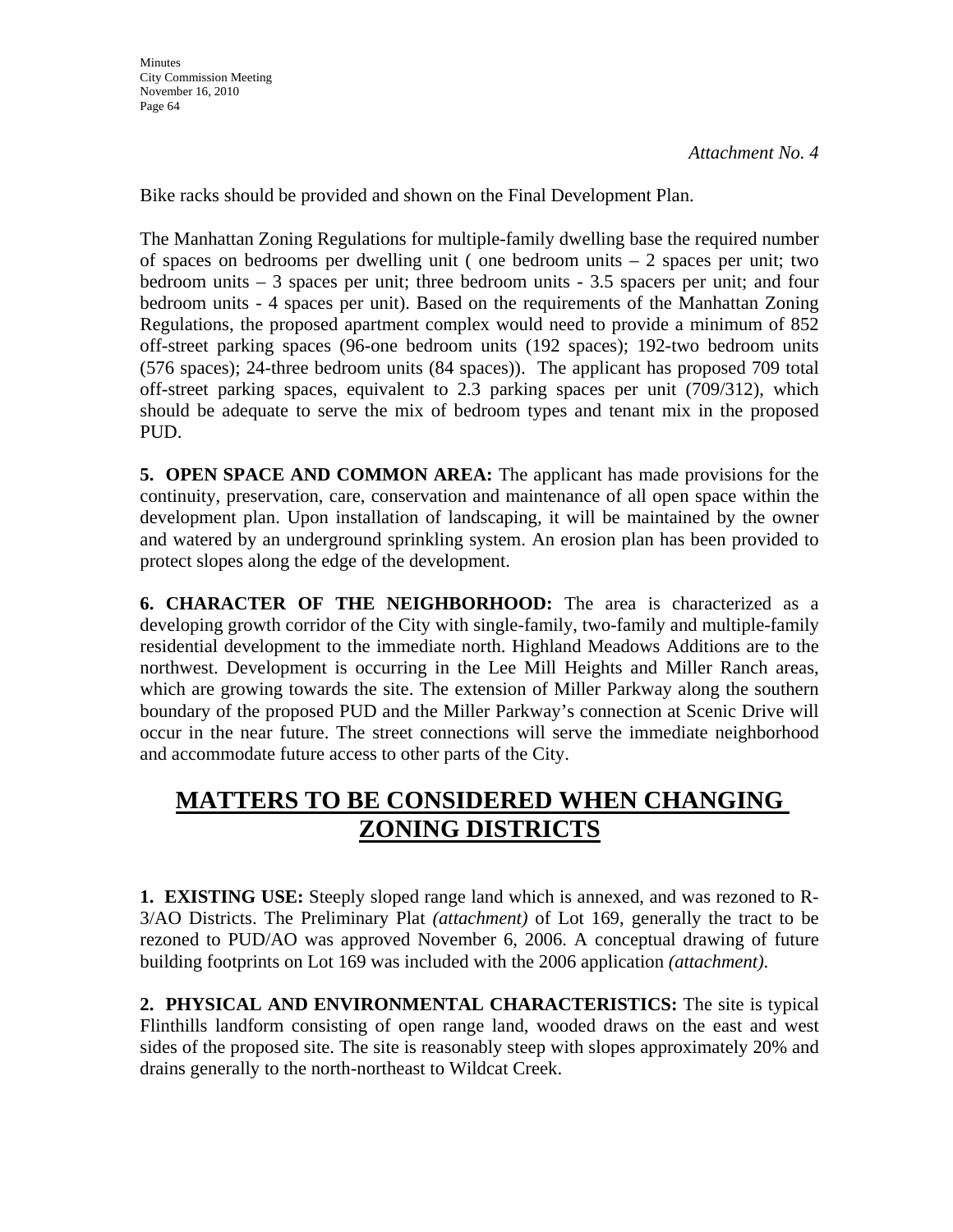The site is within the Conical Zone of Manhattan's Regional Airport, which requires that the AO, Airport Overlay District, be added to site. Future uses (structures and trees), which are within the limits of the Conical Zone may be required to obtain, and be granted, an Airport Compatible Use Permit prior to construction, planting or change to the structure or tree (*see below under CONSISTENCY WITH INTENT AND PURPOSE OF THE ZONING ORDINANCE for further information concerning the AO District*).

The site will be graded to flatten and widen the existing contours for the proposed building site. The highest point on the site is at the south end at elevation 1268 feet, with finished floors at approximately 1237 feet. At the north end of the building site the highest contour is approximately 1245 feet with finished floor elevations at 1228 feet to 1237 feet. The proposed cuts at the southern end are necessary to match the street grade of Miller parkway.

## **3. SURROUNDING LAND USE AND ZONING:**

**(a.) NORTH:** Single-family residential; R, Single-Family Residential District with AO District.

**(b.) SOUTH:** Agricultural and range land; G-1 District.

**(c.) EAST:** Agricultural and range land, single-family dwellings; G-1 District and R-1, Single-Family Residential District/AO.

**(d.) WEST:** Future undeveloped neighborhood commercial in previously approved Stone Pointe Unit Two preliminary plat, Scenic Drive, agricultural and open range land, and single-family dwellings; C-2, Neighborhood Shopping District/AO District, G-1 District and A-5, Single Family Residential District.

**4. CHARACTER OF THE NEIGHBORHOOD:** See above under PUD Criteria Number 6, CHARACTER OF THE NEIGHBORHOOD.

**5. SUITABILITY OF SITE FOR USES UNDER CURRENT ZONING:** The site is zoned for multiple-family uses and is suitable for the proposed use; however, the site has a steeply sloped topography, which limits its density for multiple-family residential development.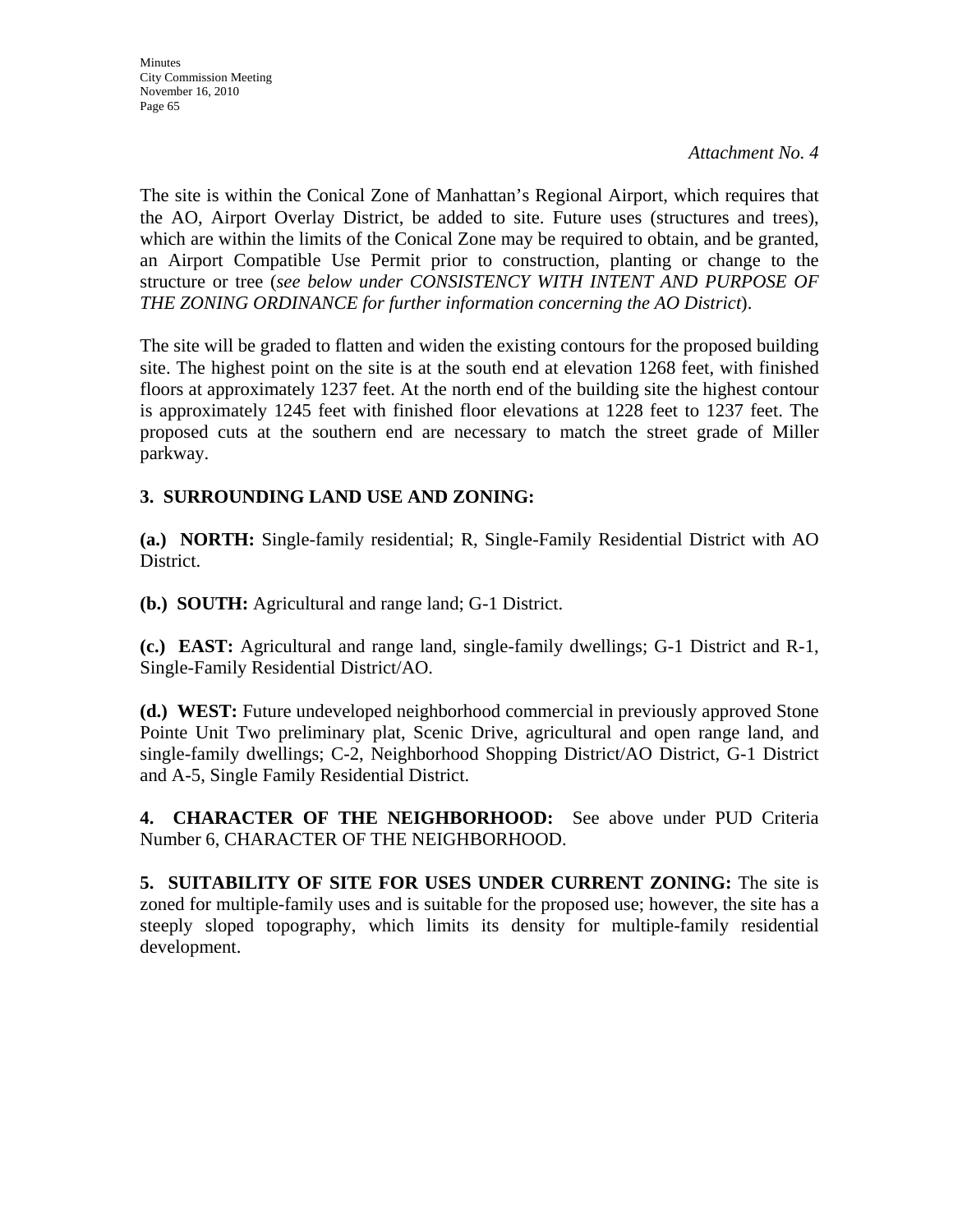**6. COMPATIBILITY OF PROPOSED DISTRICT WITH NEARBY PROPERTIES AND EXTENT TO WHICH IT MAY HAVE DETRIMENTAL AFFECTS:** The site is in a growth corridor of the City. Increases in light, noise and traffic are expected, which should be similar to the same affects generated by Highland Meadows and Stone Pointe subdivisions. To the east is an R-3 District. To the west is undeveloped C-2 District. Low density residential neighborhoods are to the north and separated from the site by distance and elevation. The closest single-family lot to the north is approximately 280-feet from the developed part of the site. To the south is future Miller Parkway and undeveloped G-1 District. The site was found to generally be compatible with the neighborhood at the time of rezoning to R-3/AO District in September 2006.

**7. CONFORMANCE WITH COMPREHENSIVE PLAN:** The proposed site is shown on the Future Land Use map in the Southwest Planning Area as a combination of Residential Medium High Density (RMH), Preserved Open Space, and Special Planning Area policies. The site is in the Conical Zone of the Manhattan Regional Airport. The AO District will be added as an overlay district to the proposed PUD.

Applicable Policy Statements include:

## CHAPTER 4, LAND USE AND GROWTH MANAGEMENT

## RESIDENTIAL MEDIUM/HIGH DENSITY (RMH)

### **RMH 1: Characteristics**

*The Residential Medium/High Density designation shall incorporate a mix of housing types in a neighborhood setting in combination with compatible non-residential land uses, such as retail, service commercial, and office uses, developed at a neighborhood scale that is in harmony with the area's residential characteristics and in conformance with the policies for Neighborhood Commercial Centers. Appropriate housing types may include a combination of small lot single-family, duplexes, townhomes, or fourplexes on individual*  lots. However, under a planned unit development concept, or when subject to design and *site plan standards (design review process), larger apartment or condominium buildings may be permissible as well, provided the density range is complied with.* 

### **RMH 2: Appropriate Density Range**

*Densities within a Residential Medium/High neighborhood range from 11 to 19 dwelling units per net acre.* 

## **RMH 3: Location**

*Residential Medium/High Density neighborhoods should be located close to arterial streets and be bounded by collector streets where possible, with a direct connection to work, shopping, and leisure activities.*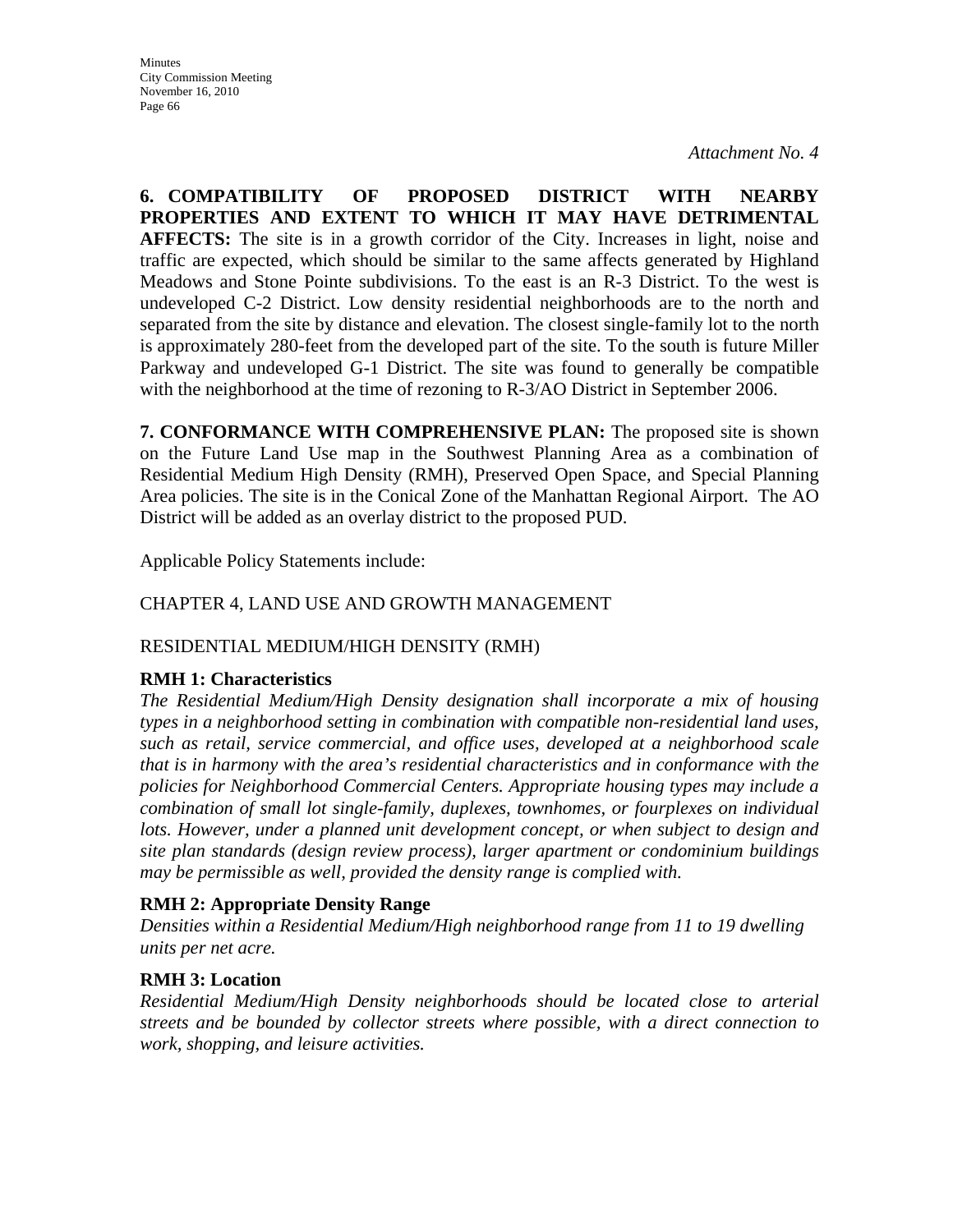### CHAPTER 5: NATURAL RESOURCES AND ENVIRONMENT

### **NRE 1: Corridors, Buffers, and Linkages and Preserved Open Space**

*The City and County should use a variety of methods (both public and private) to facilitate the creation of a continuous, permanent, system of open space corridors using natural features such as preserved open space areas, drainages, streams, and rivers to the extent possible. Corridors should be identified during the subdivision or master planning process and should be used to provide linkages within and between non-contiguous parks, environmentally sensitive and preserved open space areas, as well as neighborhoods and other development areas. Buffers can also be used to provide a transition between different intensities of uses. The current width and shape and other features of a naturally occurring corridor (such as a drainageway) should be preserved, in order to maintain its environmental integrity and avoid creating an "engineered" appearance.* 

#### **NRE 4: Environmentally Sensitive Areas: Wildlife Habitat and Corridors, Wetlands, Riparian Areas and Prairie Ecosystems**

*The Urban Area is home to a variety of environmentally sensitive areas, including: Wildcat Creek, the Big Blue and Kansas Rivers, numerous secondary stream corridors, drainage areas, and wetlands, as well as prairie ecosystems. In addition to their scenic quality, these areas provide other benefits, such as water quality enhancement and flood control, potential ecotourism, and also serve as important wildlife habitat. The City and County shall work to ensure that development impacts upon these areas are minimized.* 

### **NRE 5: Environmentally Sensitive Site Design**

*The City and County shall ensure that environmentally sensitive site design practices are used in new development. Sensitive site design practices can minimize unnecessary physical and visual impacts upon the surrounding landscape, caused by excessive removal of existing vegetation or severe roadway cuts, and excessive grading of natural topography.* 

CHAPTER 13: SPECIAL PLANNING AREA POLICIES

MILLER RANCH

### **MR 4: Establish a Neighborhood Commercial Center**

*The development of a neighborhood center should be encouraged at the planned intersection of Miller Parkway and Scenic Drive to provide a range of services for residents of Miller Ranch and surrounding neighborhoods, and to minimize the need for cross-town trips to meet day-to-day needs.*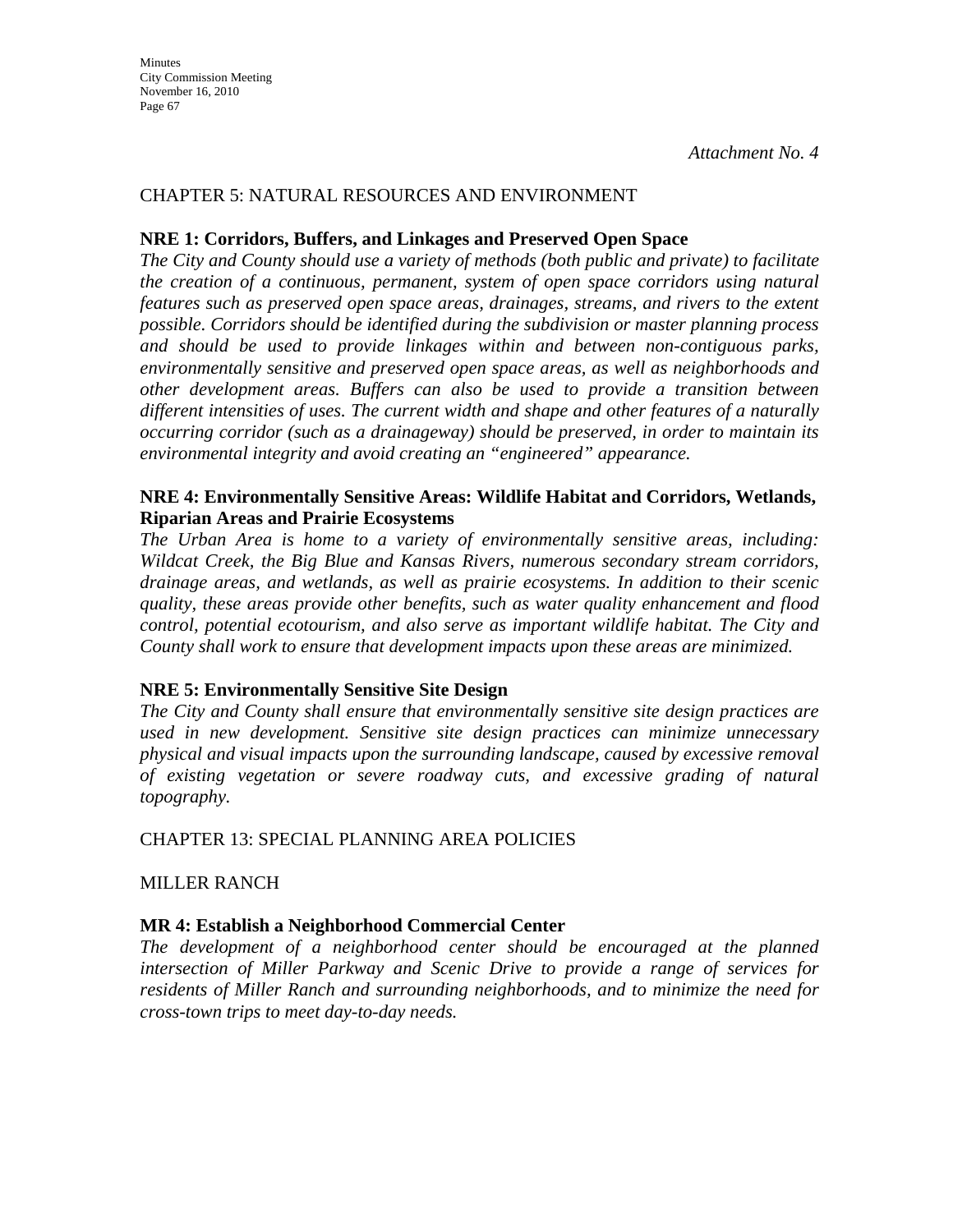## **MR 5: Views from Scenic Drive**

*Development, including signage, should be set back from Scenic Drive to protect views and existing vegetation. The master plan for Miller Ranch should incorporate a buffer zone or overlay area along Scenic Drive designed to protect views, existing vegetation, and other important attributes of the area's scenic quality. Development of a neighborhood center, as described in MR 4, should occur east of the Scenic Drive buffer or overlay and be sited in a manner that minimizes visual impact on the Scenic Drive Corridor.*

### *MR 7: Airport Airspace Regulations*

*Development shall be consistent with established airspace regulations for the Manhattan Regional Airport and the Airport Master Plan.* 

The proposed net density is 8.3 dwelling units per acre and the Plan suggest up to 19 dwelling units per net acre. The applicant has submitted a grading and erosion plan which does not result in excessive erosion and grading of the site. The majority of the site is preserved as open space. An archaeological survey if the site was conducted and "no historic properties" were found, but the negative result does not mean that cultural resources are not buried. If cultural resources are found during construction, all ground disturbance activity should cease and the State Archaeologist should be immediately notified.

The proposed Preliminary Development Plan conforms to the Comprehensive Plan.

#### **8. ZONING HISTORY AND LENGTH OF TIME VACANT AS ZONED:** The site has remained vacant to date as open range land. The zoning history for Lot 169 is:

- July 17, 2006 Manhattan Urban Area Planning Board recommends approval of annexation and rezoning of the Stone Pointe Addition, Unit Two, from G-1, General Agricultural District, to R, Single-Family Residential District with AO, Airport Overlay District; and R-3, Multiple-Family Residential District with AO, Airport Overlay District; and C-2, Neighborhood Shopping District with AO, Airport Overlay District.
- August 15, 2006 City Commission approves first reading of annexation and rezoning to R, Single-Family Residential District with AO, Airport Overlay District; and R-3, Multiple-Family Residential District with AO, Airport Overlay District; and C-2, Neighborhood Shopping District with AO, Airport Overlay District.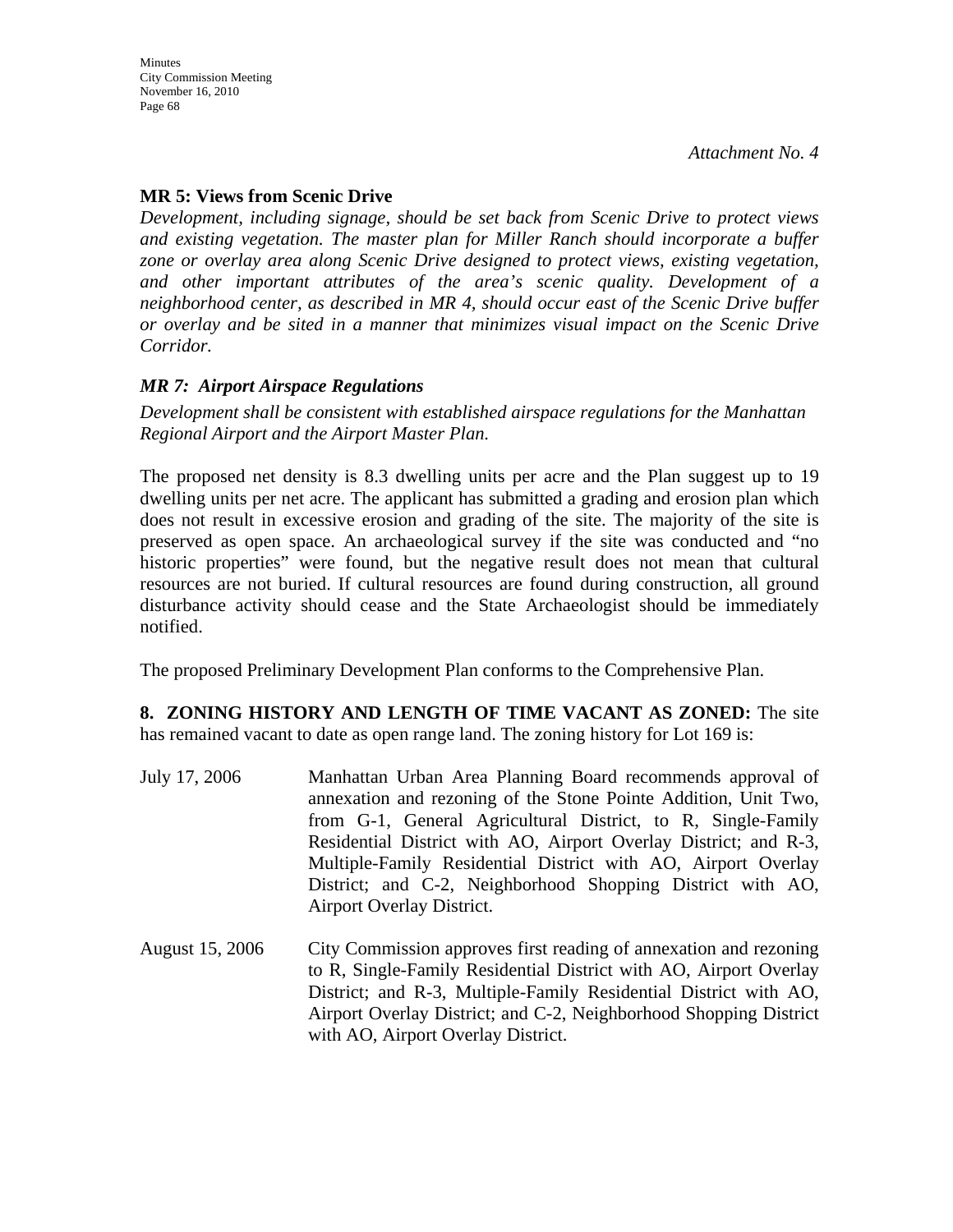**Minutes** City Commission Meeting November 16, 2010 Page 69

*Attachment No. 4*

- September 5, 2006 City Commission approves Ordinance Nos. 6564 and 6564 annexing and rezoning Stone Pointe Unit Two, to R, Single-Family Residential District with AO, Airport Overlay District; and R-3, Multiple-Family Residential District with AO, Airport Overlay District; and C-2, Neighborhood Shopping District with AO, Airport Overlay District.
- November 6, 2006 Manhattan Urban Area Planning Board approves Preliminary Plat of Stone Pointe Addition, Unit Two.

**9. CONSISTENCY WITH INTENT AND PURPOSE OF THE ZONING ORDINANCE:** The intent and purpose of the Zoning Regulations is to protect the public health, safety, and general welfare; regulate the use of land and buildings within zoning districts to assure compatibility; and to protect property values.

The existing R-3 District is designed to provide a dwelling zone at a density no less than one (1) dwelling unit per 1,000 square feet. A filed restrictive covenant limits the total number of units to no more than 19-dwelling units per net acre. The owner has indicated they will request the City Commission to remove the covenant as the PUD will now control density on the lot. The proposed PUD's net density is 8.3 dwelling units per acre compared to a possible 19 dwelling units per acre.

The AO District "is intended to promote the use and development of land in a manner that is compatible with the continued operation and utility of the Manhattan Municipal Airport so as to protect the public investment in, and benefit provided by the facility to the region. The district also protects the public health, safety, convenience, and general welfare of citizens who utilize the facility or live and work in the vicinity by preventing the creation or establishment of obstructions or incompatible land uses that are hazardous to the airport's operation or the public welfare."

The site is within the Conical Zone, which is, in general terms, established as an airspace that extends outward and upward in relationship to the Airport and is an approach zone height limitation on the underlying land. Future uses (structures and trees, existing and proposed) in the AO District may be required to obtain an Airport Compatible Use Permit, unless circumstances indicate that the structure or tree has less than 75 vertical feet of height above the ground and does not extend above the height limits prescribed for the Conical Zone.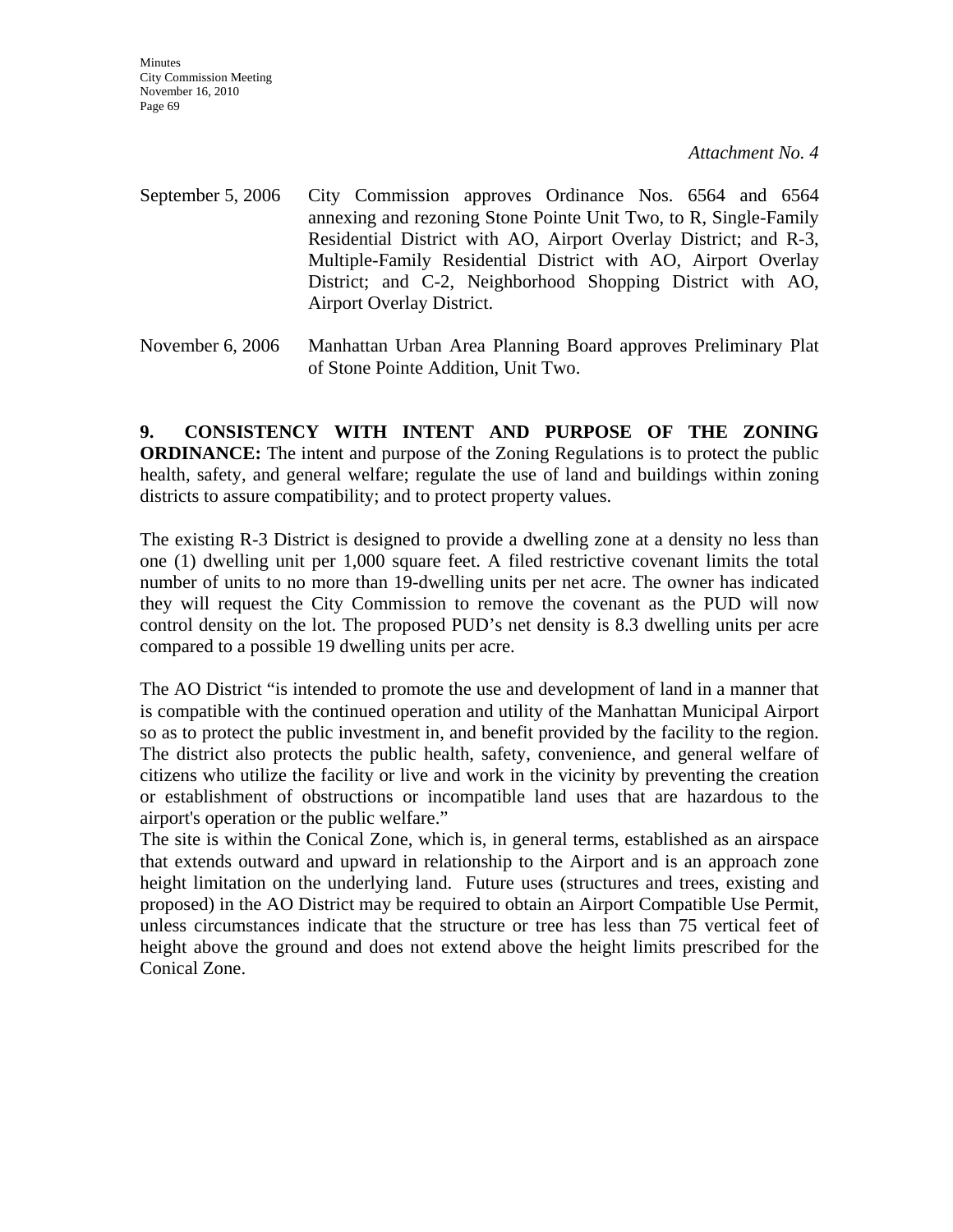**10. RELATIVE GAIN TO THE PUBLIC HEALTH, SAFETY AND WELFARE THAT DENIAL OF THE REQUEST WOULD ACCOMPLISH, COMPARED WITH THE HARDSHIP IMPOSED UPON THE INDIVIDUAL OWNER:** There appears to be no gain to the public that denial would accomplish as no adverse impacts are expected as a result of the rezoning. Public streets and utilities are, or will be available to serve the site, and must be available prior to issuance of a building permit. A drainage plan will reduce the impact of storm water on downstream properties. It may be a hardship on the owner if the rezoning is denied.

**11. ADEQUACY OF PUBLIC FACILITIES AND SERVICES:** For adequate vehicle and pedestrian access to the site, Miller Parkway will have to be extended from Scenic Drive and the proposed intersection of Scenic Drive and Powercat Place to the eastern edge of the PUD. This will have to happen prior to issuance of a building permit

Public sidewalk and bicycle lanes will be provided with the construction of Miller Parkway. A public water line will have to be extended to the site. Sanitary sewer is available and will connect to the north to Stone Pointe subdivision.

## **12. OTHER APPLICABLE FACTORS:** None.

**13. STAFF COMMENTS AND RECOMMENDATION:** City Administration recommends approval of the proposed rezoning of Independence Place PUD from R-3, Multiple-Family Residential District and AO, Airport Overlay District to PUD, Residential Planned Unit Development District and AO, Airport Overlay District, with the following conditions of approval:

- 1. The Permitted Use shall be Multiple-Family Residential.
- 2. Landscaping and irrigation shall be provided pursuant to a Landscaping Performance Agreement between the City and the owner, which shall be entered into prior to issuance of a building permit.
- 3. All landscaping and irrigation shall be maintained in good condition.
- 4. Prior to issuance of a building permit, a financing mechanism for the improvement of the intersection of Miller Parkway and Scenic Drive intersection and the improvement of Miller Parkway shall be approved by the City and Miller Parkway shall be constructed to the eastern edge of the PUD.
- 5. A covenant between the City and owner(s) concerning maintenance of drainage easements, improvements and detention facilities shall be reviewed and approved by the City and filed with the Final Plat.